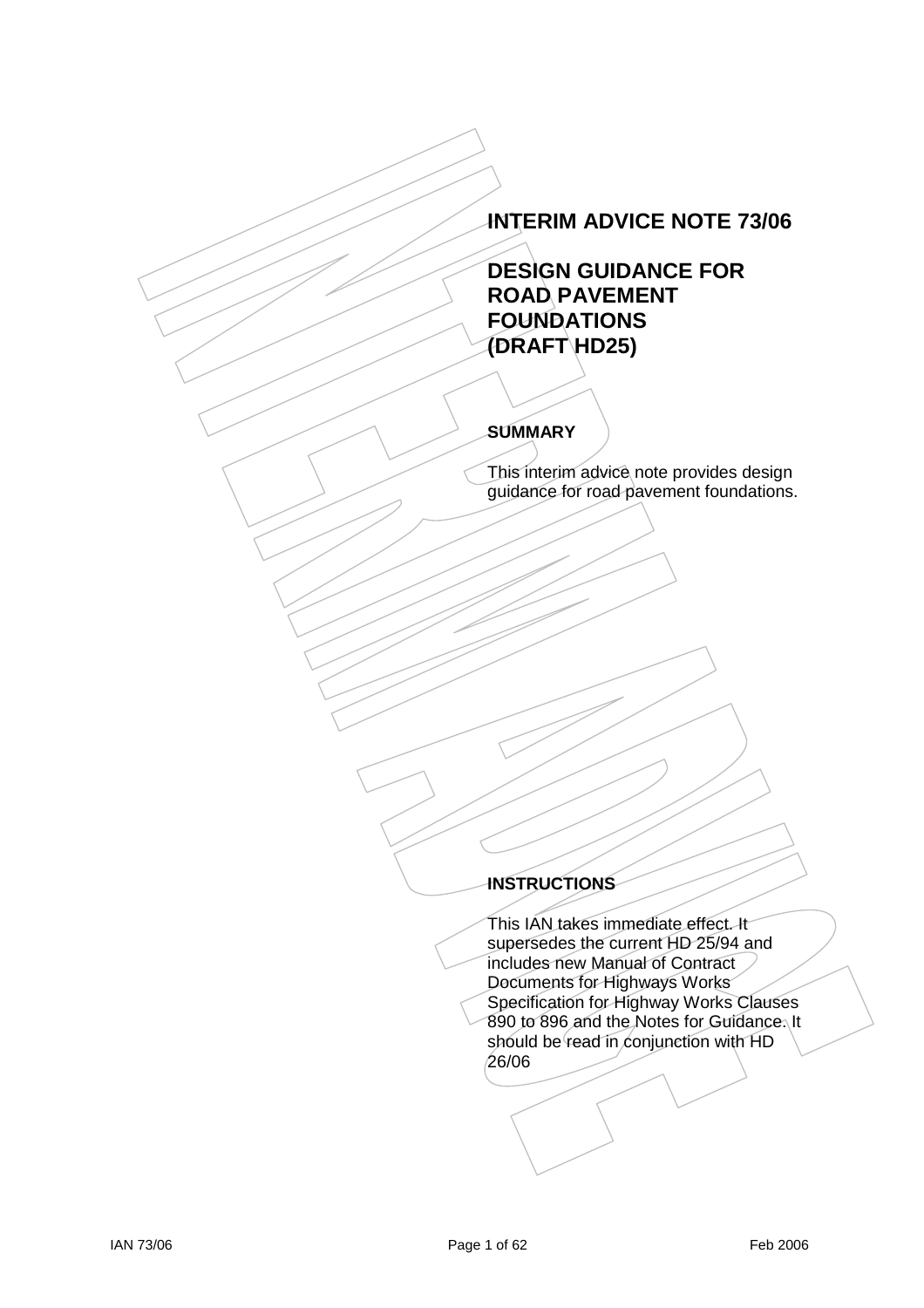## **Contents**

| <b>Contents</b>      |                                    |                           |
|----------------------|------------------------------------|---------------------------|
| <b>Section</b><br>1. | Background                         | $\ensuremath{\mathsf{3}}$ |
| 2.                   | <b>Implementation</b>              | $\sqrt{3}$                |
| 3.                   | Departures from Standard           | $\mathsf 3$               |
| 4.                   | Draft Standard HD 25               | $\overline{4}$            |
| 5.                   | <b>Draft Specification Clauses</b> | 45                        |
| 6.                   | Draft Notes for Guidance           | 55                        |
|                      |                                    |                           |
|                      |                                    |                           |
|                      |                                    |                           |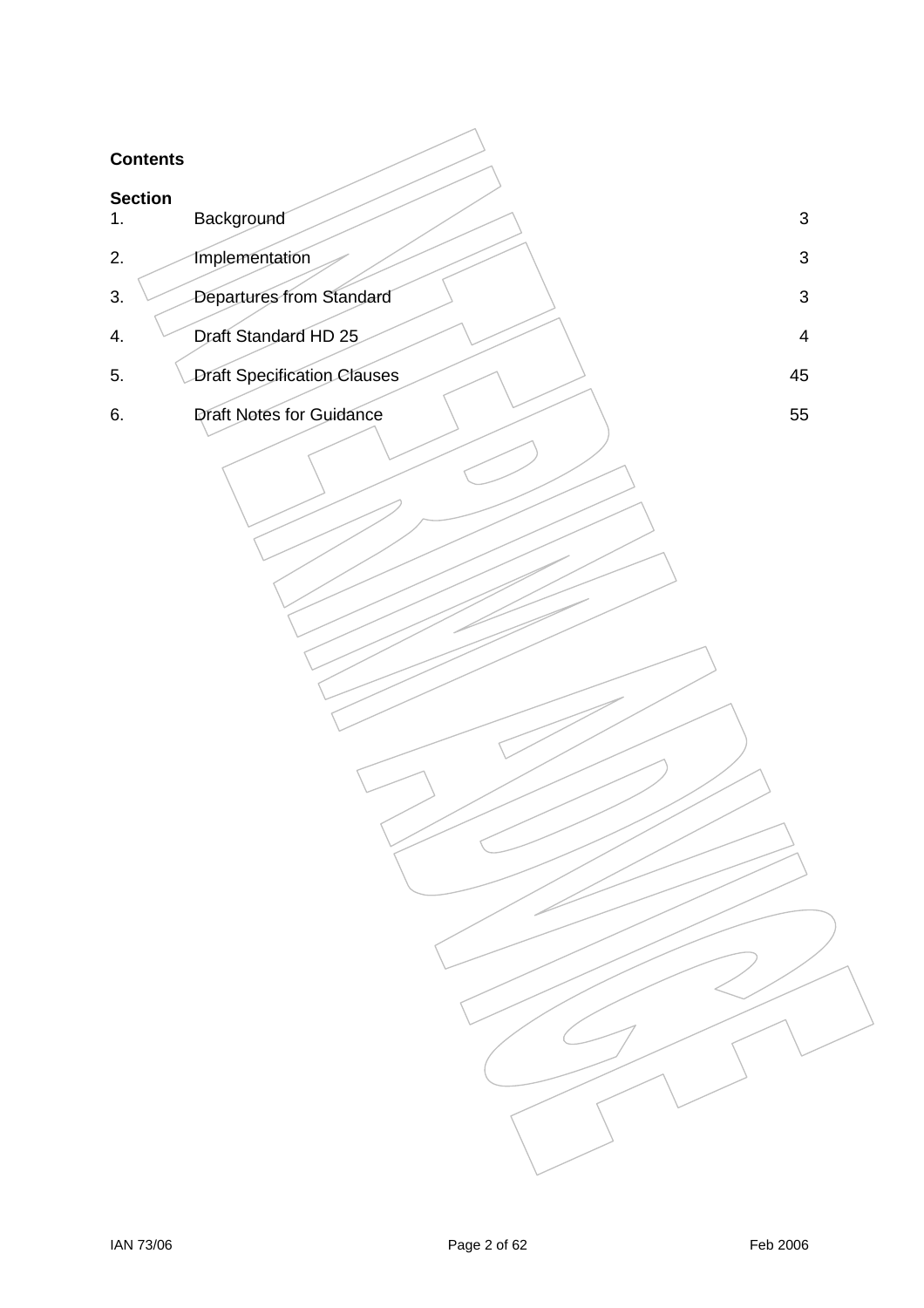# **Section 1. Background**

This Interim Advice Note provides design guidance for road pavement foundations. Road pavement upper layers are now subject to new design methods and criteria that have been published in HD 26/06. This revised design criteria are based on a new classification for road pavement foundations that are separated into 4 Classes. The design guidance contained in this Interim Advice Note (presented as the draft HD 25) defines the 4 Classes of foundations and describes the methods to be used in their design and the testing regime associated with the design. It is published in this interim form to ensure that all road pavements may be designed in a coordinated manner using both HD 26/06 and the guidance in this IAN. The guidance has been produced in the form of a draft standard that will eventually replace the existing requirements that are set out in HD 25/94 together with draft Specification clauses that will be included in the MCHW. The Standard HD 25/94 (DMRB 7.2.2) is now withdrawn. The new foundation classes are presented in two forms, 'performance designs' allow a wide use of materials together with measures and testing to ensure design requirements are met and also 'restricted designs' are included for smaller schemes where limited options are available and performance testing may not be appropriate. The Guidance is included in this Interim Advice Note in 3 sections

Section 4. Draft Standard HD 25. 'Pavement Foundations Section 5. Draft Specification Clause 890 to 896<br>Section 6. Draft Notes for Guidance Clauses NG Draft Notes for Guidance Clauses NG890 to NG896

### **Section 2. Implementation**

This Interim Advice Note shall be used forthwith on all future schemes for the construction, implementation, improvement and maintenance of trunk roads. It shall apply also to all those schemes that are in preparation provided that, in the opinion of the Overseeing Organisation, this will not result in significant additional expense or delay progress. Design Organisations shall confirm its application to particular schemes with the Overseeing Organisation.

### **Section 3. Departures from Standard**

The design guidance for pavement foundations included in this Interim Advice Note is separated into two separate chapters. The designs included in Chapter 4 on Restricted Designs may be used by designers without reference to the Overseeing Organisation. The designs included in Chapter 5 on Performance Designs should be referred to the Overseeing Organisation for approval under the Departure from Standards procedure. It is the intention that this will be required for an interim period until the guidance is published as a Standard in the DMRB and the Specification/Notes for Guidance clauses are published in the MCHW.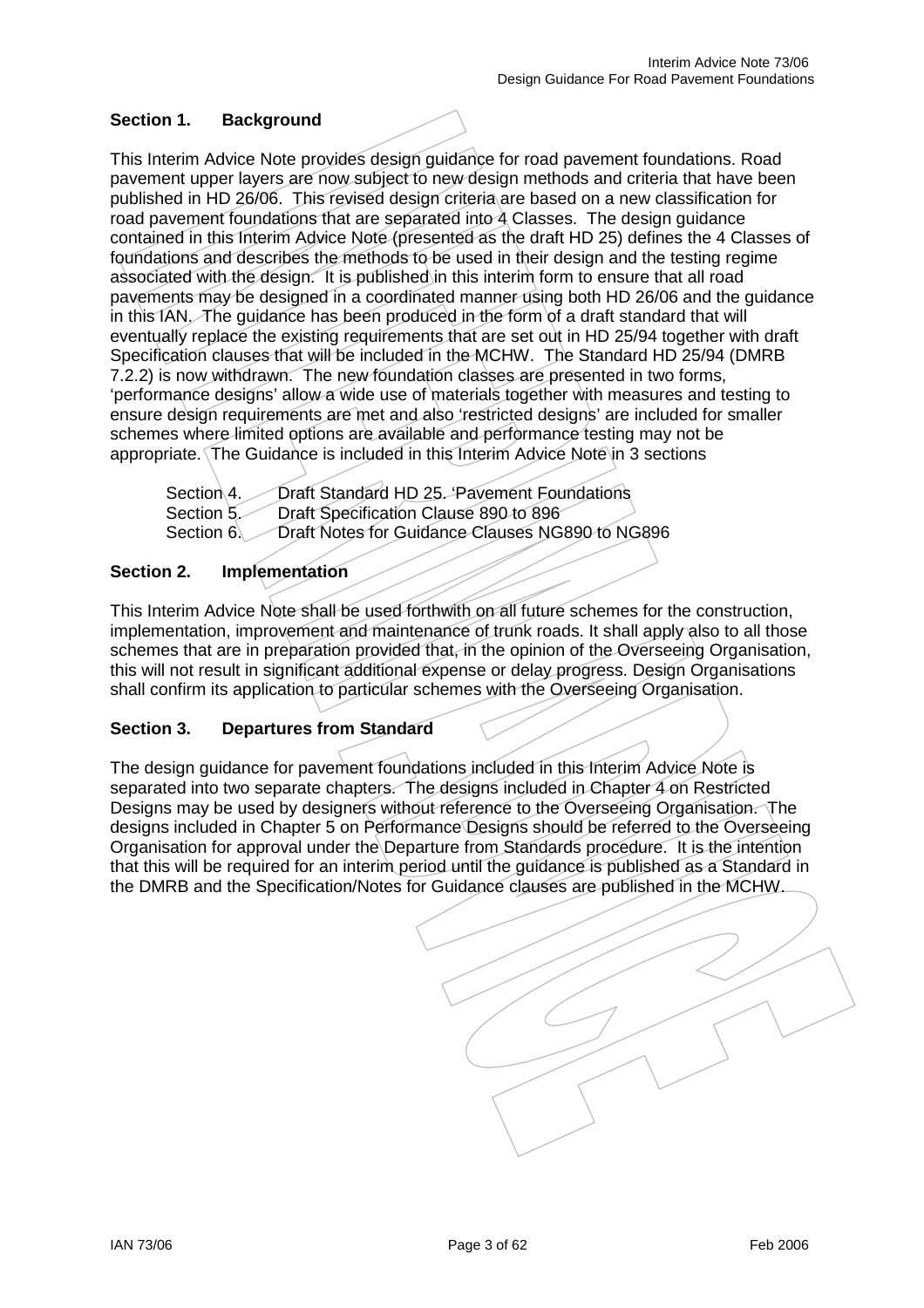# **Section 4. Draft Design Standard HD 25 Pavement Foundations**

Replaces previous HD 25/94

## **Contents**

 $\langle$ 

| Chapter |                                    |    |
|---------|------------------------------------|----|
|         | Introduction                       | 5  |
|         | Role of Foundation                 | 7  |
| 3.      | Characterisation of Materials      | 8  |
| 4.      | Restricted Designs                 | 13 |
| 5.      | Performance Designs                | 16 |
| 6.      | Drainage and Frost                 | 32 |
| 7.      | In-situ Testing                    | 34 |
| 8.      | References                         | 37 |
|         |                                    |    |
|         | Annex A: Dynamic Cone Penetrometer | 38 |
|         | Annex B: Dynamic Plate Test        | 39 |
|         | Annex C: Springbox                 | 41 |
|         | Annex D: Flow Chart                | 43 |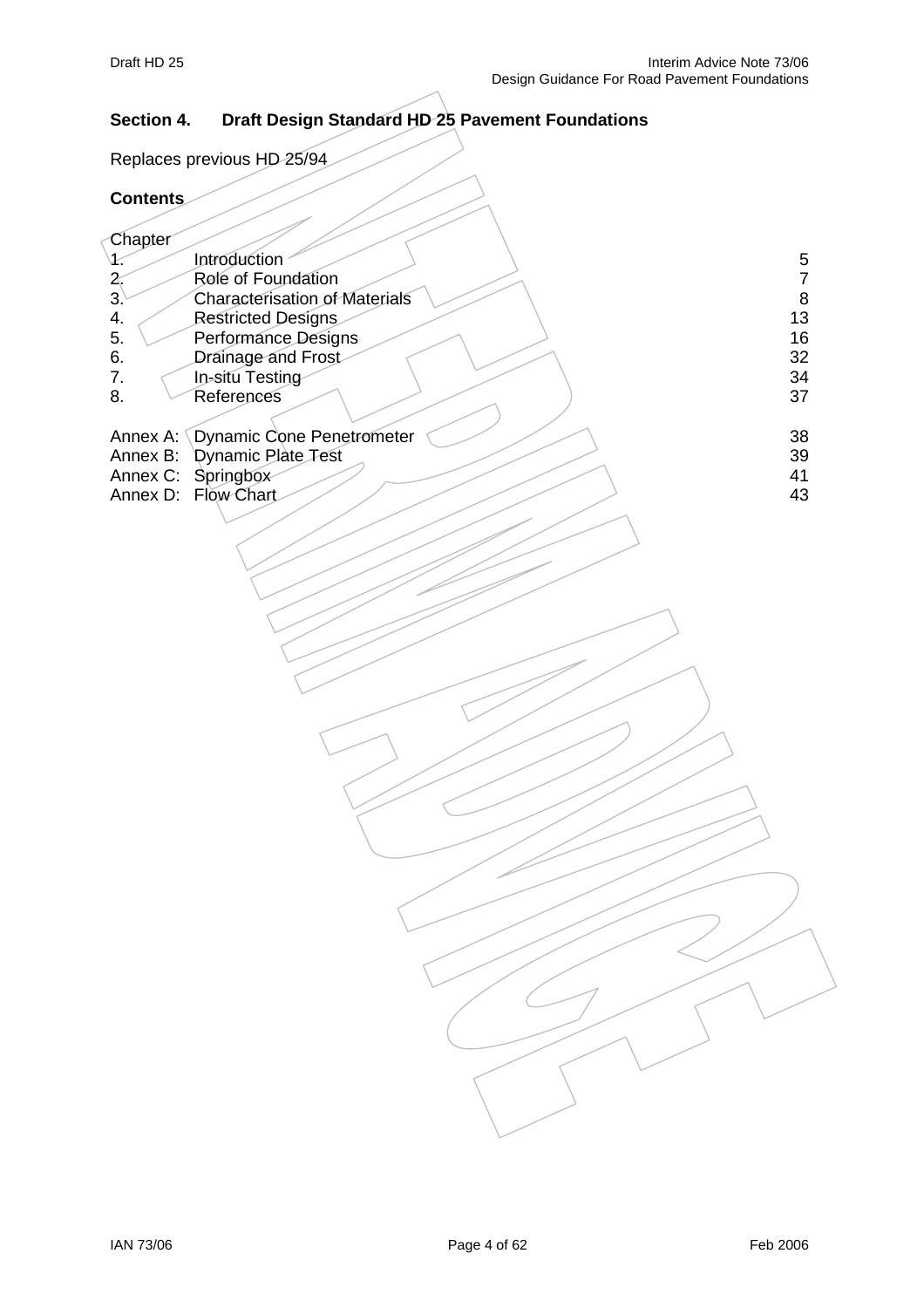# **Chapter 1. INTRODUCTION**

#### **General**

1.1 The main purpose of the foundation is to distribute the applied vehicle loads to the underlying subgrade, without causing distress in the foundation layers or in the overlying layers. This is required both during construction and during the service life of the pavement.

#### **Scope**

- 1.2 This Part covers the design of pavement foundations in order to achieve the Foundation Classes called up in HD26.
- 1.3 The four Foundation Classes are defined by the Surface Modulus value (see Paragraph 1.11 for definition) at top of foundation level used for design purposes, as follows:
	- Class  $1 50MPa$
	- Class 2 100MPa
	- Class  $3 200$ MPa
	- Class  $4 400$ MPa
- 1.4 The materials covered by this Part are the subgrade, either natural ground or compacted fill, unbound capping materials and stabilised capping materials as defined in Series 600 of the Specification (MCHW1), or hydraulically bound subbase layers (including stabilised soils) or granular subbase mixtures as defined in Series 800 of the Specification.
- 1.5 Two design approaches are presented. The first allows a limited number of 'Restricted Designs' to be applied for Foundation Classes 2 and 3 and is particularly intended for use on schemes of limited extent. The designs are conservative, making allowances for uncertainty in material performance and also construction level tolerances.
- 1.6 The second approach is for 'Performance Designs'. It covers all four Foundation Classes and provides more flexibility to the designer. Although a design method is provided with examples for the four foundation classes, the criteria for construction of an acceptable foundation must be the measure of its constructed performance. Until publication of this standard in the Design Manual for Roads and Bridges, all foundations designed in this category will be subject to approval under a Departure from Standards.
- 1.7 Performance Designs recognise that not all materials within a particular category in the Specification necessarily have equal engineering properties; for example rock mineralogy is known to affect strength and stiffness of an unbound layer. The resulting designs are minimum thickness requirements and level tolerances must be added when specifying construction thickness requirements. It is for use in connection with the 'Performance Specification' for foundation materials given in Draft Clauses 890 onwards in Section 5 of this Interim Advice Note.
- 1.8 The important role of drainage in achieving good long-term pavement performance is also highlighted and key requirements given.
- 1.9 Issues with regard to frost penetration are also covered.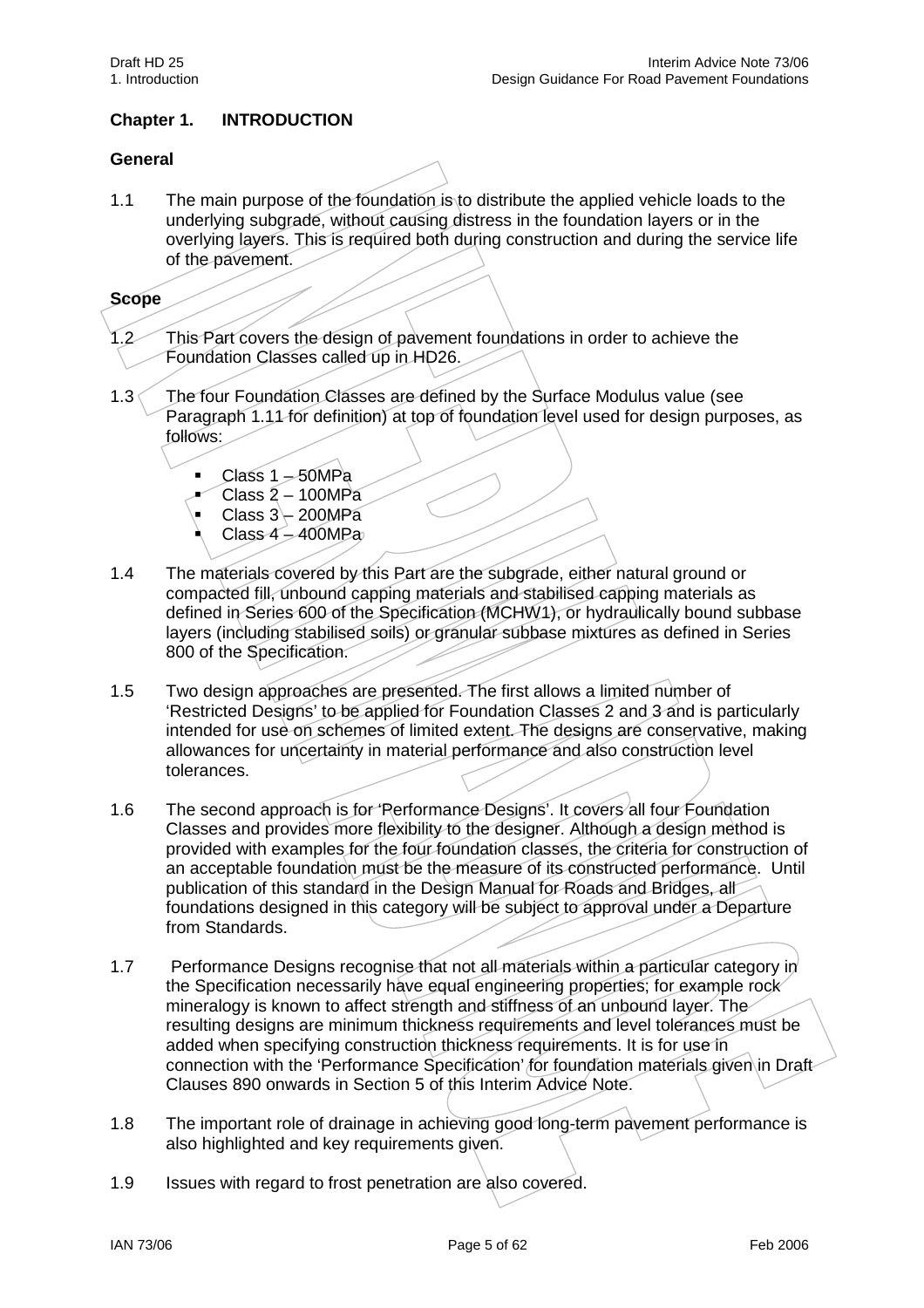1.10 A chapter on in-situ test methods is included for general information. The particular tests required by the Performance Specification are detailed in annexes.

# **Definitions**

1.11 The following expressions used in this standard are defined below. Also see Figure  $1.1.$ 

**Stiffness Modulus**: The ratio of applied stress to induced strain. **Foundation Surface Modulus**: a 'Stiffness Modulus' based on the application of a known load at the top of the foundation; it is a composite value with contributions from all underlying layers.

**Layer Modulus**: The 'stiffness modulus' assigned to a given foundation layer; for hydraulically bound materials this will take account of degradation due to cracking. **Element Modulus**: The modulus of elasticity measured in a laboratory test; for hydraulically bound materials it is generally significantly greater than the layer modulus.

- 1.12 Great care should be taken not to confuse the layer modulus with the foundation surface modulus, values will not generally be similar. For example, a Class 2 foundation with 100MPa Foundation Surface Modulus may comprise an upper layer with a layer modulus of 150 MPa over a subgrade with a modulus of 50 MPa.
- 1.13 Hydraulically Bound Mixtures (HBMs) in this document have, in places, been separated into 'Cement Bound materials' where the primary binder for the aggregate is Cement and 'Other HBMs' where other primary binders may be used although some cement may also be part of the mixture.

### **Implementation**

1.14 This Draft HD 25 shall be used forthwith on all schemes for the construction, improvement and maintenance of trunk roads including motorways, currently being prepared provided that, in the opinion of the Overseeing Organisation, this would not result in significant additional expense or delay. Design organisations should confirm its application to particular schemes with the Overseeing Organisation.

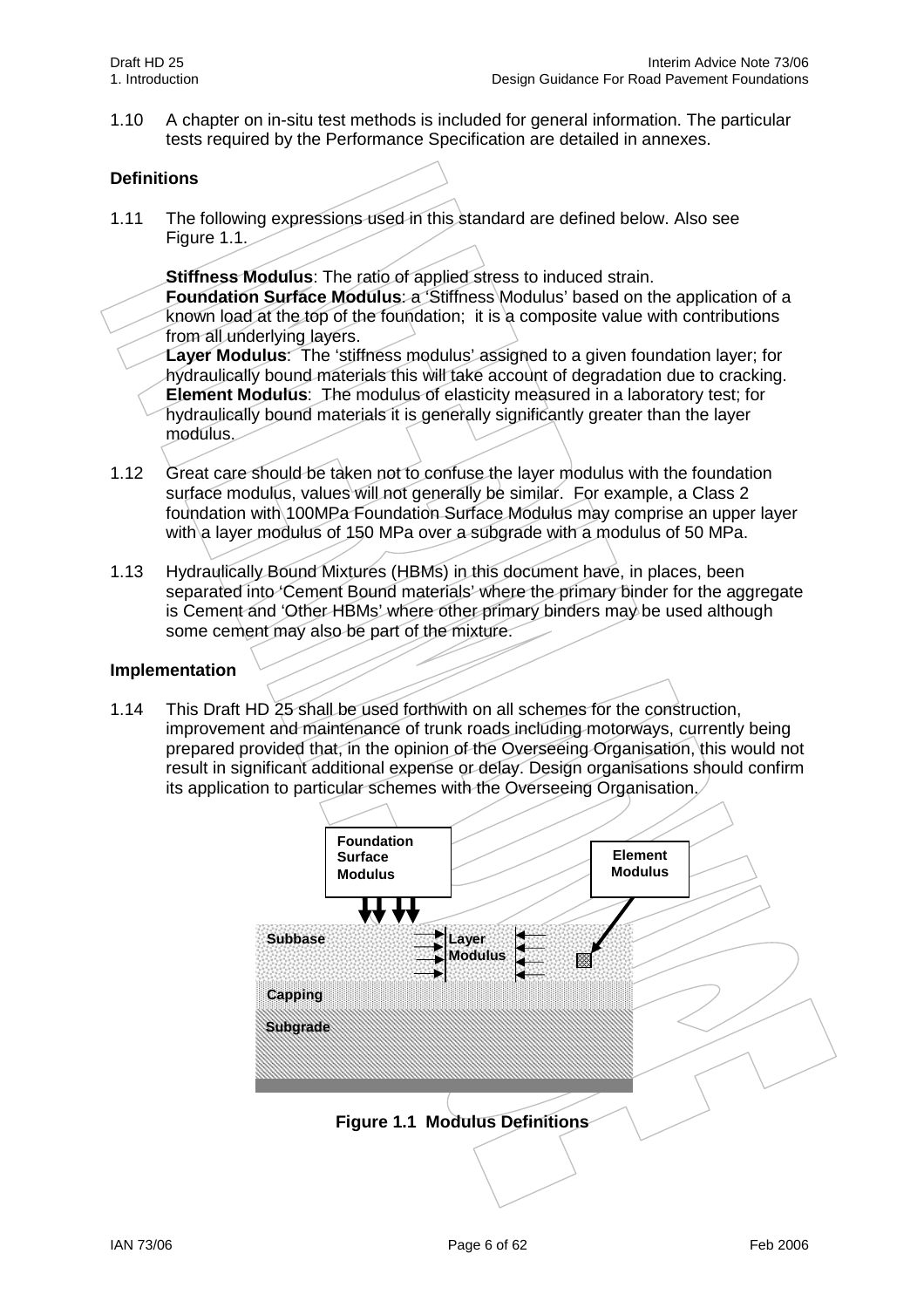# **Chapter 2. ROLE OF FOUNDATION**

## **During Construction**

- 2.1 The stresses in the foundation are relatively high during construction, although the number of stress repetitions from construction traffic is relatively low and traffic is not so channelised as normal traffic during the service life of the pavement.
- 2.2 During pavement construction, it is expected that loads will be applied to the foundation due to delivery vehicles, asphalt pavers and other construction plant. At any level where such loading is applied, the strength has to be sufficient to withstand the load without any damage occurring that might adversely influence the future performance of the pavement.
- 2.3 Foundation layers also have to be either protected from or of sufficient durability to withstand environmental effects from rain, frost, high temperature etc, without sustaining damage.
- 2.4 Damage may take the form of rutting or other uneven deformation, cracking in hydraulically bound mixtures (including stabilised soils) or other forms of degradation.
- 2.5 The designs given in this Draft HD 25, in conjunction with the tests and material restrictions given in the Specification, are intended to ensure that, under normal construction conditions, such damage is avoided.
- 2.6 The foundation also has to be of sufficient stiffness for the upper pavement layers to be placed and compacted to a high standard. This places a lower limit on the permitted foundation stiffness.

### **In Service**

- 2.7 During the life of a pavement, its foundation has to be able to withstand large numbers of repeated loads from traffic. It is also likely to experience ingress of water, particularly as the upper pavement materials begin to deteriorate towards the end of their design lives.
- 2.8 It is essential that the Stiffness Modulus of the foundation, relating to the choice of Foundation Class, is maintained throughout the life of the pavement. If this is not the case, fatigue failure of the upper pavement may occur more rapidly than the designer has assumed.
- 2.9 It is also essential that excessive deformation does not accumulate within the foundation under repeated traffic loading, since this is a potential source of wheelpath rutting at the pavement surface.
- 2.10 In part, achieving the necessary foundation stiffness and avoiding foundation deformation depend on constructing and maintaining an effective drainage system – see Chapter 6; however, they also depend on appropriate foundation design and compliance with the Specification.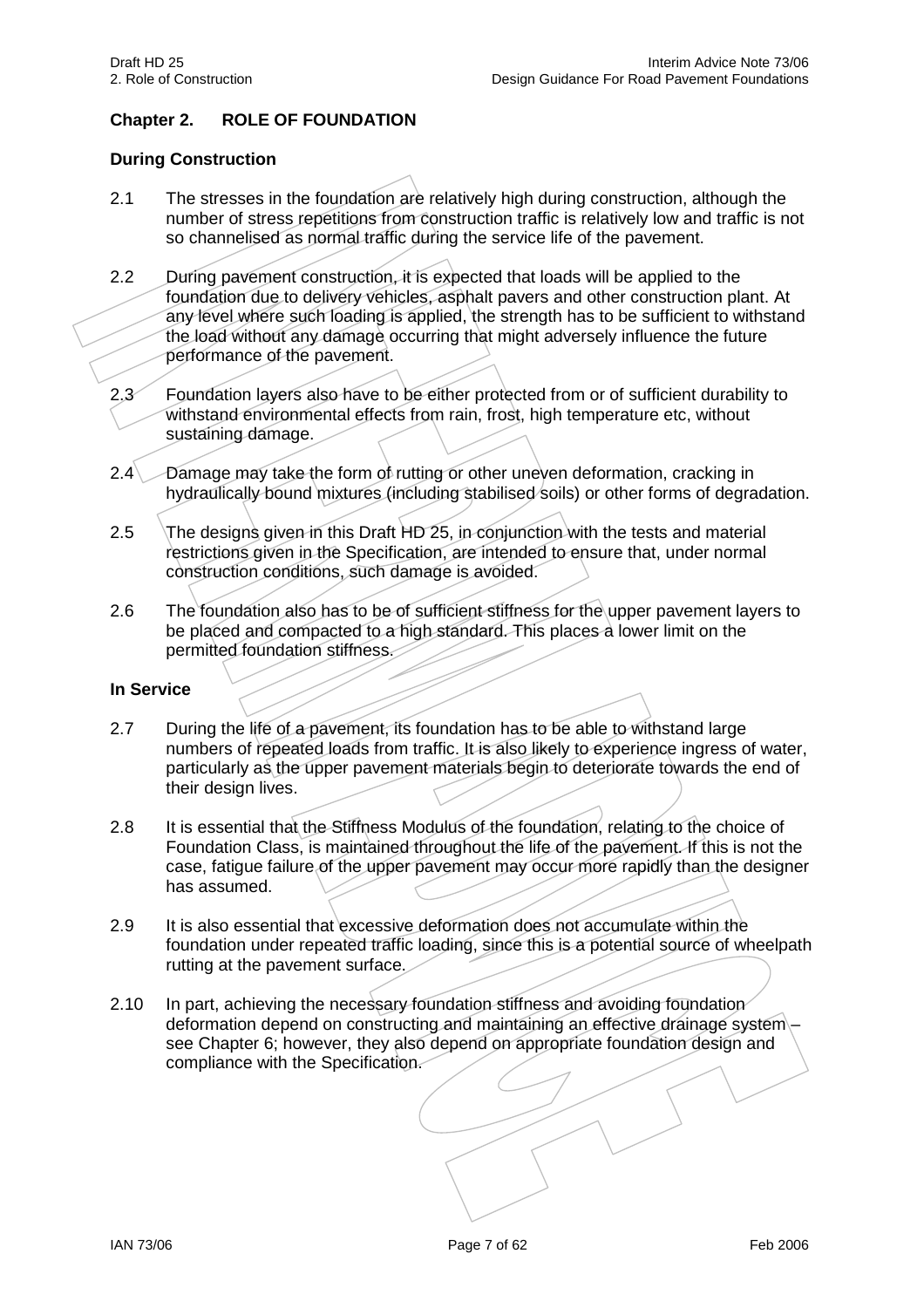# **Chapter 3. CHARACTERISATION OF MATERIALS**

#### **General**

- 3.1 The primary material characteristic used in foundation design is Stiffness Modulus. For subgrades, this property is difficult to measure reliably and consistently so historically in the UK California Bearing Ratio (CBR) has been used as an indirect measure. The approximate relationship between the two is explained in Paragraph 3.9. Both properties are referred to in this document. Generally for issues related to specification and measurement of subgrade, CBR is used and for issues related to design, stiffness modulus is used.
- 3.2 The Stiffness Modulus relating to the Foundation Class is the modulus applying in the long term (in-service condition).
- 3.3 Stiffness Modulus varies according to the stress conditions applying and for unbound and lightly bound materials also varies according to the moisture state of the material.
- 3.4 An unbound material which is confined by overlying pavement layers will often appear stiffer than the same material when unconfined. This means that the Stiffness Modulus apparent during construction will tend to be lower than the Stiffness Modulus expected in service.
- 3.5 Since a 'cracked' state is assumed for the in-service condition of hydraulically bound mixtures (HBMs), the initial 'uncracked' or 'less cracked' material at the time of construction may have a higher Stiffness Modulus.
- 3.6 An unbound material at high moisture content can appear significantly less stiff than a drier material. This means that the Stiffness Modulus apparent during construction will be significantly affected by the weather conditions applying at the time and the effectiveness of the drainage system, and often may not reflect the longer term inservice condition (at equilibrium moisture content).
- 3.7 Some of the HBMs permitted by the Specification are relatively slow curing. This means that the Stiffness Modulus apparent during construction will be significantly less than that achievable in the longer term. However, such materials are susceptible to damage, both during construction and in service, which may result in their expected long-term Stiffness Modulus being reduced.

#### **Subgrade Characterisation**

- 3.8 The primary measure of subgrade 'quality' for pavement design purposes is Stiffness Modulus since the stiffness of the subgrade is a major contributor to the stiffness of the foundation as a whole, which in turn defines Foundation Class.
- 3.9 The California Bearing Ratio (CBR) is traditionally used as an index test for subgrade strength, but it should be recognised that there is no definitive relationship between CBR and Stiffness Modulus (*E*). The following equation has been derived from work on certain UK soils (Powell et al. 1984) and may be used to give an estimate of Stiffness Modulus, acknowledging a degree of uncertainty.

$$
E = 17.6 (CBR)^{0.64} \quad MPa
$$

3.10 The foundation designs in Chapter 4 and the example designs in Chapter 5 are intended to ensure adequate performance in both the short and long term. The lowest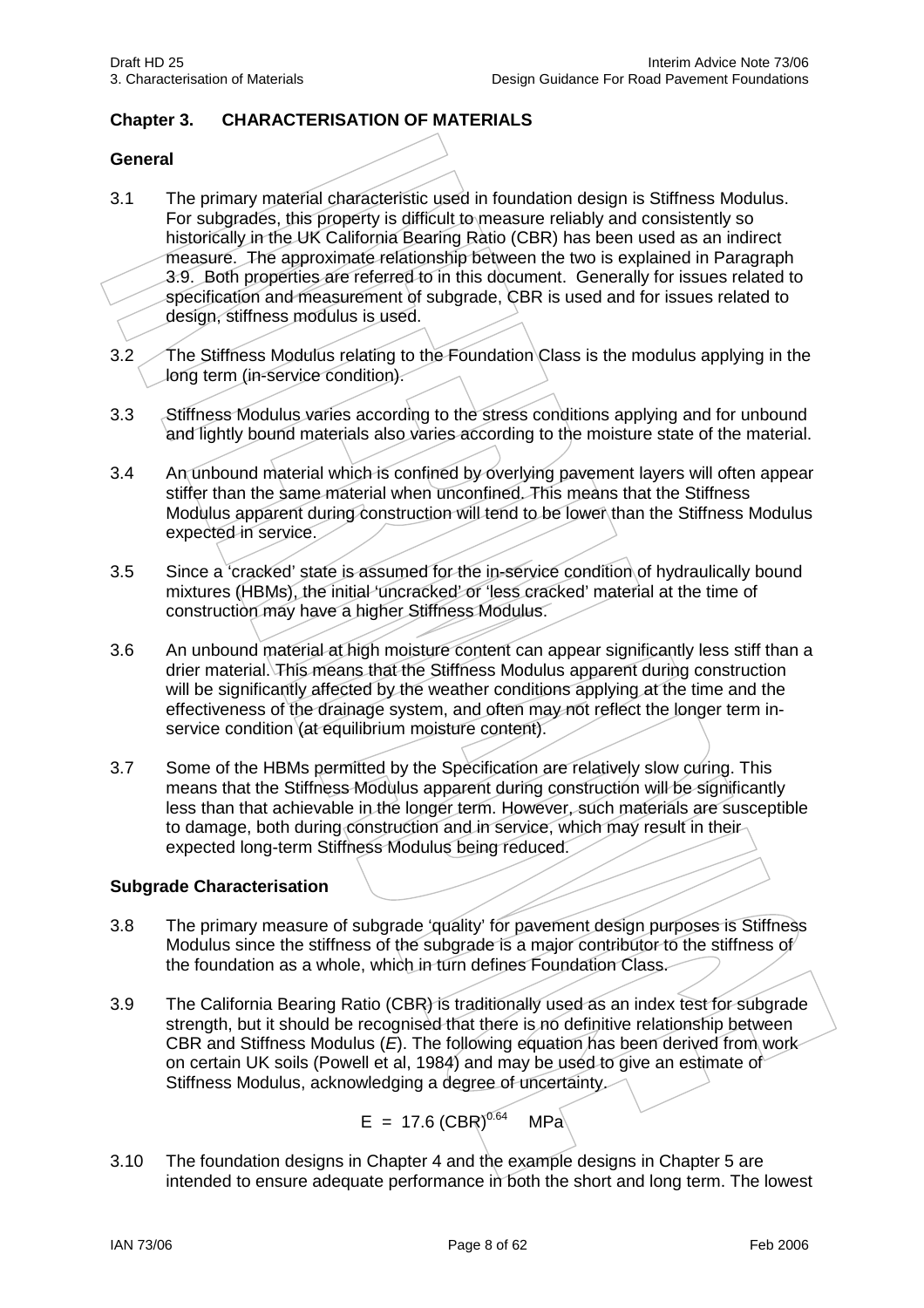value of design subgrade Stiffness Modulus (normally measured by CBR) must therefore be used for the design process.

- 3.11 In selecting the design Stiffness Modulus value for the subgrade, consideration must be given to the likely moisture conditions applying during construction, assuming that appropriate precautions are taken against excessive disturbance, as demanded by the Specification.
- 3.12 The designer must also consider the likely long-term equilibrium moisture condition, making reasonable allowance for moisture ingress through the pavement, but assuming drainage is correctly installed as designed. For some soils, determination of the Moisture Condition Value (MCV) may also be useful, (further information in TRL Report 273(1997)).
- 3.13 The following techniques may be used to estimate subgrade Stiffness Modulus to assist in the design process. It is recommended that a range of tests is carried out for each area of the scheme. Some tests may not be appropriate for all types of soils.
	- a) CBR tests, either in situ or in the laboratory (refer to BS 1377(1990));
	- b) Dynamic Cone Penetrometer (DCP) testing in situ (refer to Annex A);
	- c) Dynamic Plate Test (DPT) testing in situ directly on the subgrade (refer to Annex B);
	- d) Falling Weight Deflectometer (FWD) testing of an existing pavement (refer to HD29 (DMRB 7.3.2));
	- e) Triaxial testing of unbound material laboratory specimens for stiffness (refer to BS EN 13286-7, 2004)
	- f) Springbox testing of laboratory specimens (refer to Annex C);
	- g) Estimation based on description and Plasticity Index (PI) using Table 3.1.
- 3.14 CBR values can be measured in the laboratory on recompacted specimens, in accordance with BS1377 (1990), during the site investigation stage and when the equipment and experience are available. Tests should be carried out over a range of conditions to reproduce, as far as possible, the conditions of moisture content and density which are likely to be experienced during construction and in the completed pavement. Cohesive soils should be compacted to not less than 5% air voids to reproduce the likely conditions on site. Equilibrium moisture content can be deduced from measurements on a suction plate (Black and Lister, 1979).
- 3.15 For design, the CBR must be estimated before construction commences. For finegrained soils in-situ CBR values can however be measured for checking purposes in pits or in demonstration areas during construction. Equilibrium CBR values require the testing of existing pavements and HA44 (DMRB 4.1.1) suggests a suitable procedure. Plate bearing tests are necessary for coarse materials (BS5930, 1981 – see also Chapter 7).
- 3.16 In-situ cone penetrometer, DCP, DPT and FWD testing is particularly appropriate in major reconstruction or widening cases, where an existing road has been present over the same subgrade materials long enough for equilibrium moisture conditions to develop. However, caution must be exercised if the testing is carried out during the summer months when moisture levels are likely to be lower; in this case additional laboratory testing at higher moisture content may be advisable, especially if construction is likely to occur over winter months when it is assumed that the soil is wetter.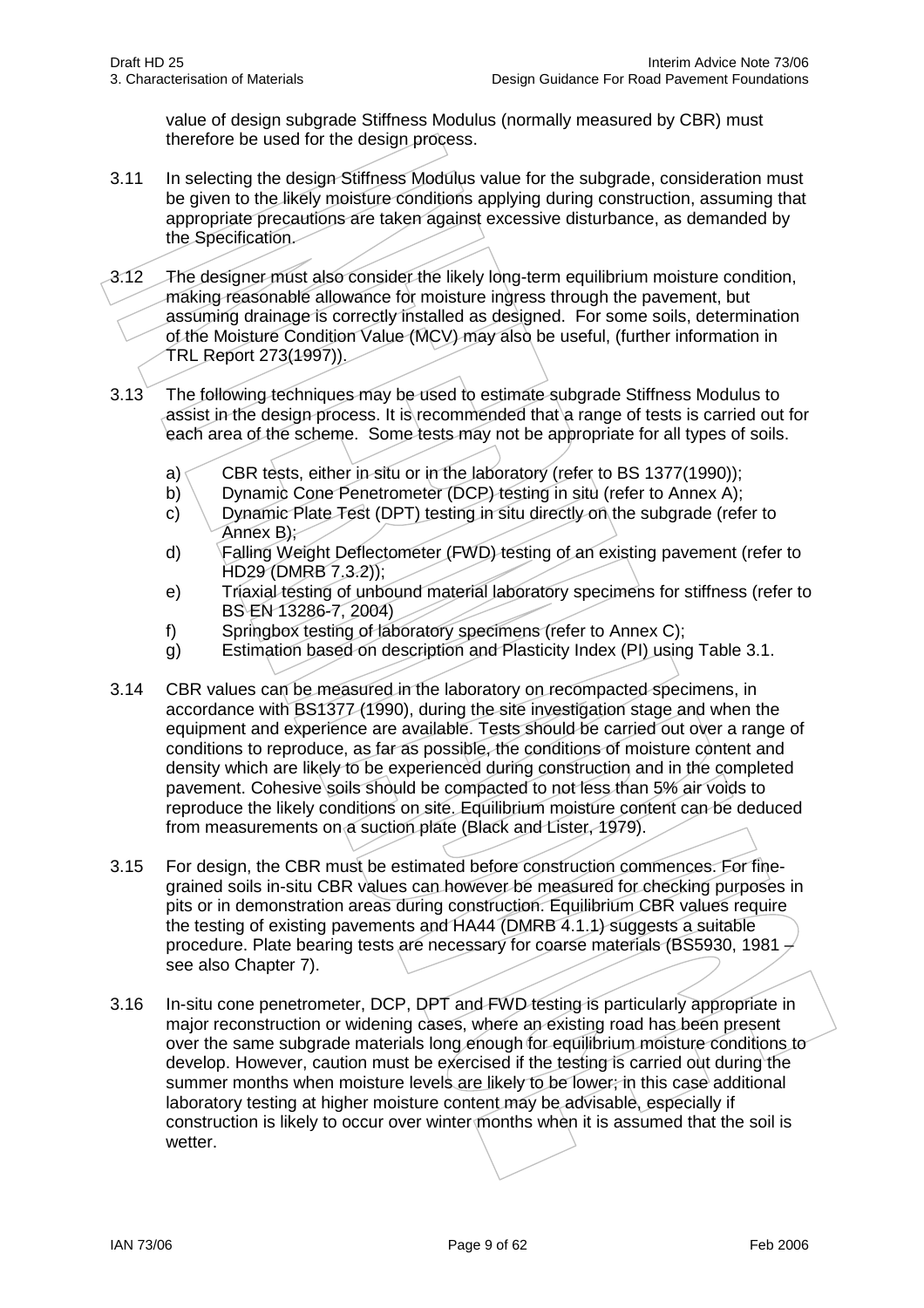- 3.17 FWD testing of an existing pavement has the further advantage that the stress condition generated in the subgrade is close to that induced by a moving heavy goods vehicle.
- 3.18 Laboratory testing has the advantage that realistic conditions of moisture and 'disturbance' can be simulated. This is particularly appropriate when assessing materials to be used as embankment fill or capping.
- 3.19 The Springbox has the advantage that stress conditions approximately representative of those occurring beneath a pavement can be applied.
- 3.20 If Table 3.1 is to be used but the full information called for is not available, then certain assumptions can be made. The worst condition of a 'high water table' can be taken together with 'average construction conditions', (i.e. carried out according to the Specification). The pavements discussed in this Section vary between 'thick' and 'thin' constructions; interpolation between the CBR values relating to 'thick' and 'thin' construction is permitted. Background information on this table is available in HA44  $(DMRB4.1.1)$
- 3.21 Where a Performance Design is used, the short-term CBR (Stiffness Modulus) must be checked during construction and appropriate action carried out if the design assumption is not satisfied. However, it is the designer's responsibility to evaluate the likely long-term value.

| Soil                                                                      | PI     | High Water Table |                |                |              |                | Low Water Table |                                     |                   |                     |                   |                |                   |
|---------------------------------------------------------------------------|--------|------------------|----------------|----------------|--------------|----------------|-----------------|-------------------------------------|-------------------|---------------------|-------------------|----------------|-------------------|
|                                                                           | $(\%)$ | Poor             |                | Average        |              | Good           |                 | Poor                                |                   | Average             |                   | Good           |                   |
|                                                                           |        |                  | Construction   |                | Construction | Construction   |                 | <b>Construction</b><br>Construction |                   | <b>Construction</b> |                   |                |                   |
|                                                                           |        |                  | Conditions     |                | Conditions   |                | Conditions      |                                     | <b>Conditions</b> |                     | <b>Conditions</b> |                | <b>Conditions</b> |
|                                                                           |        | Thin             | Thick          | Thin           | Thick        | Thin           | Thick           | <b>Thin</b>                         | <b>Thick</b>      | <b>Thin</b>         | <b>Thick</b>      | Thin           | Thick             |
| <b>Heavy Clay</b>                                                         | 70     | $15-$            | 2              | 2              | 2            | 2              | 2               | 1.5                                 | 2                 | $\mathbf{Z}$        | $\overline{2}$    | 2              | 2.5               |
|                                                                           | 60     | $1.5 -$          | $\overline{2}$ | 2              | 2            | $\overline{2}$ | 2.5             | 1.5                                 | 2                 | 2                   | 2                 | $\overline{2}$ | 2.5               |
|                                                                           | 50     | $1.5^{\circ}$    | $\overline{2}$ | $\overline{2}$ | 2.5          | $\overline{c}$ | 2.5             | $\overline{2}$                      | $\overline{c}$    | $\overline{2}$      | 2.5               | $\overline{2}$ | 2.5               |
|                                                                           | 40     | 2                | 2.5            | 2.5            | 3            | 2.5            | 3               | $\overline{2.5}$                    | 2.5               | 3                   | 3                 | 3              | 3.5               |
| <b>Silty Clay</b>                                                         | 30     | 2.5              | 3.5            | 3              | 4            | 3.5            | 5               | 3                                   | 3.5               | 4                   | 4                 | 4              | 6                 |
| Sandy Clay                                                                | 20     | 2.5              | 4              | 4              | 5            | 4.5            | 7               | 3                                   | 4                 | 5                   | 6                 | 6              | 8                 |
|                                                                           | 10     | 1.5              | 3.5            | 3              | 6            | 3.5            |                 | 2.5                                 | 4                 | 4.5                 | 7                 | 6              | >8                |
| Silt*                                                                     |        |                  |                |                |              | 2              | $\mathfrak{p}$  |                                     |                   | 2                   | 2                 | $\overline{2}$ | 2                 |
| Sand (poorly                                                              |        |                  |                |                |              |                |                 | $20^{\circ}$                        |                   |                     |                   |                |                   |
| graded)                                                                   |        |                  |                |                |              |                |                 |                                     |                   |                     |                   |                |                   |
| Sand (well                                                                |        |                  |                |                |              |                | :40             |                                     |                   |                     |                   |                |                   |
| graded)                                                                   |        |                  |                |                |              |                |                 |                                     |                   |                     |                   |                |                   |
| Sandy Gravel                                                              |        |                  |                |                |              |                | -60             |                                     |                   |                     |                   |                |                   |
| (well graded)                                                             |        |                  |                |                |              |                |                 |                                     |                   |                     |                   |                |                   |
| * estimated assuming some probability of material saturating              |        |                  |                |                |              |                |                 |                                     |                   |                     |                   |                |                   |
| 1. A high water table is 300mm below formation or subformation.<br>Notes: |        |                  |                |                |              |                |                 |                                     |                   |                     |                   |                |                   |
| 2. A low water table is 1000mm below formation or subformation            |        |                  |                |                |              |                |                 |                                     |                   |                     |                   |                |                   |
| 3. A thick layered construction is a depth to subgrade of 1200mm          |        |                  |                |                |              |                |                 |                                     |                   |                     |                   |                |                   |
| 4. A thin layered construction is a depth to subgrade of 300mm            |        |                  |                |                |              |                |                 |                                     |                   |                     |                   |                |                   |

# **Table 3.1 Equilibrium Subgrade CBR Estimation**

# **Subgrade with low CBR (CBR < 2½ % or Stiffness Modulus <30Mpa)**

3.22 The minimum permitted subgrade Stiffness Modulus is 30MPa (approximately 2.5% CBR). Where a subgrade has a lower natural Stiffness Modulus it is considered unsuitable support for a pavement foundation since it would tend to deform under construction traffic. It must therefore be improved using one of the options given in the following paragraphs.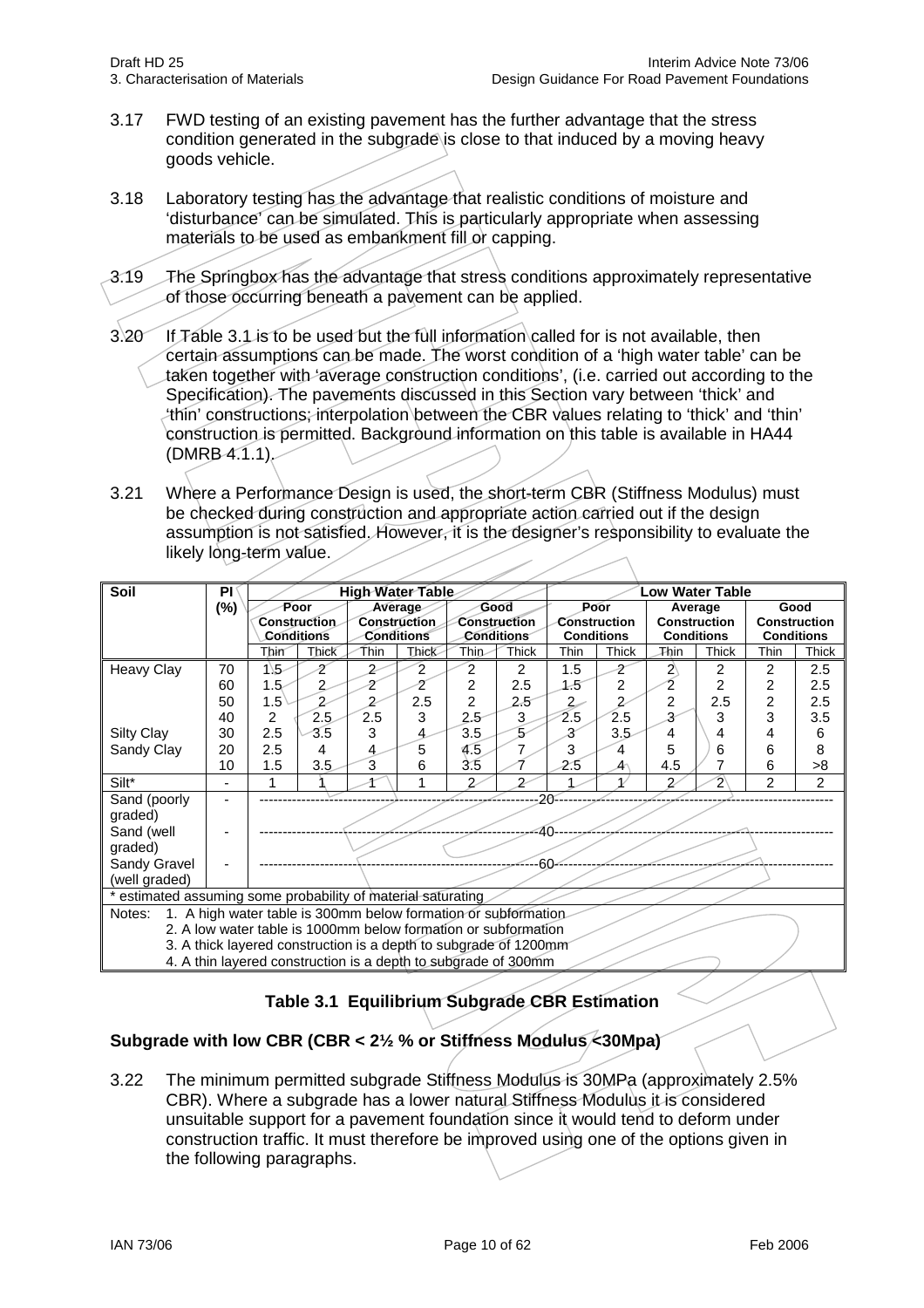- 3.23 The material at the surface can be removed and replaced by a more suitable material; if the depth of relatively soft material is small, all can be replaced but it may only be necessary to replace the top layer. The thickness removed will typically be between 0.5 and 1.0m. Although the new material may be of good quality, the subgrade should be assumed to be equivalent to one of 30MPa Stiffness Modulus, in order to allow for movements in the soft underlying material. If capping is used, a total construction thickness of about 1.5m will often result. A geosynthetic may also be useful.
- 3.24 If the soil is cohesive, a lime treatment may be appropriate, subject to soil suitability being shown. Details of various soil treatments are given in HD44 (DMRB 4.1.1). The overlying pavement foundation should again be designed for a 30MPa subgrade.
- 3.25 If the soil is reasonably permeable, a deeper than normal drainage system may be considered, together with a system of monitoring the improvement expected. Design of the main foundation may then be based on whatever conditions are achievable in the time available.

# **Foundation Layer Characterisation**

- 3.26 In order to make use of the performance based designs in Chapter 5, it is necessary to assign a long-term Stiffness Modulus to each foundation layer.
- 3.27 The following techniques may be used to estimate the Stiffness Modulus of pavement foundation materials.
	- a) Falling Weight Deflectometer testing (refer to HD29 (DMRB 7.3.2));
	- b) Dynamic Plate Testing of compacted trial layers (refer to Annex B). Note that lightweight test devices may not be suitable for thicker stiffer foundations;
	- c) Modulus of Elasticity testing of laboratory specimens of HBM mixtures in compression (refer to BS EN 13286-43:2003);
	- d) Springbox testing of laboratory specimens of unbound or lightly bound materials (refer to Annex C);
	- e) Estimation using the advice given in Table 3.2.
- 3.28 FWD derived stiffnesses are applicable in major reconstruction or widening schemes where an existing foundation layer is to be retained in the rehabilitated pavement. In most such cases the FWD will allow derivation of a composite Stiffness Modulus for the foundation as a whole, and it will neither be practical nor necessary to separate out the Stiffness Moduli of individual layers.
- 3.29 Use of the Dynamic Plate Test (DPT) has the advantage that the same test is called up for compliance assessment by the Performance Specification clauses. The test can be carried out either on a small trial site or in a suitably sized (minimum 1m square) container in the laboratory. The advantage is that the material can be compacted in a realistic manner. However, the modulus will be the 'unconfined' value, which for unbound materials is typically only about 60% of that expected when 'confined' beneath a finished pavement. Furthermore it will be affected by the substrate upon which the layer is compacted such that the material stiffness will be either low or high depending on whether the substrate stiffness is respectively low or high relative to the material layer stiffness. Test applicability is restricted to unbound or lightly bound materials.
- 3.30 The only permitted laboratory test for Modulus of Elasticity of HBM mixtures is the Compression Test, one of three described in BS EN 13286-43. It is appropriate for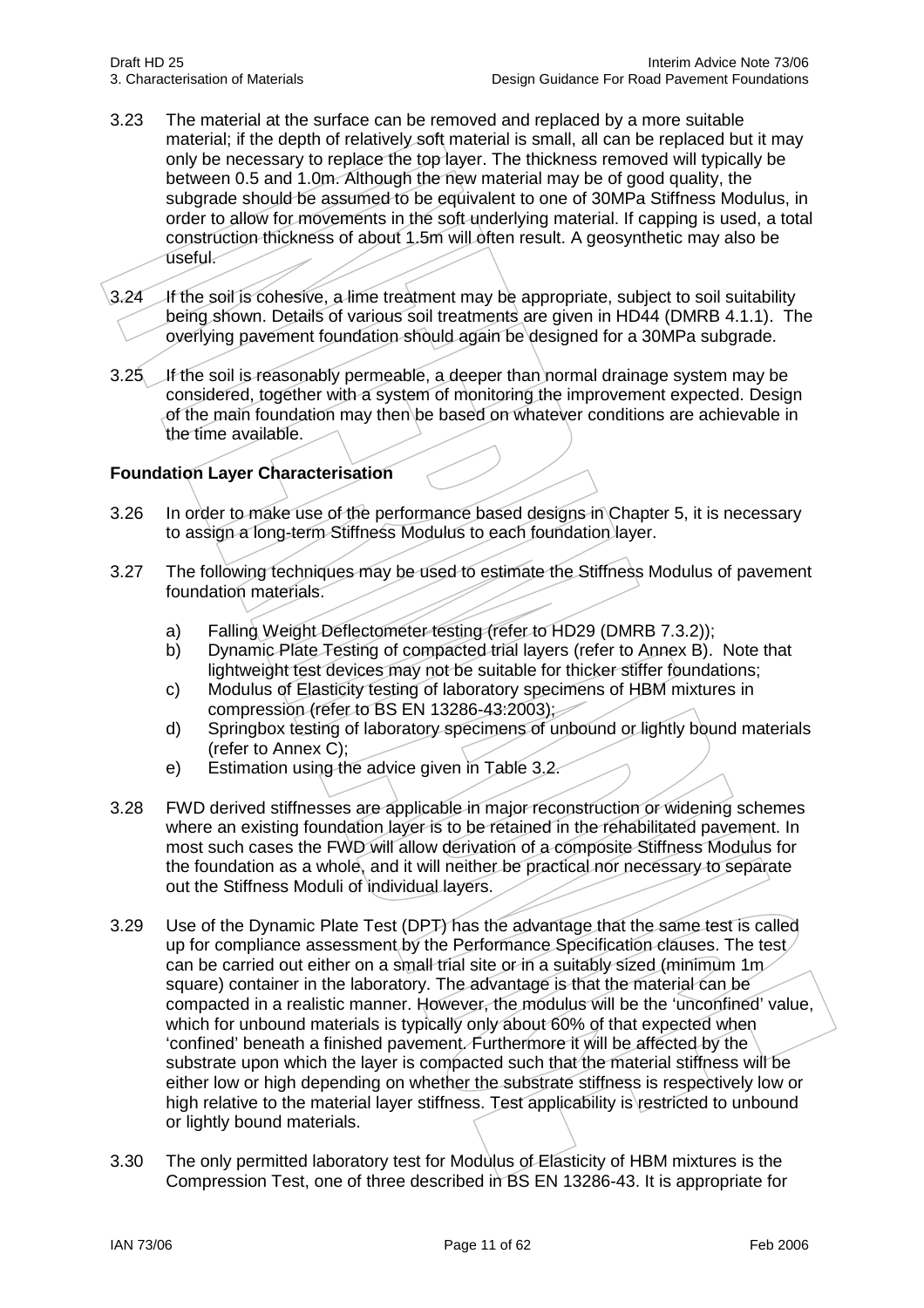those materials which have sufficient strength to remain intact during the test. However, the resulting Stiffness Modulus is that applying to a small intact and very well compacted specimen of material, whereas the condition in situ may be less dense and is likely to include significant cracking due to shrinkage and temperature fluctuation. For these reasons, no more than 20% of the measured laboratory Stiffness Modulus may be taken for long-term design in the case of cement bound mixtures. For other HBMs, no more than 10% of the laboratory value should be used unless well-documented evidence demonstrates that other values can be justified and in such circumstances, a Departure from Standards will be required. This assumes that no abnormal damage is caused to the material during construction.

- 3.31 The derivation of a long-term in-situ design Stiffness Modulus of HBM from laboratory stiffness testing using the factors in the previous paragraph does not guarantee that the Surface Modulus requirements of the Performance Specification (see Chapter 5) will be achieved in practice.
- 3.32 Springbox testing has the advantage that it allows a small sample of unbound or lightly bound material to be tested under approximately realistic stress conditions and under appropriate (normally soaked then drained) moisture conditions.
- 3.33 The values given in Table 3.2, which are derived principally from experience of FWD test data, are for general guidance only and are suited to preliminary design when detailed choice of material has not been made. In reality, there is a considerable range of possible Stiffness Modulus for each material. For example, the Stiffness Modulus of a Type 2 subbase is not necessarily less than that of a Type 1, but the value given in the table recognises the greater uncertainty inherent in a Type 2 material. The long-term stabilised capping modulus takes account of likely deterioration during the life of a pavement.

| <b>Material</b>                  | Condition                  | <b>Estimated Stiffness Modulus -</b><br>Design Value (MPa) |
|----------------------------------|----------------------------|------------------------------------------------------------|
| Granular capping                 |                            | 75                                                         |
| Stabilised capping               | Early life (e.g. 2 months) | 300                                                        |
|                                  | Long-term                  | 100                                                        |
| Subbase Type 3                   |                            | 140                                                        |
| Subbase Type 2                   |                            | 130                                                        |
| Subbase Type 1                   |                            | 150                                                        |
| Subbase Type R                   | $\overline{\phantom{0}}$   | 180                                                        |
| Hydraulically Bound Subbase (all | -                          | Not suitable for estimation                                |
| Classes)                         |                            |                                                            |

**Table 3.2 Indicative Stiffness Moduli for Pavement Foundation Layers**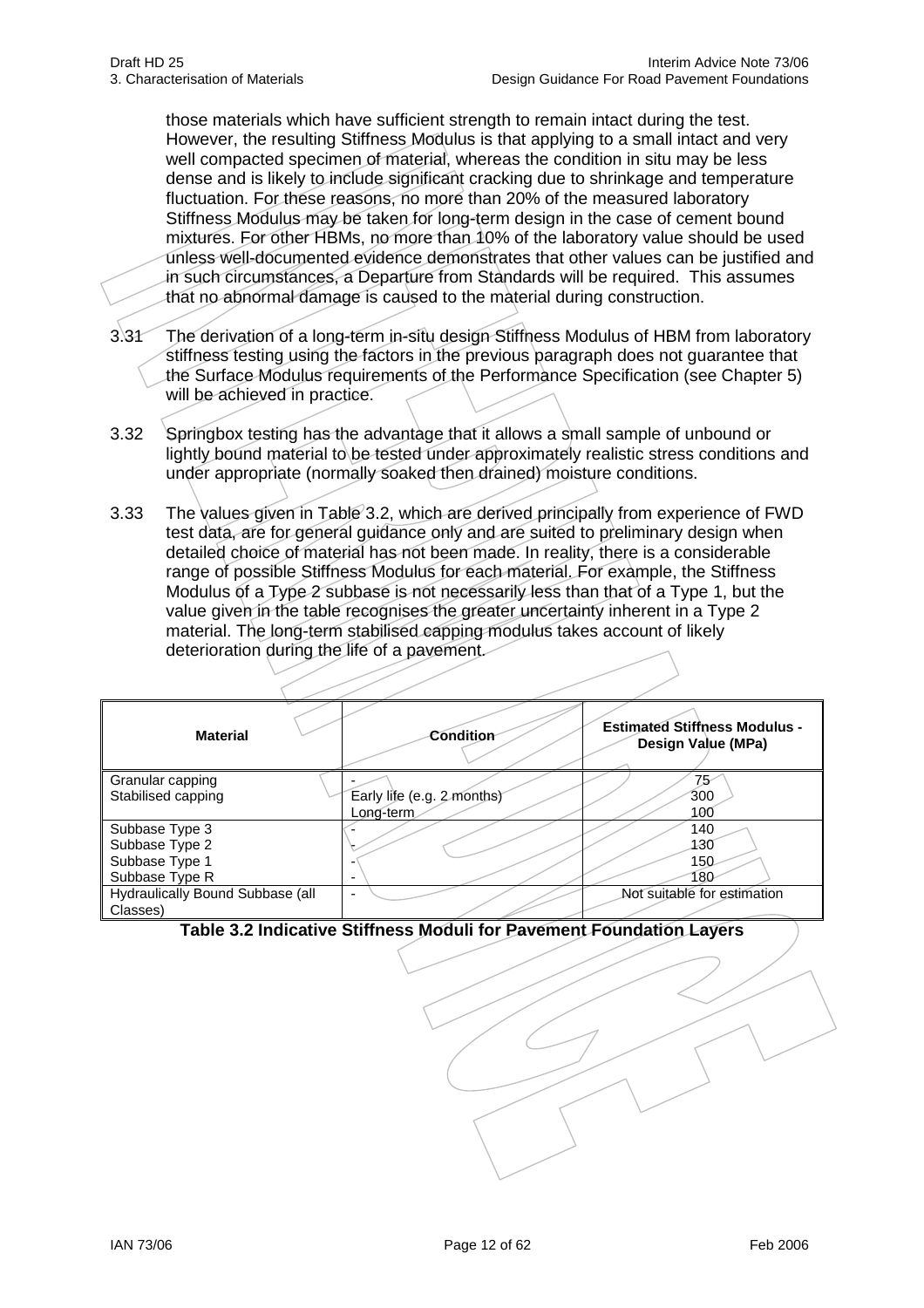## **Chapter 4. RESTRICTED DESIGNS**

## **Applicability**

- 4.1 The designs given in this chapter are intended for use in cases where it is inappropriate to carry out the range of compliance testing required by the Performance Specification, owing to the size of the scheme. For this reason they are conservative and recognize the greater uncertainty present in material properties when subjected to more limited testing.
- 4.2 Designs are not included for Foundation Class 4 since it is considered essential to measure the properties of such a foundation during construction to give adequate assurance that the appropriate long-term Stiffness Modulus will be achieved.
- 4.3 The designs given for Foundation Class 3 are restricted to those using a cement bound granular mixture (CBGM A or CBGM B C8/10) subbase, acknowledging the greater uncertainty present with other HBMs and the consequent need for testing to be carried out.
- 4.4 The designs for Foundation Class 2 allow the use of granular subbase Types 1, 3 and Cat B or CBGM A or CBGM B, C3/4 or C5/6. Granular subbase Type 2 may only be used for design traffic levels up to 5msa.
- 4.5 Designs are included for Foundation Class 1, but these are not permitted for use on Trunk Roads including Motorways. This is because of the increased likelihood of damage during construction. Assurance against this would require performance related testing to be carried out.

#### **Restricted Designs**

- 4.6 The subgrade design strength or Stiffness Modulus must be estimated in accordance with one or more of the techniques detailed in Paragraph 3.13. The foundation design must be based on the lower of the short-term CBR and the predicted longterm equilibrium CBR value. Where the natural subgrade has a CBR value less than 2½ % (Stiffness Modulus less than 30MPa), it must be improved as described in paragraphs 3.22 to 3.25.
- 4.7 The CBR value on which the design is based must be verified by testing in each area of the site before foundation construction starts. Required thicknesses for Restricted Designs are shown in Figures 4.1 and 4.2.
- 4.8 Class 1 foundation designs, for non Trunk Road pavements only, may make use of any of the capping options given in Table 6/1 in Series 600 of the Specification (MCHW 1). Finished surface of the foundation must meet the criteria for subbase in the Specification Series 700 (MCHW 1).
- 4.9 For Class 2 foundations, there are four different design options depending on whether unbound or bound subbase is chosen and whether a capping is used.
- 4.10 The CBR scales provided in Figures 4.1 and 4.2 are for consistency with previous standards. The relationship assumed is that given in paragraph 3.9.
- 4.11 Thicknesses are to be rounded up to the nearest 10 mm.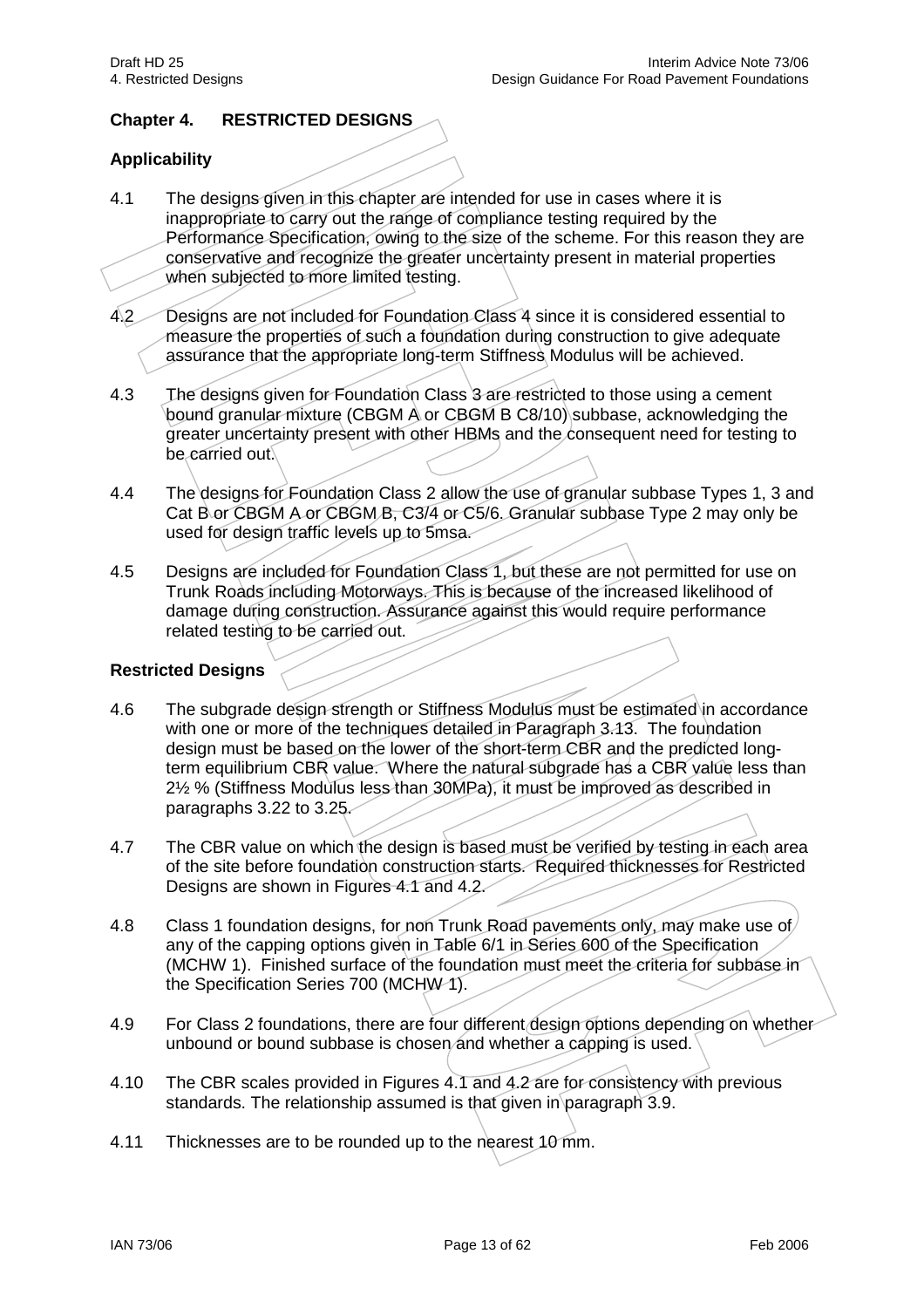4.12 Thicknesses derived for these 'Restricted' Designs may be specified as construction thicknesses. Allowance for permitted level tolerances has already been made in deriving the designs.

| <b>Design Examples 1</b>                      |  |
|-----------------------------------------------|--|
| Subgrade Stiffness Modulus for design         |  |
| estimated as 40MPa (approximately 3.5%        |  |
| CBR); the following Restricted Design options |  |
| exist:                                        |  |
| Foundation Class 1 (for non Trunk Road        |  |
| pavements):                                   |  |
| Figure 4.1 gives 465mm of                     |  |
| capping                                       |  |
| Round up to 470mm for design                  |  |
| Foundation Class 2 (Types 1, 2, 3 or CAT B    |  |
| subbase):                                     |  |
| Figure 4.1 gives 385mm                        |  |
| Round up to 390mm for design                  |  |
| Foundation Class 2 (CBGM A or B, C3/4 or      |  |
| $C5/6$ :                                      |  |
| Figure 4.1 gives 305mm                        |  |
| Round up to 310mm for design                  |  |
| Foundation Class 2 (Types 1, 2, 3 or CAT B    |  |
| subbase on capping):                          |  |
| Figure 4.2 gives 515mm in total               |  |
| and 228mm of capping                          |  |
| Round to 290mm subbase and                    |  |
| 230mm capping for design                      |  |
| Foundation Class 2 (CBGM A or B, C3/4 or      |  |
| C5/6, on capping):                            |  |
| Figure 4.2 gives 487mm in total               |  |
| and 228mm of capping                          |  |
| Round to 260mm subbase and                    |  |
| 230mm capping for design                      |  |
| Foundation Class 3 (CBGM A or B C8/10):       |  |
| Figure 4.1 gives 305mm                        |  |
| Round up to 310mm for design                  |  |
|                                               |  |
|                                               |  |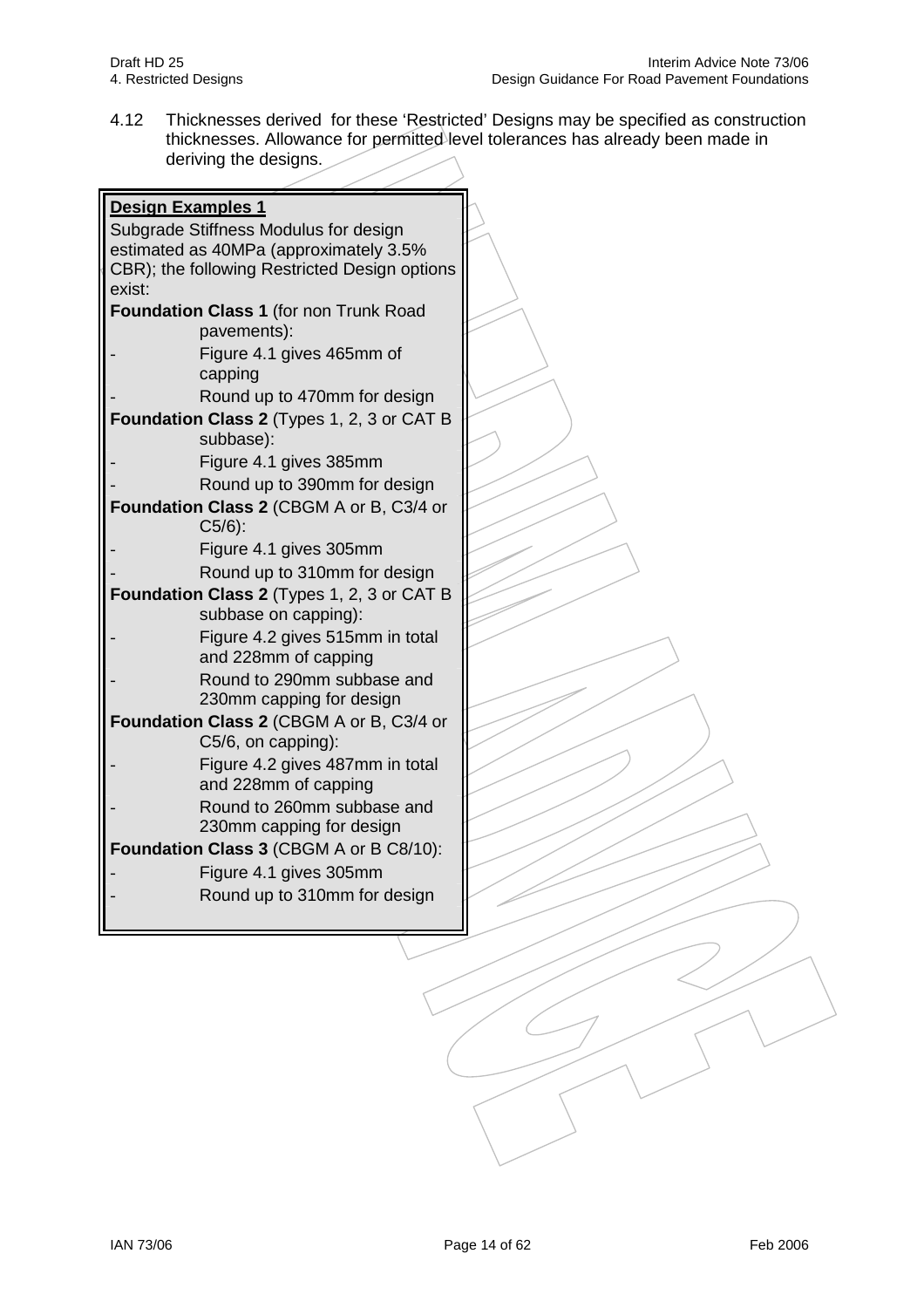

**FIGURE 4.1 Restricted Design Options – Subbase or Capping only** 



**FIGURE 4.2 Restricted Design Options – Class 2 Subbase on Capping**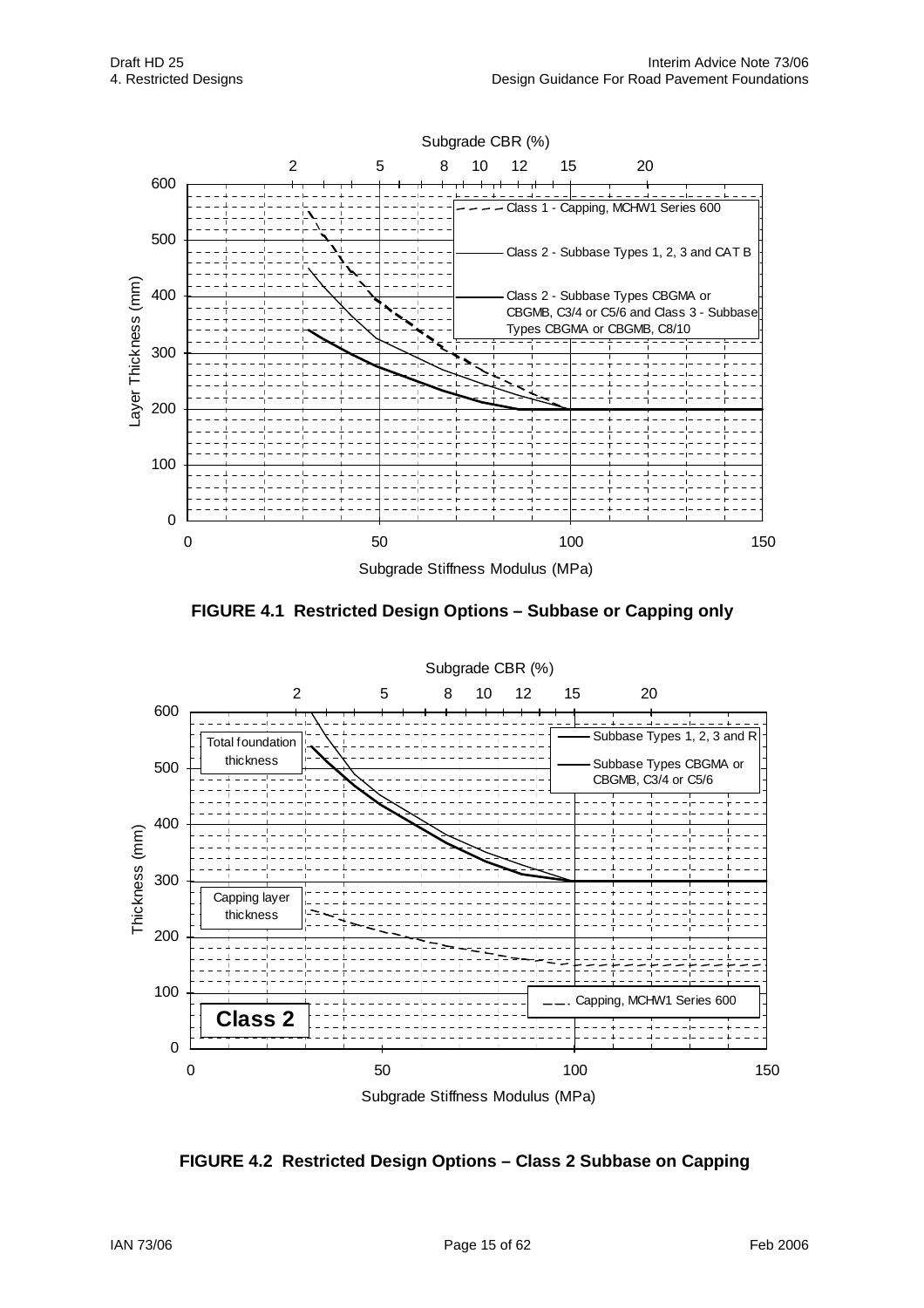# **Chapter 5. PERFORMANCE DESIGNS**

## **Overview of Design Approach**

- 5.1 The intention of a performance based foundation design, known here as a 'Performance Design', is to enable the efficient use of materials. As a consequence of producing an engineered solution, sufficient testing needs to be carried out on the materials comprising the pavement foundation, both in the laboratory and in situ, to provide assurance that the properties required by the design assumptions will be achieved, both during construction and in service.
- 5.2 Although a design method is provided with examples and formulae for the four foundation classes, the criteria for construction of an acceptable foundation must be the measure of its constructed performance. Until publication of this standard in the Design Manual for Roads and Bridges, all foundations designed in this category will be subject to approval under a Departure from Standards. This chapter must be used in conjunction with the 'Performance Specification' presented in Draft Clauses 890 to 896 in Section 5 of this Interim Advice Note.
- 5.3 Performance Designs are carried out based on an assessment of the Stiffness Modulus of each component foundation material and thicknesses are calculated using a multi-layered linear elastic model. The basis of the modelling is indicated in Figure 5.1.



**Figure 5.1 Basis of Foundation Designs**

- 5.4 The designs presented in this Part have been derived from a consideration of three different criteria (Chaddock and Roberts, 2006), namely:
	- Protection of the subgrade during construction;
	- Provision of adequate support stiffness to the overlying pavement layers;
	- Practical minimum layer thicknesses for construction.

The practical minimum thicknesses have been taken as 150mm for all materials in a Class 1 or 2 foundation, 175mm for subbase materials in a Class 3 Foundation and 200mm for materials in a Class 4 Foundation. The reason for the increase in minimum thicknesses for bound materials relates to their relatively greater sensitivity to variations in thickness. It is of high importance that these materials should not crack during construction beyond the levels assumed in the design.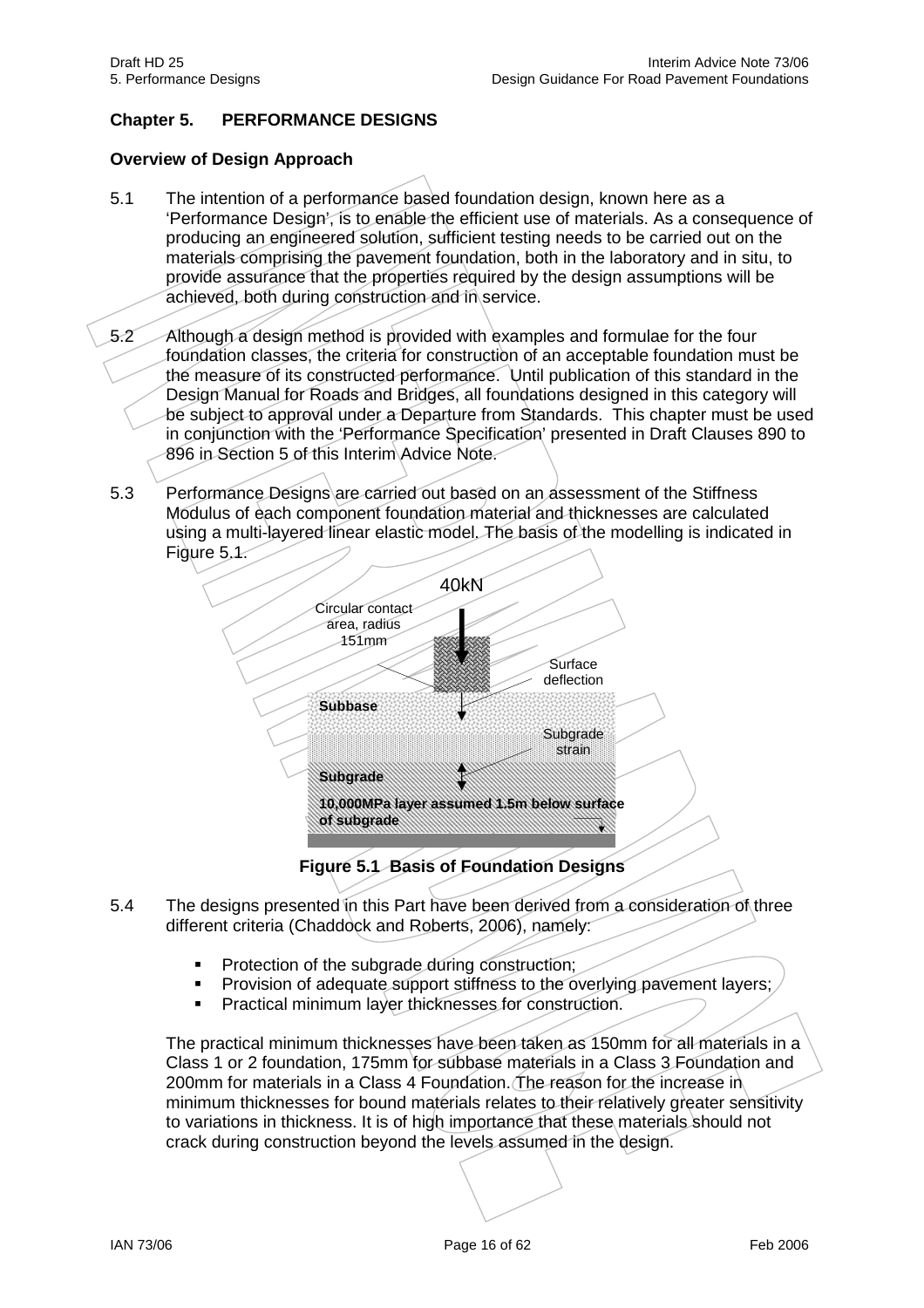5.5 Soil cement materials as described in Clause 840 of the Specification (MCHW 1) must not be used in any structural layer of a Foundation Class 4.

# **Design Thicknesses**

- 5.6 As for standard designs, the minimum subgrade Stiffness Modulus permitted is 30MPa (approximately 2.5% CBR). Where the natural subgrade has a Stiffness Modulus less than 30MPa (approximately 2.5% CBR), it must be improved as described in paragraphs 3.22 to 3.25.
- 5.7 There are a large number of possible designs for each combination of subgrade Stiffness Modulus and Foundation Class.
- 5.8 The designs given in this Chapter are based on the method described in Chaddock and Roberts (2006). The example designs are shown in Figures 5.2 to 5.5 for single material type (either capping or subbase) designs and Figure 5.6 for Foundation Class 2 subbase on capping designs and give examples of design thicknesses for a range of possible material layer Stiffness Moduli. Interpolation between the lines shown is permitted. Equations for these example designs have been provided following Figure 5.6. Whatever design method is used, the acceptability of the foundation is to be based on its performance following construction measured by the required testing protocol.
- 5.9 Examples of designs with subbase on capping for Foundation Classes 3 and 4 have not been presented in this Chapter, as these would not usually show any advantage over the subbase only designs. They may be worthwhile in practical terms to enable construction plant to lay the foundation and the necessary compaction to be achieved in the designed layers.
- 5.10 The thicknesses determined using the Performance Design examples in this Chapter are minimum thickness values. Allowance for permitted level tolerances must be added when specifying construction thicknesses and layer thicknesses are then to be rounded up to the nearest 10mm. The completed surface of all foundations must meet the criteria in the Specification Series 700 (MCHW 1).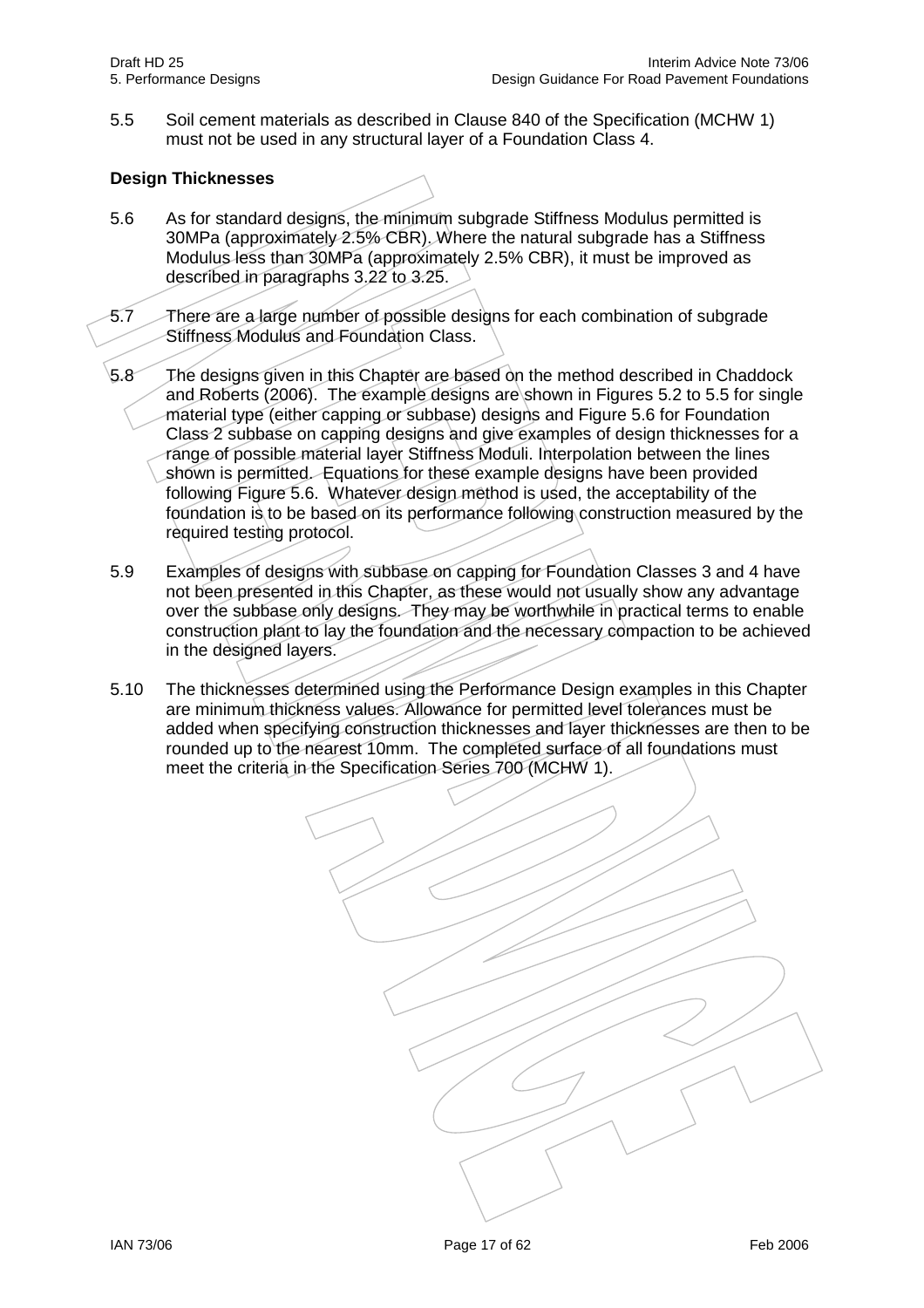| <b>Design Examples 2</b>                               |  |
|--------------------------------------------------------|--|
| Subgrade Stiffness Modulus for design                  |  |
|                                                        |  |
| estimated as 35MPa (approximately 3%                   |  |
| CBR)                                                   |  |
| Options covered by Figures 5.2-5.6:                    |  |
| Foundation Class 1 (Capping only; Figure               |  |
|                                                        |  |
| $5.2$ :                                                |  |
| 460mm of 50MPa material                                |  |
| 390mm of 75MPa material                                |  |
|                                                        |  |
| 365 (→370) mm of 100MPa                                |  |
| material                                               |  |
| Foundation Class 2 (Subbase only; Figure               |  |
| $5.3$ :                                                |  |
| 320mm of 150MPa material                               |  |
|                                                        |  |
| 290mm of 200MPa material                               |  |
| 265 (→270) mm of 250MPa                                |  |
| material                                               |  |
|                                                        |  |
| Foundation Class 2 (Subbase on 75MPa                   |  |
| capping; Figure 5.6):                                  |  |
| 475 ( $\rightarrow$ 480) mm total; $\rightarrow$ 240mm |  |
| of 150MPa material + 240mm                             |  |
| capping                                                |  |
|                                                        |  |
| 410mm total; $\rightarrow$ 170mm of                    |  |
| 200MPa material + 240mm                                |  |
| capping                                                |  |
| 392 ( $\rightarrow$ 400) mm total; $\rightarrow$ 160mm |  |
| of 250MPa material + 240mm                             |  |
|                                                        |  |
| capping                                                |  |
| Foundation Class 3 (Subbase only; Figure               |  |
| $5.4$ :                                                |  |
| 315 (→320) mm of 500MPa                                |  |
|                                                        |  |
| material                                               |  |
| 247 (→250) mm of 750MPa                                |  |
| material                                               |  |
| 216 (→220) mm of 1000MPa                               |  |
| material                                               |  |
|                                                        |  |
| 175 (→180) mm of 2000MPa                               |  |
| material                                               |  |
| Foundation Class 4 (Subbase only; Figure               |  |
| $5.5$ :                                                |  |
|                                                        |  |
| 435 (→440) mm of 1000MPa                               |  |
| material                                               |  |
| 300mm of 2000MPa material                              |  |
| 245 (→250) mm of 3000MPa                               |  |
|                                                        |  |
| material                                               |  |
| 200mm of 5000MPa material                              |  |
|                                                        |  |
|                                                        |  |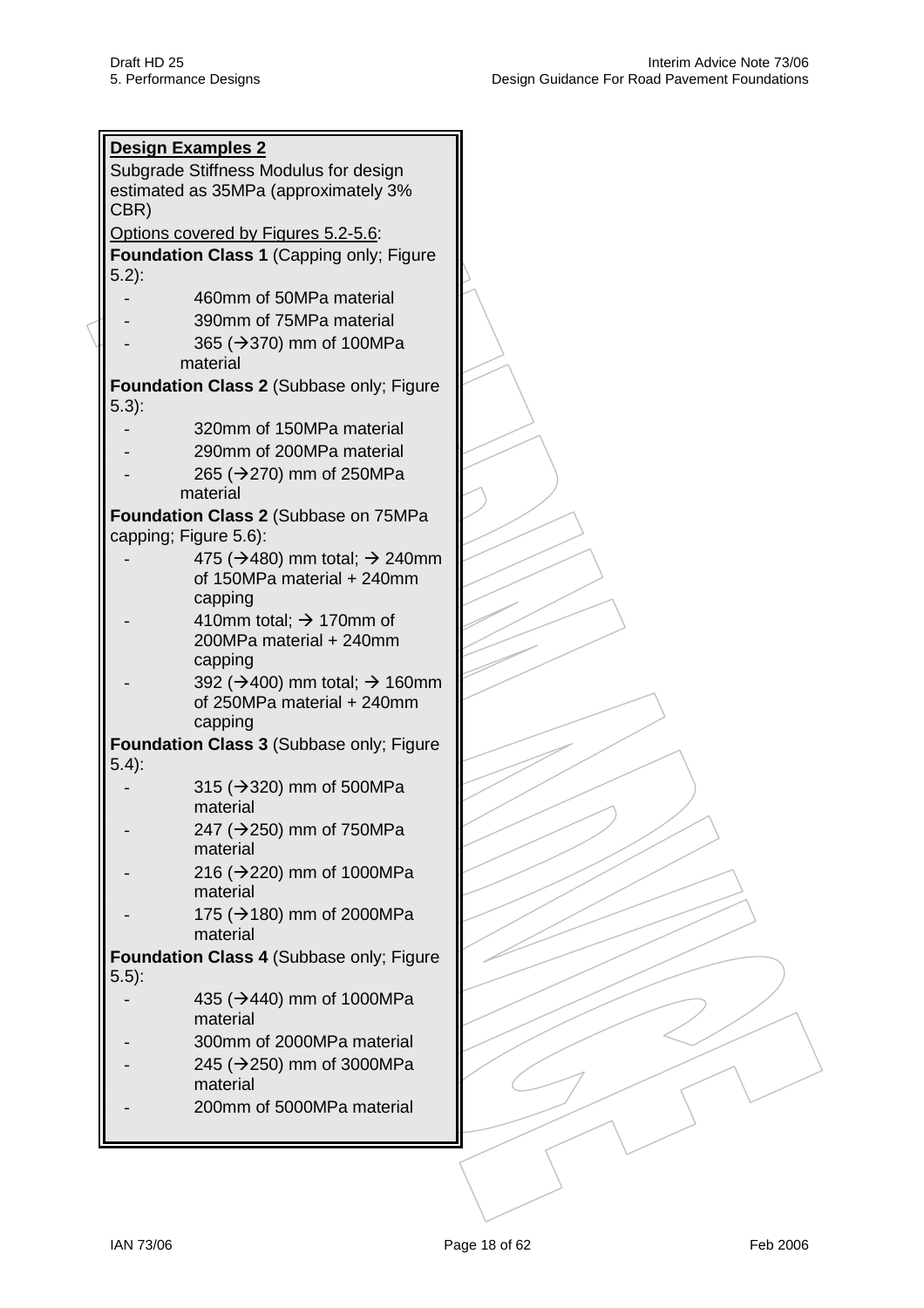

**FIGURE 5.3 Class 2 Designs – Single Foundation Layer**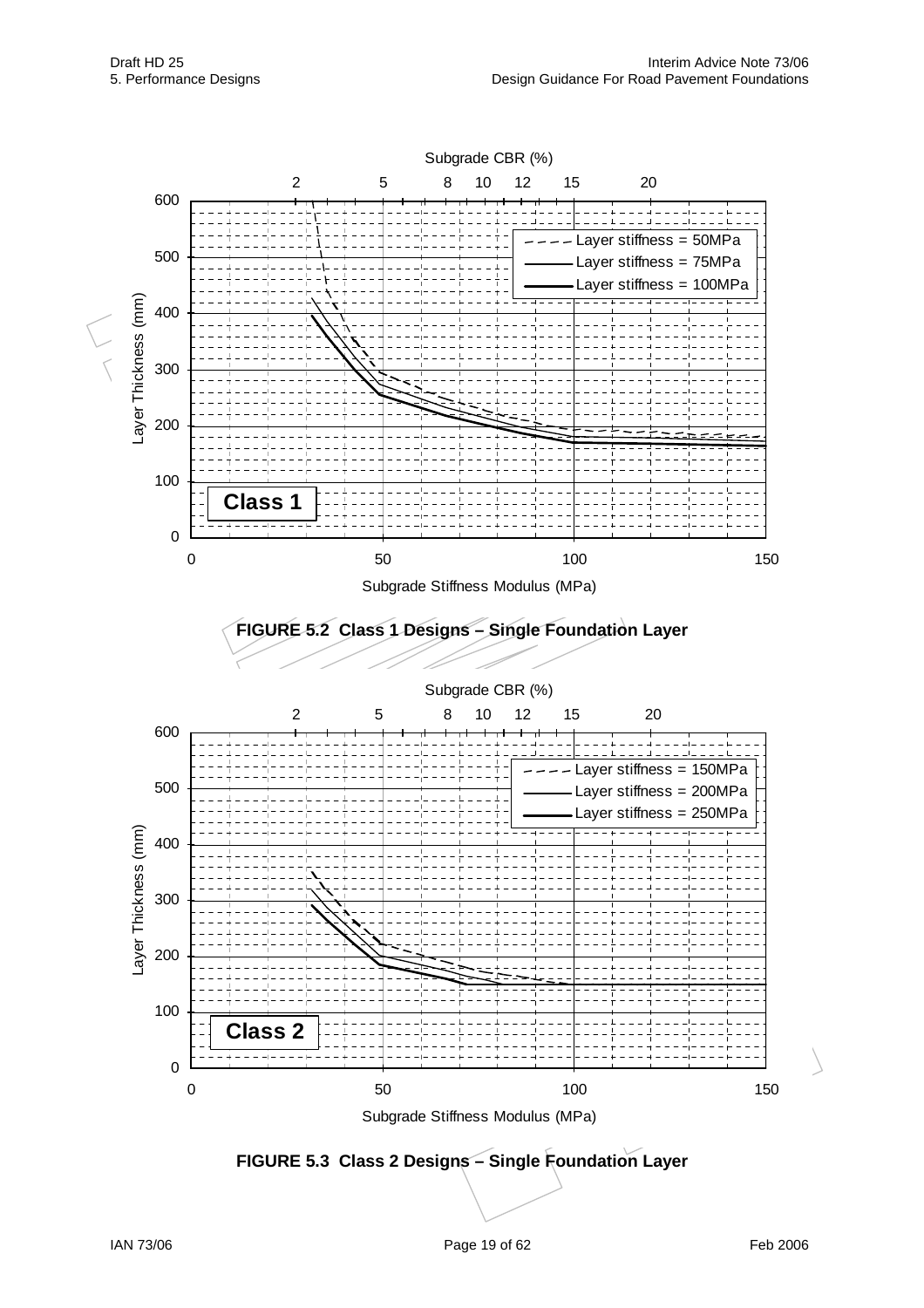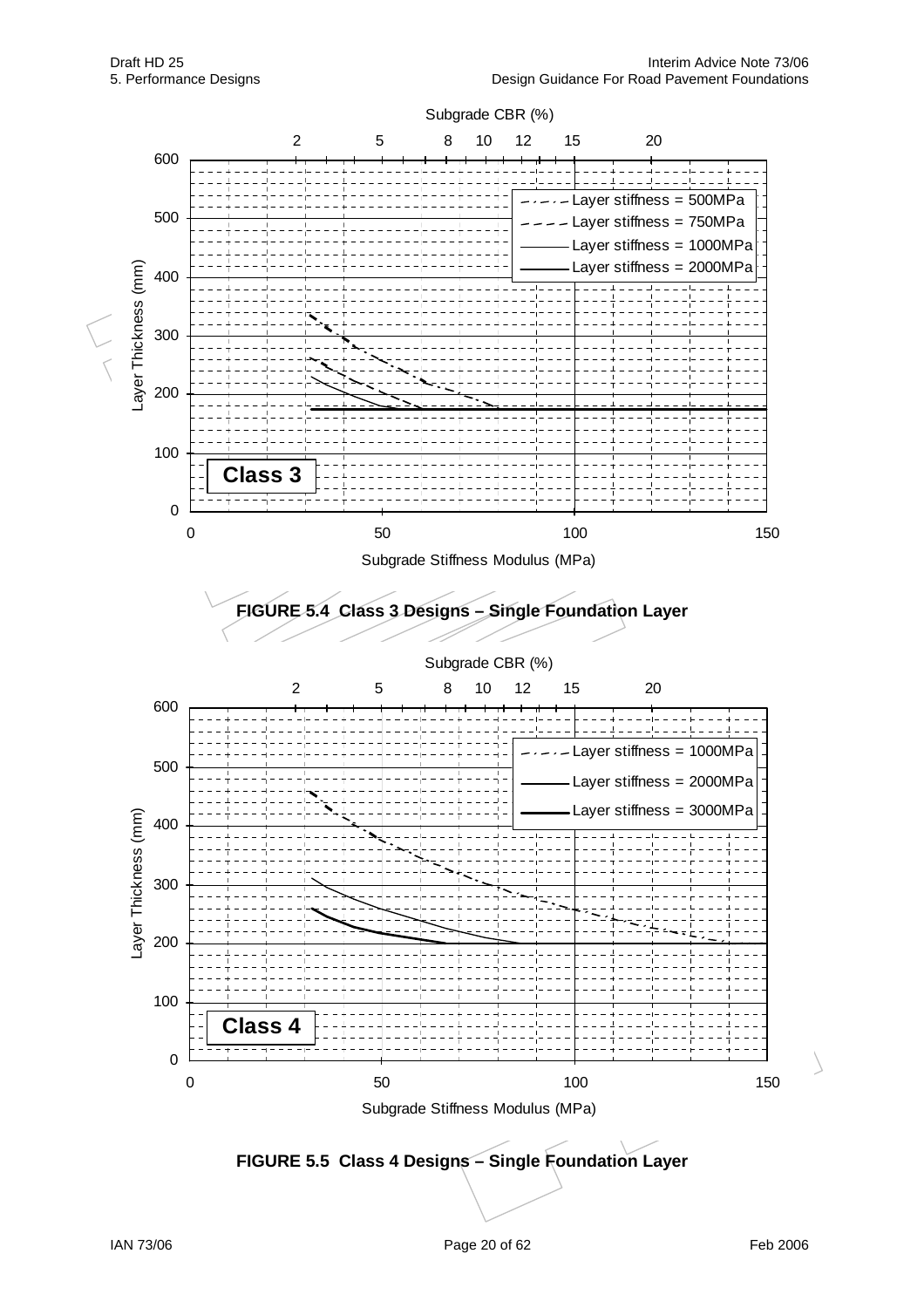

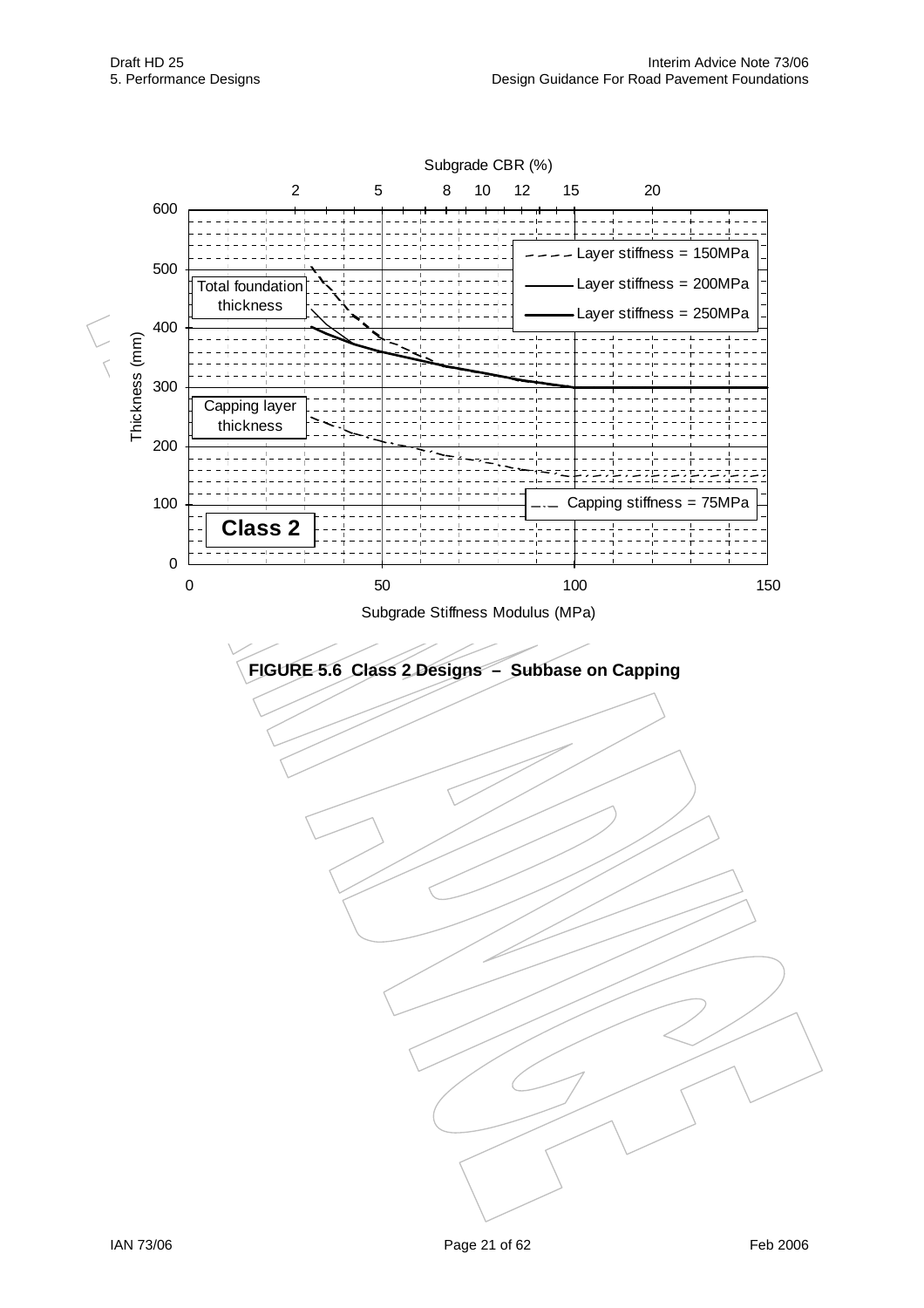## **Design Equations**

The following equations derived in the same way as the design charts (Figures 5.2 to 5.6) provide an alternative method to calculate foundation layer thicknesses.

The following abbreviations have been used:

 $H_{Cap}$  (mm) is capping thickness,  $E_{Cap}$  is capping layer stiffness (MPa)  $H_{SB}$  (mm) is sub-base thickness,  $E_{SB}$  is sub-base layer stiffness (MPa) CBR is the California bearing ratio of the subgrade (%). (S) and (D) denotes whether the thicknesses where determined using the subgrade strain criterion (S) or the deflection criterion (D).

### **Subbase or Capping only designs**

### Foundation Class 1 **(Capping only)**

For subgrade CBR  $>2\frac{1}{2}$  %  $\leq$  5%  $H_{Cap}(S) = 1.845 \times 10^{3} E_{Cap}^{-0.250} (1 - 0.395 E_{Cap}^{-0.025} Ln(CBR))$ 

For CBR  $>5\%$  ≤15%  $H_{Cap}(S) = 1.016 \times 10^{3} E_{Cap}^{-0.214} (1 - 0.230 E_{Cap}^{-0.026} Ln(CBR))$ 

Mininum value for  $H_{\textit{Cap}} = 150 \textit{mm}$ Valid range: CBR 2½ to 15% Capping layer modulus 55 to 100MPa

### Foundation Class 2

For subgrade CBR  $>2\frac{1}{2}$  %  $\leq 5\%$ :  $H_{SP}(S) = 9.25 \times 10^{2} E_{SP}^{-0.202} - 69$ . *Ln*(*CBR*))

For subgrade CBR  $>5\%$   $\leq 30\%$  $H_{SR}(S) = 2.85 \times 10^3 E_{SR}^{-0.341} (1 - 0.316 E_{SR}^{0.021} Ln(CBR))$ 

Minimum value for  $H_{SB} = 150$ *mm* Valid range: CBR 2½ to 30% Subbase layer modulus 150 to 250 MPa

Foundation Class 3

 $H_{SR}(D) = 8.44 \times 10^3 E_{SR}^{-0.480} (1.0 - 0.261 E_{SR}^{-0.008} Ln(CBR))$ 

Minimum value for  $H_{SB} = 175$ *mm* 

Valid range: CBR 2½ to 30% Subbase layer modulus 500 to 2,000MPa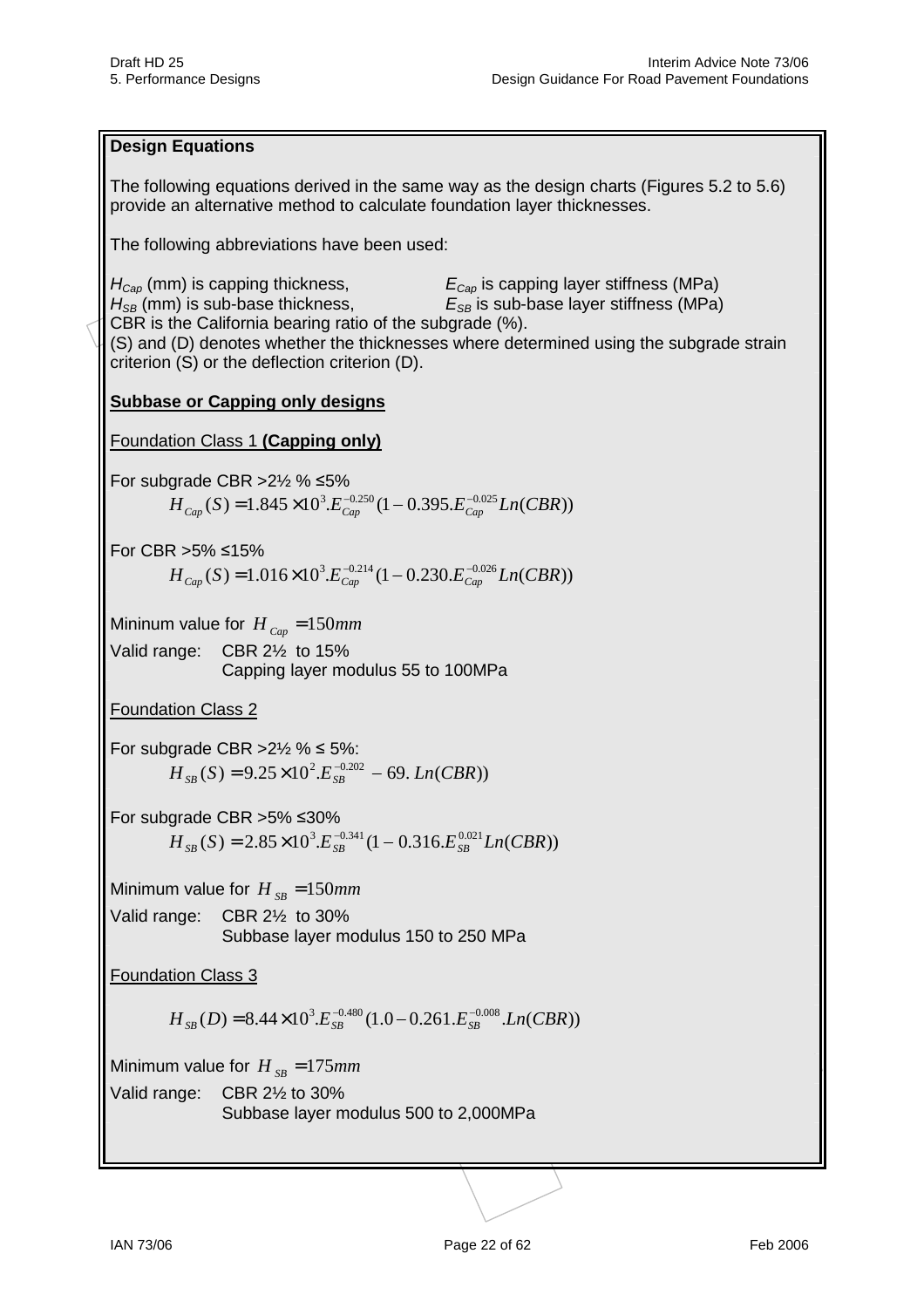Foundation Class 4  $H_{SB}( D ) = 1.53 \times 10^{4} E_{SB}^{-0.4833} ( 1.0 - 0.234 E_{SB}^{-0.025} . Ln(CBR) )$ Minimum value for  $H_{SR} = 200$ *mm* Valid range: CBR 2½ to 30% Subbase layer modulus 1,000 to 5,000 MPa **Subbase on Capping Design**  Foundation Class 2 Capping thickness:  $H_{Cap} = 3.01 \times 10^2 - 56.Ln(CBR)$ Minimum value for  $H_{Cap} = 150$ mm Subbase thickness:  $H_{_{SB}}(S) = 8.27 \times 10^{4} . (0.4123 \text{Ln}(E_{_{Cap}}) - 1) E_{_{SB}}^{^{-(0.2075+0.1933 \text{Ln}(E_{_{Cap}})} - 21.39 E_{_{Cap}}^{1.745} E_{_{SB}}^{(0.271-0.335 \text{Ln}(E_{_{Cap}})} Ln(CBR))$ *Ln E*  $S_B(S) = 8.27 \times 10^4 (0.4123 \text{Ln}(E_{Cap}) - 1) E_{SB}^{-(0.2075 + 0.1933 \text{Ln}(E_{Cap})} - 21.39 E_{Cap}^{1.745} E_{SB}^{(0.271 + 0.1933 \text{Ln}(E_{Cap})}$ Minimum value for  $H_{SB} = 150$ *mm* Valid range: CBR 2½ to 30% Capping layer modulus 50 to 100 MPa Subbase layer modulus 150 to 250 MPa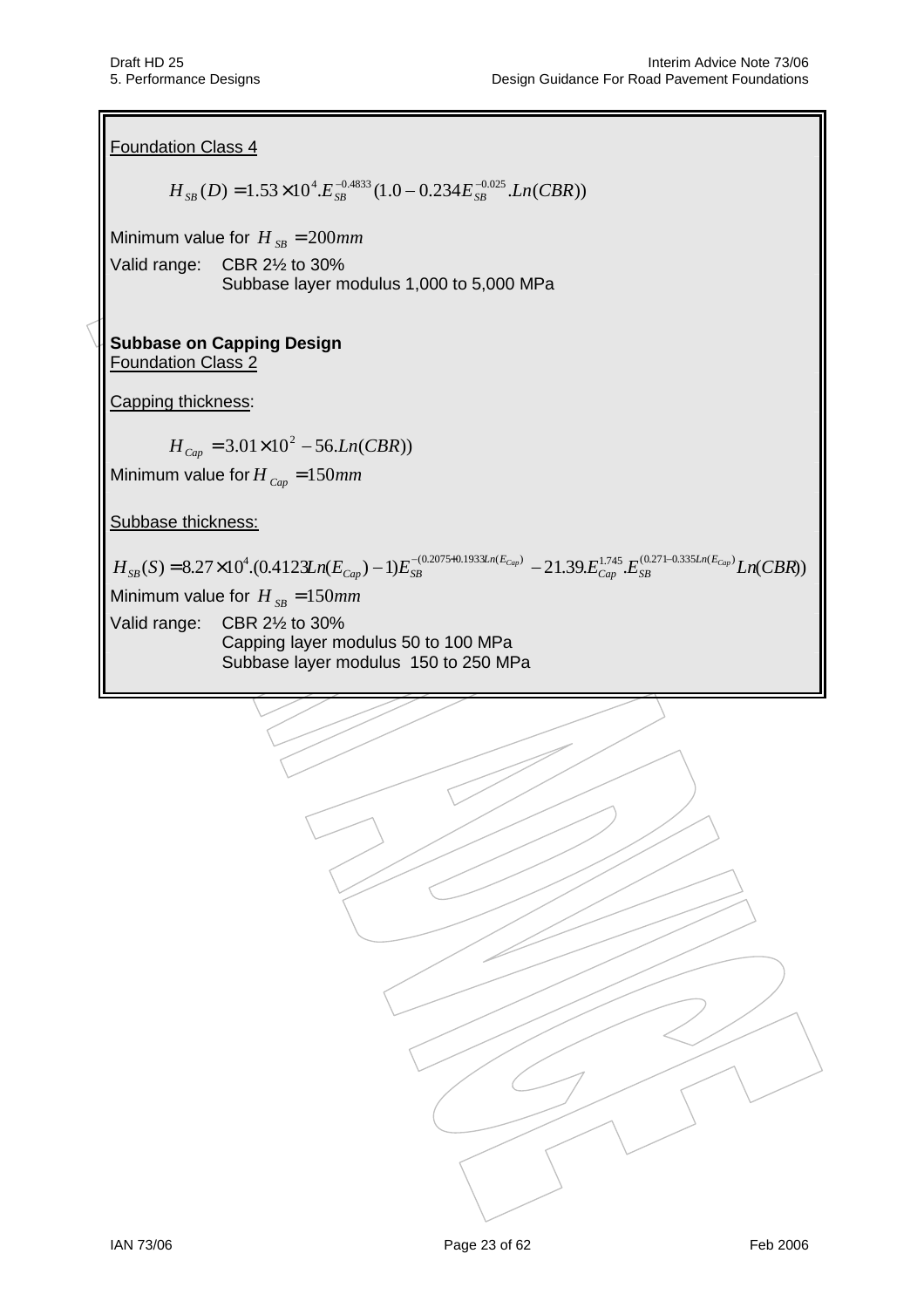# **Analytical Designs**

- 5.11 Alternative design options may be calculated analytically using a multi-layer linear elastic analysis package. In such cases, the designer must show that all the design criteria given in the following paragraphs (subgrade strain, surface deflection and practical thickness limits) are met.
- 5.12 Protection of the subgrade during construction (short term) is based on the calculation of the maximum vertical strain in the subgrade under the action of a standard 40kN wheel load travelling at the top of foundation level, as shown in Figure 5.1. Trafficking at lower levels is permitted, but only so long as the deformation limits given in the Performance Specification are not exceeded.
- 5.13 Limits on the maximum permitted subgrade strain vary according to the Stiffness Modulus of the subgrade, as shown in Figure 5.7. These limits are based primarily on the criteria used in Powell et al (1984) but adjusted for reasons given in Chaddock and Roberts (2006).
- 5.14 Adequate support is defined by calculating the deflection of the foundation under the action of a wheel load (or Dynamic Plate load) at top of foundation level, also shown in Figure 5.1. The deflection under a given load can be equated to a Surface Modulus for the foundation as a whole. The following are the maximum deflections permitted for each Foundation Class under a standard wheel load (40kN load over a 151mm radius loaded area).
	- $\blacksquare$  Class 1 2.96mm
	- $Class 2 1.48mm$
	- $Class 3 0.74mm$
	- $Class 4 0.37mm$





5.15 The limiting thicknesses given in paragraph 5.4 apply to all Performance Designs, including analytical designs.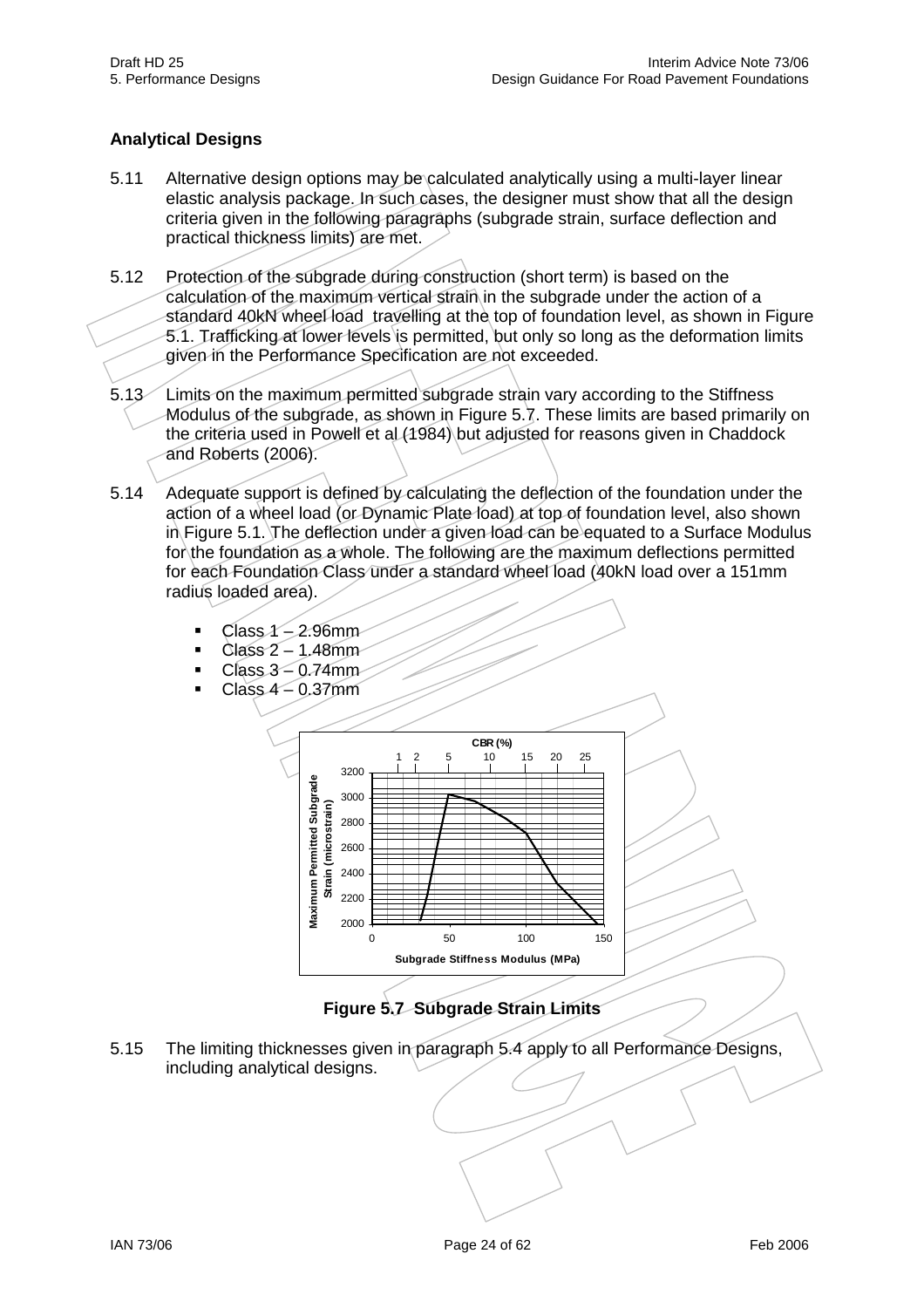

# **Performance Specification Overview**

- 5.16 This section is included in order to explain the way in which the Performance Specification operates and its interaction with the Performance Designs presented here. Figure 5.8 is a summary flowchart of the sequence of procedures. A complete flowchart is given in Annex D.
- 5.17 The Performance Specification requires a number of checks, tests and measurements to be carried out during construction of the pavement foundation. The principal tests called for are as follows:
	- Either CBR or Surface Modulus at top of exposed subgrade, immediately prior to placement of overlying layers
	- Surface Modulus and material density in each layer at each stage of foundation construction, in a designated Demonstration Area
	- Material density in each layer at each stage of foundation construction, throughout the Works
	- Surface Modulus at top of foundation level, immediately prior to construction of an overlying layer, throughout the works.

Material properties are to achieve the values as required by the Specification (MCHW 1) or the stated design values.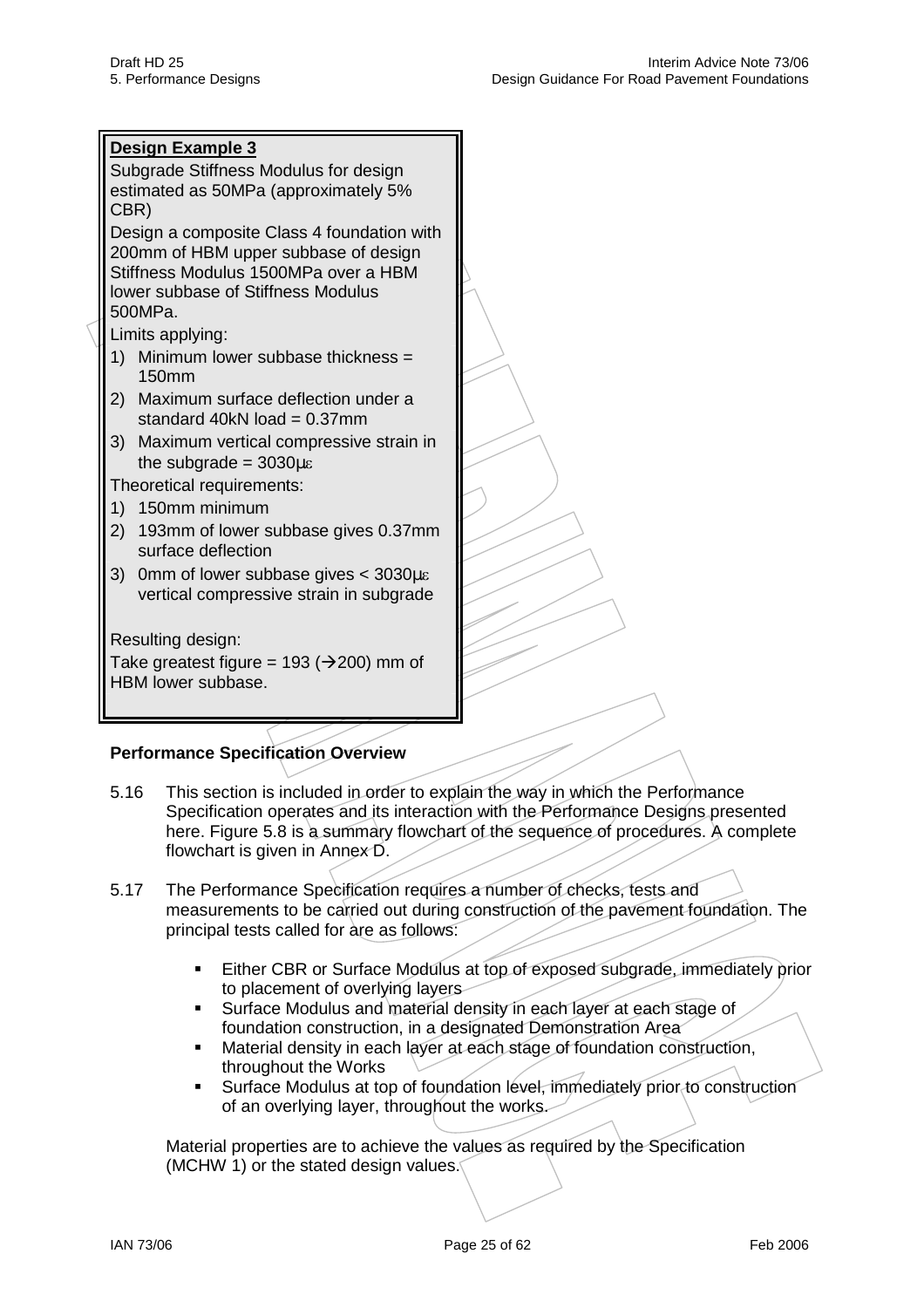5.18 Table 5.1 gives Target and Minimum Stiffness Moduli for each Foundation Class. Definitions of fast and slow curing are given in Series 800 of the Specification and relate to binder type and content. Surface Modulus is measured using the Dynamic Plate Test (refer to Annex B). As explained in Chapter 3, the results from this test will generally be different from the long-term design value. The results are also expected to contain significant scatter due to subgrade variability and because foundation layer materials generally have not been through the same level of production controls as plant mixed bound materials used in the pavement layers. The Specification takes both these effects into account by defining a 'Target' value and an absolute 'Minimum' value. The Target values for unbound materials will therefore be lower than the expected long-term stiffness under confined conditions. For bound materials, on the other hand, the value in the short term will tend to be higher than the design value because of the deterioration expected during the life of the pavement.

| Quantity                           | <b>Surface Modulus (MPa)</b> |               |                  |                  |  |  |  |
|------------------------------------|------------------------------|---------------|------------------|------------------|--|--|--|
|                                    | Class 1                      | Class 2       | Class 3          | Class 4          |  |  |  |
| <b>Foundation Class (Stiffness</b> | -50                          | 100           | 200              | 400              |  |  |  |
| Modulus used in Design)            |                              |               |                  |                  |  |  |  |
| <b>Target</b>                      | Unbound: 40                  | Unbound: 80   | Fast curing: 300 | Fast curing: 600 |  |  |  |
|                                    | Bound:<br>50                 | 100<br>Bound: | Slow curing: 150 | Slow curing: 300 |  |  |  |
| <b>Minimum</b>                     | 25                           | 50            | Fast curing: 150 | Fast curing: 300 |  |  |  |
|                                    |                              |               | Slow curing: 75  | Slow curing: 150 |  |  |  |

# **Table 5.1 Top of Foundation Surface Modulus Requirements**

5.19 For Demonstration Areas, the designer must specify the age at which Surface Modulus testing is to be carried out. This will normally be 24 hours in the case of unbound mixtures, 7 days in the case of cement bound mixtures and 28 days in the case of other HBMs. Normally, testing in the main works is carried out immediately prior to the foundation being covered by pavement layers. If the required foundation surface stiffness modulus will not be achieved in the main works because of the construction programme adopted then a Departure from the values given in Table 5.1 may be sought.

### **Subgrade Assessment**

- 5.20 It is the responsibility of the designer to quote either a Target CBR or a Target Stiffness Modulus against which the subgrade material encountered on site can be judged.
- 5.21 In setting these targets, the designer should be aware of the differences likely between the different methods of CBR assessment, in particular between laboratory testing in a confining mould and in-situ where no such confinement is present but where a surcharge may be specified. If a Stiffness Modulus target is specified, the difference between the confined and unconfined properties of most soils as outlined in paragraph 3.29 should be borne in mind.
- 5.22 Where the Target CBR or Surface Modulus value is not achieved, the Performance Specification makes provision for re-evaluation of the design or remedial action to the subgrade or foundation where necessary.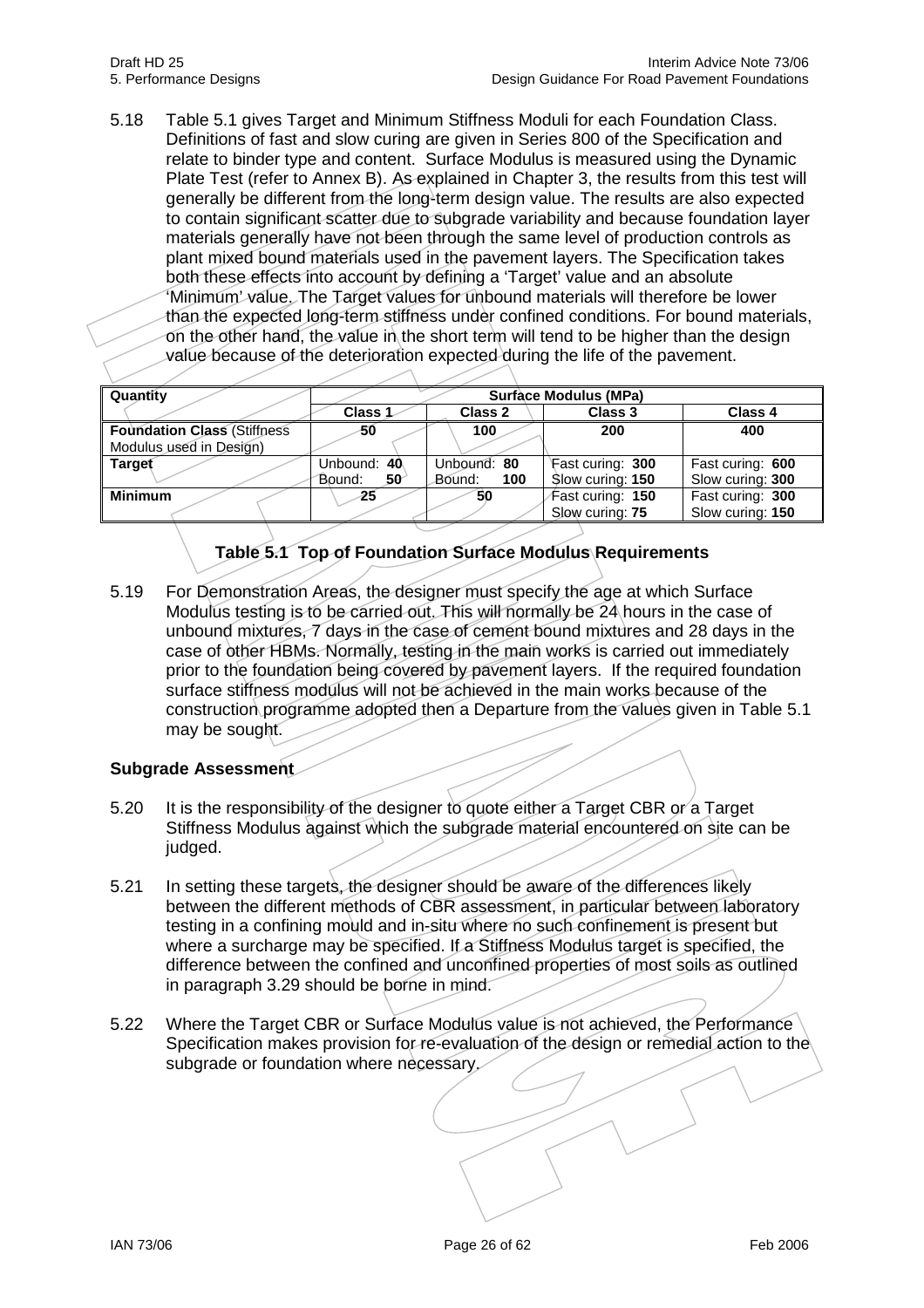

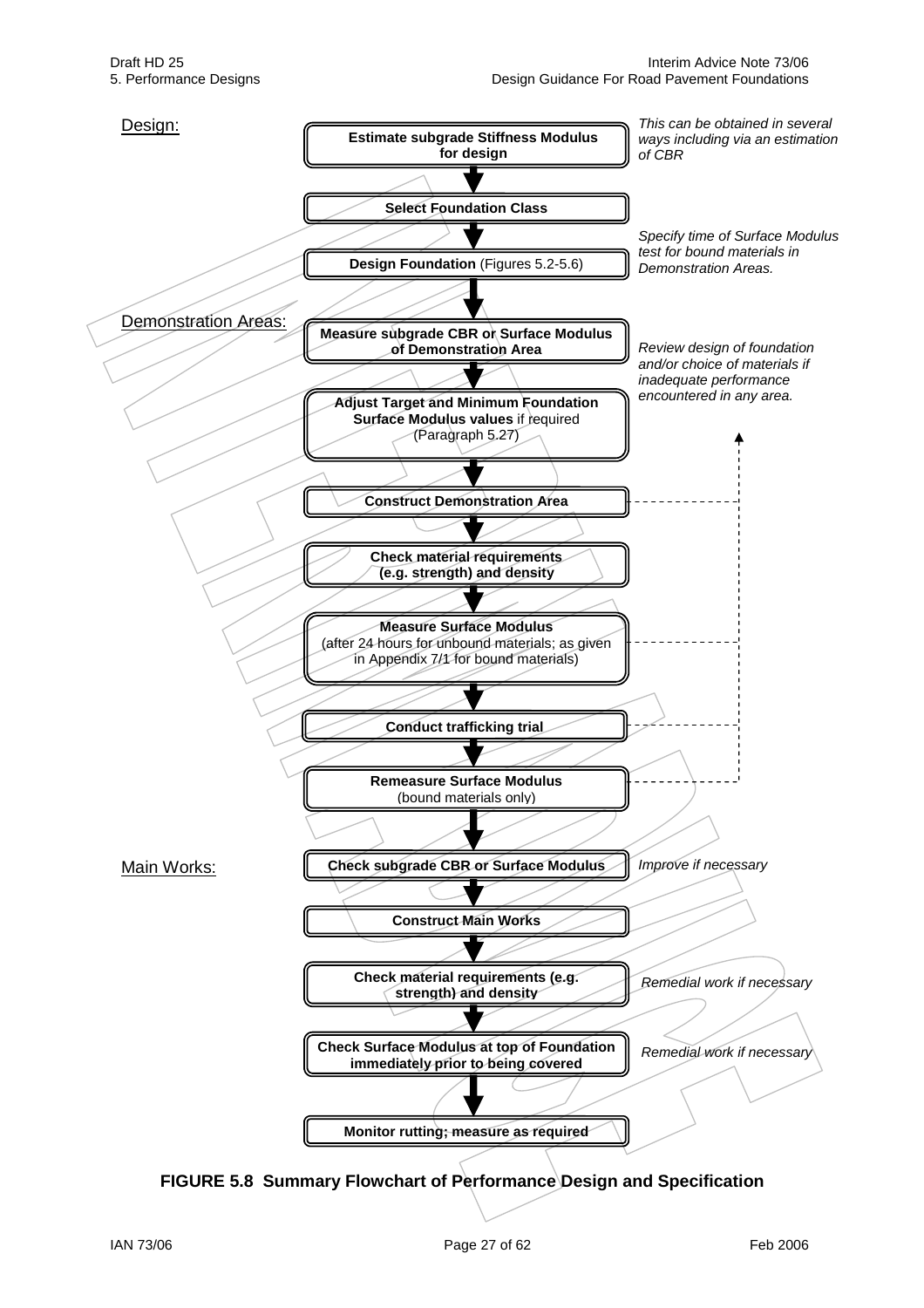## **Foundation Assessment – Demonstration Areas**

- 5.23 The reason for Demonstration Areas is so that material production and layer constructability are proved prior to construction of the Main Works. This involves checking compliance with material specification (e.g. gradation limits, compressive strength), compaction (i.e. density) and Stiffness Modulus.
- 5.24 The Performance Specification requires that each stage of construction (i.e. any level at which compaction is carried out) is subject to a Demonstration Area and that the following tests are carried out:
	- **Either subgrade CBR or Stiffness Modulus**
	- Density after compaction
	- Laboratory tests on samples of HBM material, in accordance with the requirements of the relevant material specification clauses
	- Surface Modulus measurement on the layer subject to Demonstration
- 5.25 The density and strength test requirements are to prove compliance with the relevant material and construction specifications.
- 5.26 At intermediate foundation levels, the Surface Modulus measurements are for information only, since the Performance Specification requirement is at top of foundation level. However, it is intended that these measurements, in conjunction with those on the subgrade beneath the Demonstration Area, provide warning of any potential problem and the information required to address that problem, reducing the danger of encountering inadequate performance at top of foundation level.
- 5.27 At top of foundation level, the Surface Modulus requirement is defined according to Foundation Class and the required values are given in Table 5.1. The Demonstration Area gives the opportunity to check the value achieved in the context of the actual subgrade CBR or Stiffness Modulus at that location for increased assurance of the correctness of the design. To make the adjustment that allows for a higher actual subgrade CBR (or stiffness modulus) at the demonstration area than that used as a basis for the design, the required foundation stiffness modulus (both target and minimum) is multiplied by the following factor:

Factor =  $1 + k \times Ln$  (Subgrade Ratio)

where 'Subgrade Ratio' is the actual subgrade CBR or Stiffness Modulus divided by the design value and  $k = 0.28$  when working with CBR or 0.43 when working with Stiffness Modulus.

- 5.28 Failure to meet the required Target and/or Minimum values in a Demonstration Area does not in itself constitute non-compliance, but it warns of the likelihood of noncompliance when tested immediately prior to construction of an overlying layer. It also warns of the possibility of non-compliance in the Main Works, especially where the subgrade is less stiff than in the Demonstration Area.
- 5.29 Trafficking trials are required to be carried out in Demonstration Areas at top of foundation level. The relevant requirements of the Performance Specification (See Section 5 of this IAN) are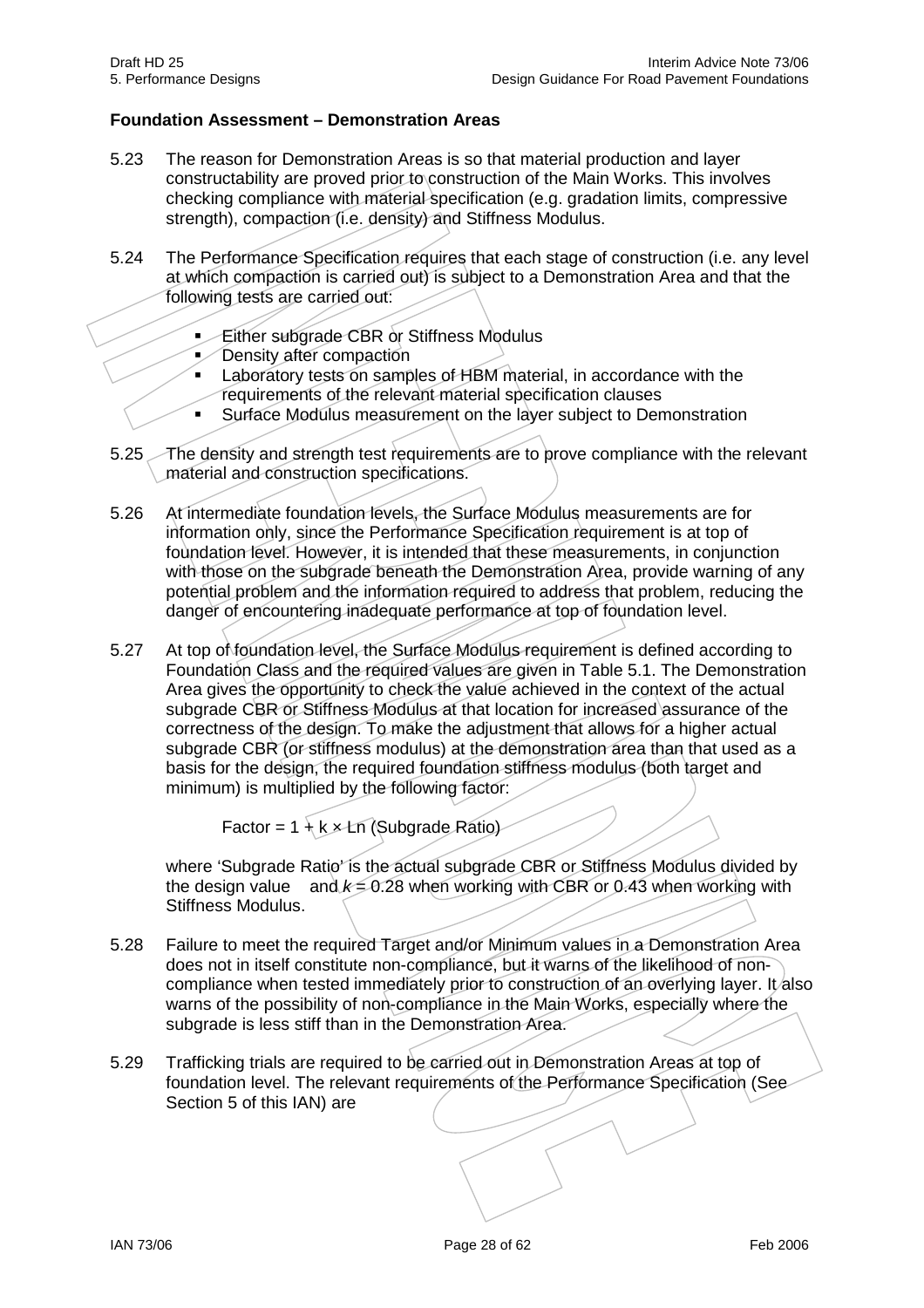- a limit on rut depth, applying throughout the Works, which depends on foundation thickness and whether the foundation is bound or unbound, and
- a requirement that the Surface Moduli measurements after trafficking are greater than the target and minimum values in Table 5.1.

It is intended that Demonstration Areas are used to establish whether there is any likelihood of significant ruts or stiffness loss developing. Trafficking trials are also strongly advised at any stage of foundation construction where significant construction traffic and/or when adverse weather conditions are likely to occur.

# **Foundation Assessment – Main Works**

- 5.30 Material strength testing of HBMs and density measurement for all foundation materials are required throughout the Main Works to prove compliance with material specification and compaction clauses.
- 5.31 Surface Modulus testing at top of foundation level is required immediately prior to being covered by pavement layers (i.e. no more than 24 hours prior to pavement layer construction) and must meet the requirements given in Table 5.1 or those values as amended by Departure from Standard if bound materials are tested before the ages given in Paragraph 5.19.
- 5.32 In cases where the foundation is to remain exposed for a long period, an earlier check is advised (but is not required by the Performance Specification) to give assurance that no problem is likely.
- 5.33 The rut limit given in the Performance Specification is not accompanied by any specific testing requirement. Measurements will therefore only be taken where visual appearance leads to the suspicion that the limit has been exceeded.
- 5.34 The following two examples are provided to demonstrate the use of Performance Designs.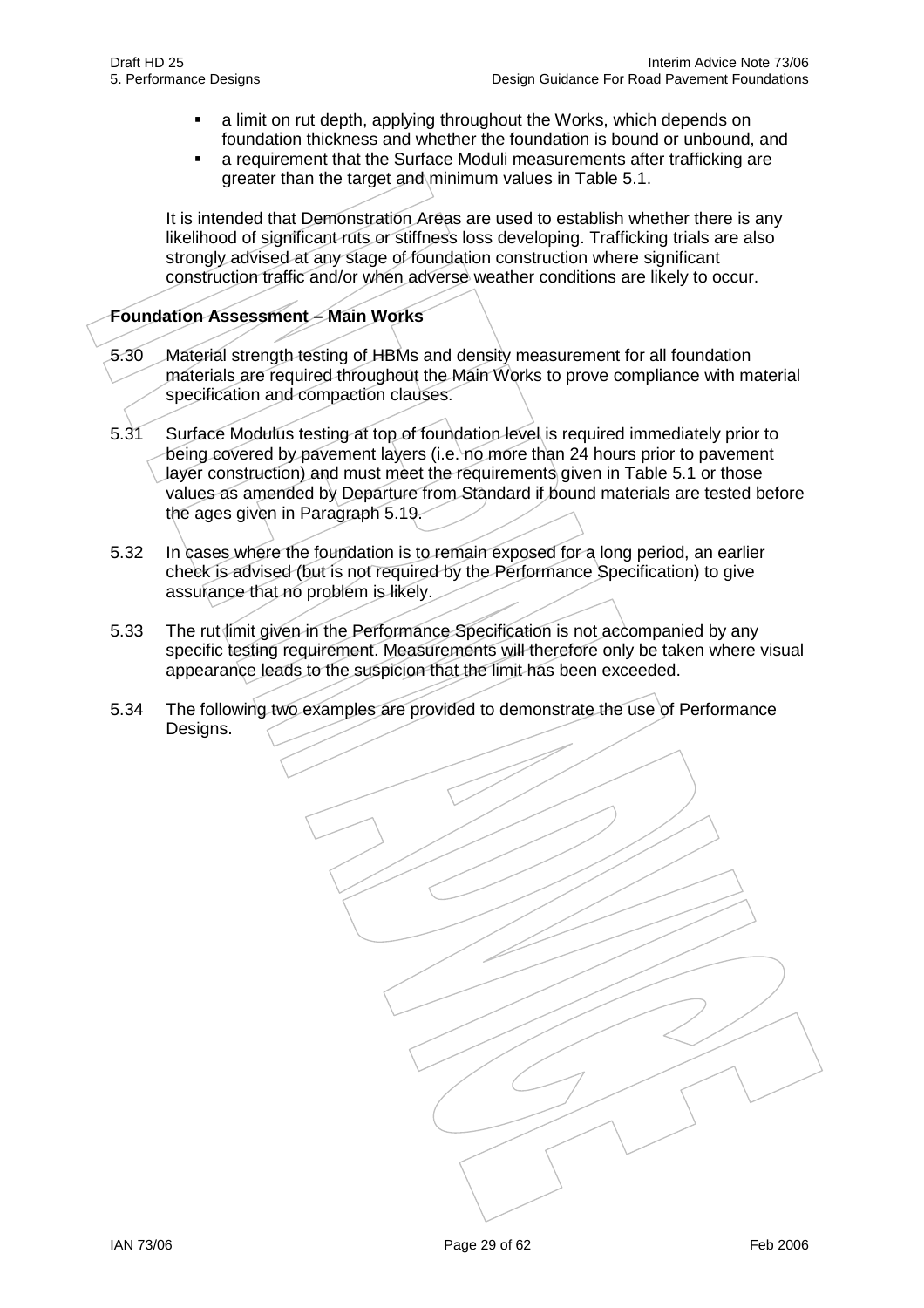## **Example 4. Use of Performance Specification: Class 2 Foundation**

#### Design

A Designer estimates the short term CBR for a site as 4% and the long term CBR as 7%. Taking the lower of the two values, the design is based on 4% CBR or approximately 43MPa.

The Designer wishes to use a Type 1 subbase complying with the Specification Series 800 over a locally won capping material. The Designer estimates that the Stiffness Modulus of the Type 1 is 150MPa and the Stiffness Modulus of the capping material is 75MPa. Using a layered linear elastic analysis, the Designer estimates that the design requires 211mm of capping and 123mm of subbase. As the minimum thickness permissible for Type 1 is 150mm, he adjusts the design to 200mm of capping and 150mm of Type 1 subbase (total 350mm). Construction thicknesses are selected taking into account permitted level tolerances.

### Demonstration Area

The Demonstration Area is constructed on site in order that the design assumptions can be checked. Using Table 5.1 the requirements at the top of the foundation for a Class 2 unbound foundation are a Target Value of 80MPa and a Minimum Value of 50MPa (assuming the design CBR is correct).

The subgrade in the Demonstration area is checked and is found to be at the design CBR of 4%. Construction of the Demonstration Area proceeds to prove the production and placement process for the capping and subbase material. The density and material properties are checked against the requirements of the relevant clauses of Specification Series 600 and 800. The constructed layer thicknesses comply with the design requirements. After a specified time period Dynamic Plate Tests are carried out at top of foundation and the results compared to the Target and Minimum values. It is found that the Demonstration Area does not achieve the Target Value of 80MPa. The Designer asks for the locally won capping material to be tested in the laboratory using the Springbox. The results show that the capping has a stiffness of 50MPa rather than 75MPa that had been assumed. The design is recalculated to be 185mm of capping and 185mm of subbase (total 370mm). A second Demonstration Area is constructed and the Target and Minimum Values are achieved. A trafficking trial is then undertaken to check deformation susceptibility.

#### Main Works

The values from the Dynamic Plate Tests are satisfactory and the design is taken forward for the Main Works. The Target and Minimum Values are those given in Table 5.1 (i.e. 80MPa and 50MPa).

During the Main Works, subgrade CBR must be assessed every 60m. If the CBR falls below the value assumed in the design (i.e. 4%) appropriate remedial action must be taken. Density and material properties of the subbase and capping must comply with the appropriate clauses of Specification Series 600 and 800.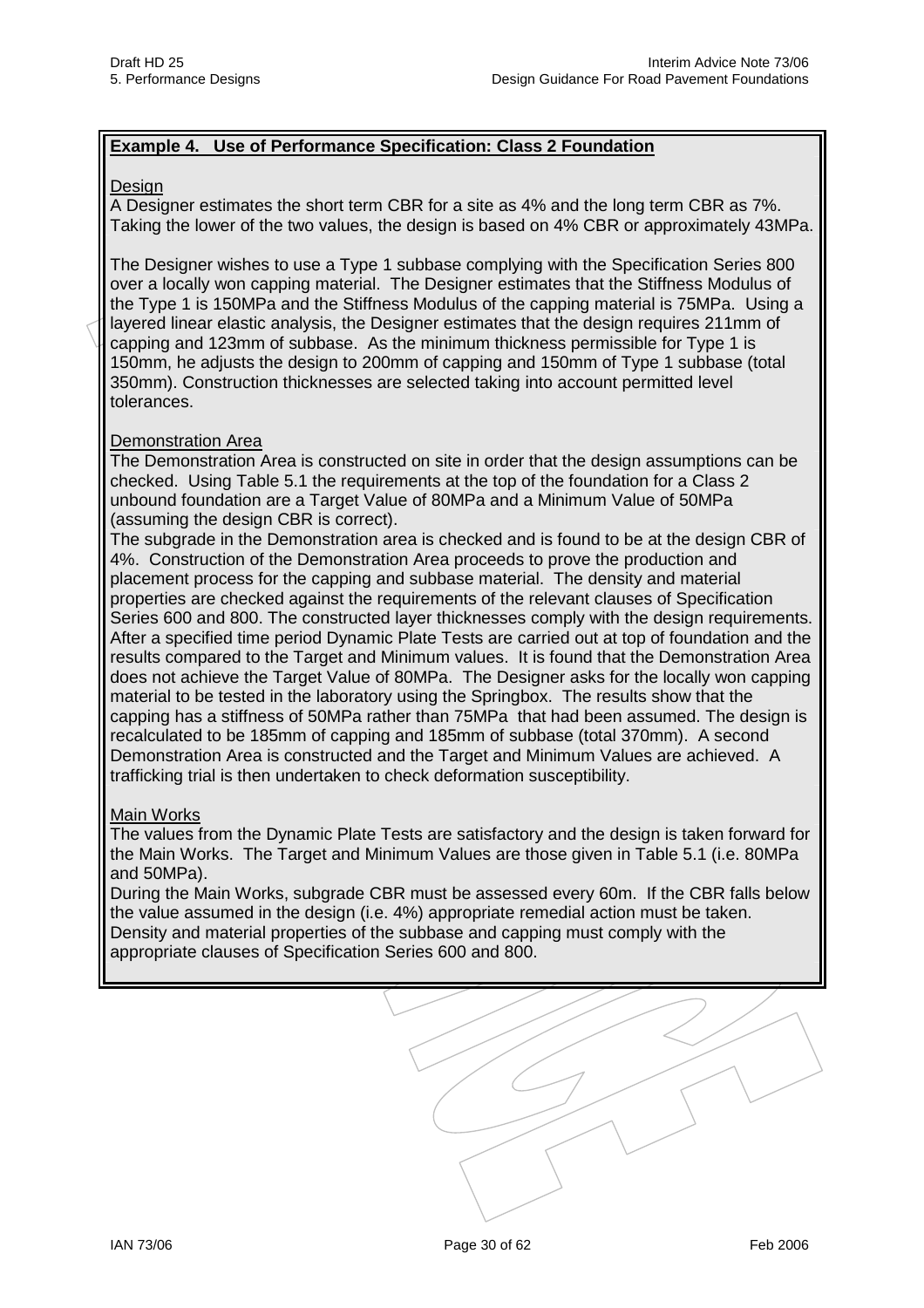## **Example 5. Use of Performance Specification: Class 4 Foundation**

#### Design

A Designer estimates the short term CBR for a site as 5% and the long term CBR as 8%. Taking the lower of the two values, the design is based on 5% CBR or approximately 50MPa.

The Designer wishes to use a slag bound mixture (SBM) complying with the Specification Series 800 as subbase. A laboratory investigation has been carried out using the static stiffness modulus apparatus after curing the SBM for 28 days at  $40^{\circ}$ C (BS EN 13286-43). The results gave an average Modulus of Elasticity for the SBM of 10,000MPa. The Designer takes 10% of this value for his calculations (i.e. 1,000MPa) to take account of degradation and likely in-situ density (see Para 3.30). Using Figure 5.5, the Designer estimates that a layer thickness of 380mm of SBM is required. Construction thicknesses are selected taking into account permitted level tolerances.

#### Demonstration Area

The Demonstration Area is constructed on site in order that the design assumptions can be checked. Using Table 5.1 the requirements at the top of the foundation for a Class 4 slow curing foundation are a Target Value of 300MPa and a Minimum Value of 150MPa (assuming the design CBR is correct).

The subgrade in the Demonstration area is checked and is found to have a CBR of 7% following a recent dry spell. Therefore the top of foundation Target Value and Minimum Value must be adjusted, using Paragraph 5.27:

| <b>Adjusted Target Value</b>  | $=$ 300 $\times$ [1+0.28 $\times$ ln(7/5)]<br>$= 328 MPa$ |
|-------------------------------|-----------------------------------------------------------|
| <b>Adjusted Minimum Value</b> | $= 150 \times [1+0.28 \times \ln(7/5)]$<br>$= 164 MPa$    |

Construction of the Demonstration Area proceeds to prove the production and placement process for the SBM. The constructed layer thicknesses comply with the design requirements. Testing is undertaken as required by the Specification Series 800 for density and compressive strength or tensile strength and stiffness.

After a specified time period (generally 28 days for slow-curing mixtures) Dynamic Plate Tests are carried out at top of foundation. A trafficking trial is then undertaken to check deformation susceptibility and stiffness loss. Dynamic Plate Tests are repeated and the results compared to the adjusted Target and Minimum values and the results compared to the adjusted Target and Minimum values. The results are found to be satisfactory.

### Main Works

The design is taken forward for the Main Works. Having proved the adequacy of the design assumptions in the Demonstration Area, the Target and Minimum Values revert back to those given in Table 5.1 (i.e. 300MPa and 150MPa).

During the Main Works, subgrade CBR must be assessed every 60m. If the CBR falls below the value assumed in the design (i.e. 5%) appropriate remedial action must be taken. Density and material properties of the SBM must comply with the appropriate clauses of Specification Series 800.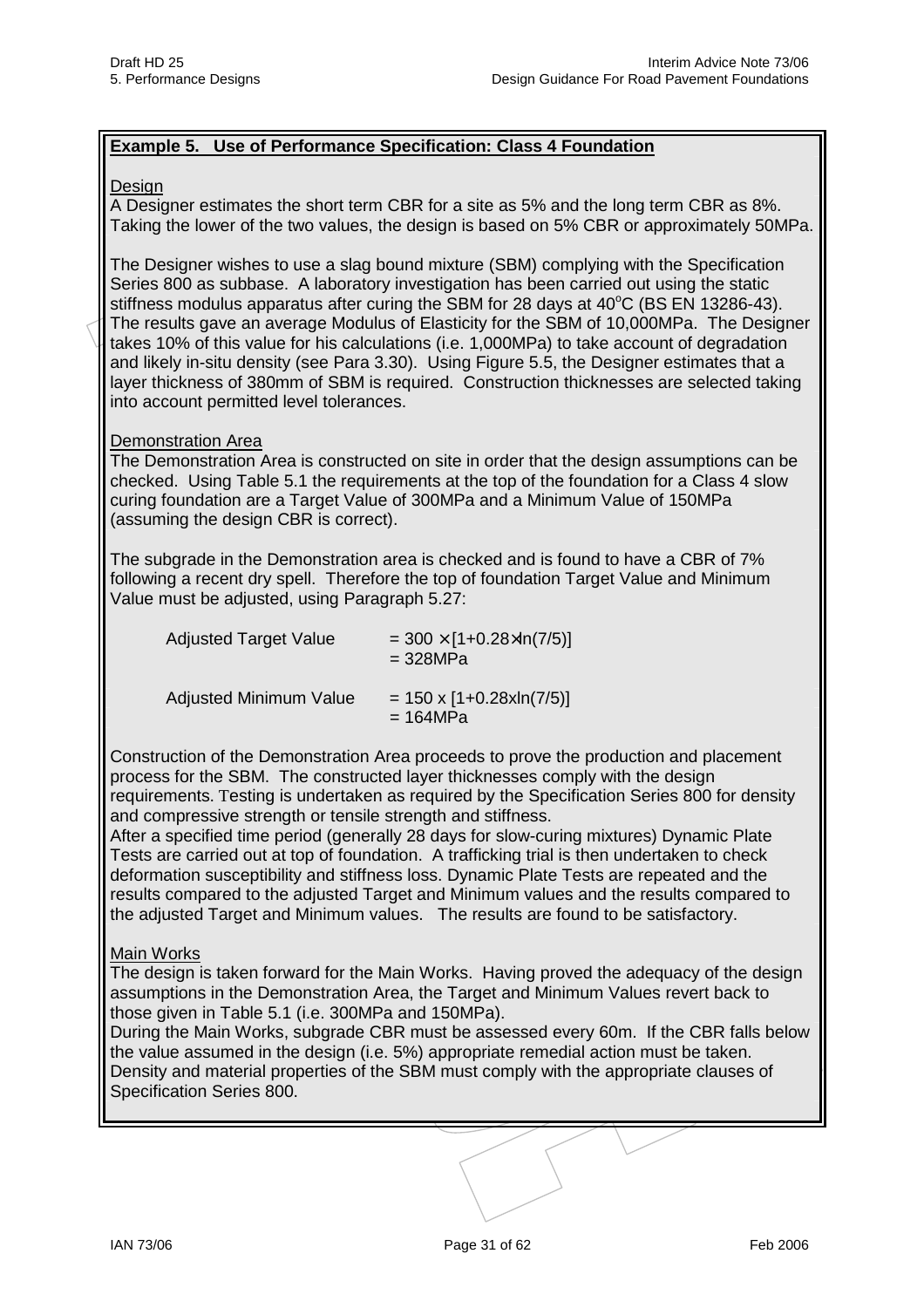# **Chapter 6. DRAINAGE AND FROST**

## **Drainage**

- 6.1 It is of vital importance to keep water out of the subbase, capping and subgrade, both during construction and during the service life of the pavement.
- 6.2 During construction every effort should be made to protect the subgrade by constructing foundation layers before rain can soften it. The Performance Specification provides a means of quantifying whether the actions, or omissions, of the contractor have contributed to the degradation of the foundation. Installing deep subgrade drains and sloping the formation to shed water could also prevent problems due to excess water not only during construction but also in the completed pavement.
- 6.3 An the long term, infiltration of water through the pavement should be minimised by good design, construction and maintenance and an escape route for water that succeeds in entering the foundation should also be provided (Figure 6.1).
- 6.4 Wherever possible, the foundation drainage should be kept separate from pavement run-off drainage in all new construction and in reconstruction work. There should always be a down-slope route from the subbase to the drain. Further details are given in HD44 (DMRB 4.1.1).
- 6.5 In reconstruction and widening projects it is necessary to maintain the continuity of drainage from existing capping and subbase materials to adjacent new materials, using appropriate thicknesses and crossfalls.



**FIGURE 6.1 Foundation Drainage** 

- 6.6 A granular aggregate drainage blanket (Specification Series 600) of thickness at least 150mm and not more than 220mm may be used to drain water that infiltrates through the pavement. In order to stop pore clogging by fines from other adjacent layers, geosynthetic separators may be used when those layers are constructed of fine soil or fine capping. The drainage layers so formed may be treated as capping for structural design purposes.
- 6.7 When the water table is high and especially when the subgrade is moisture sensitive with a Plasticity Index < 25, slot drains as detailed in the Highway Construction Details, can be beneficial. The drain is placed below the bottom of capping (or subbase if no capping is used), to drain any water that may permeate through these materials. Deeper drains can be beneficial in drying and strengthening these, and some other soil types.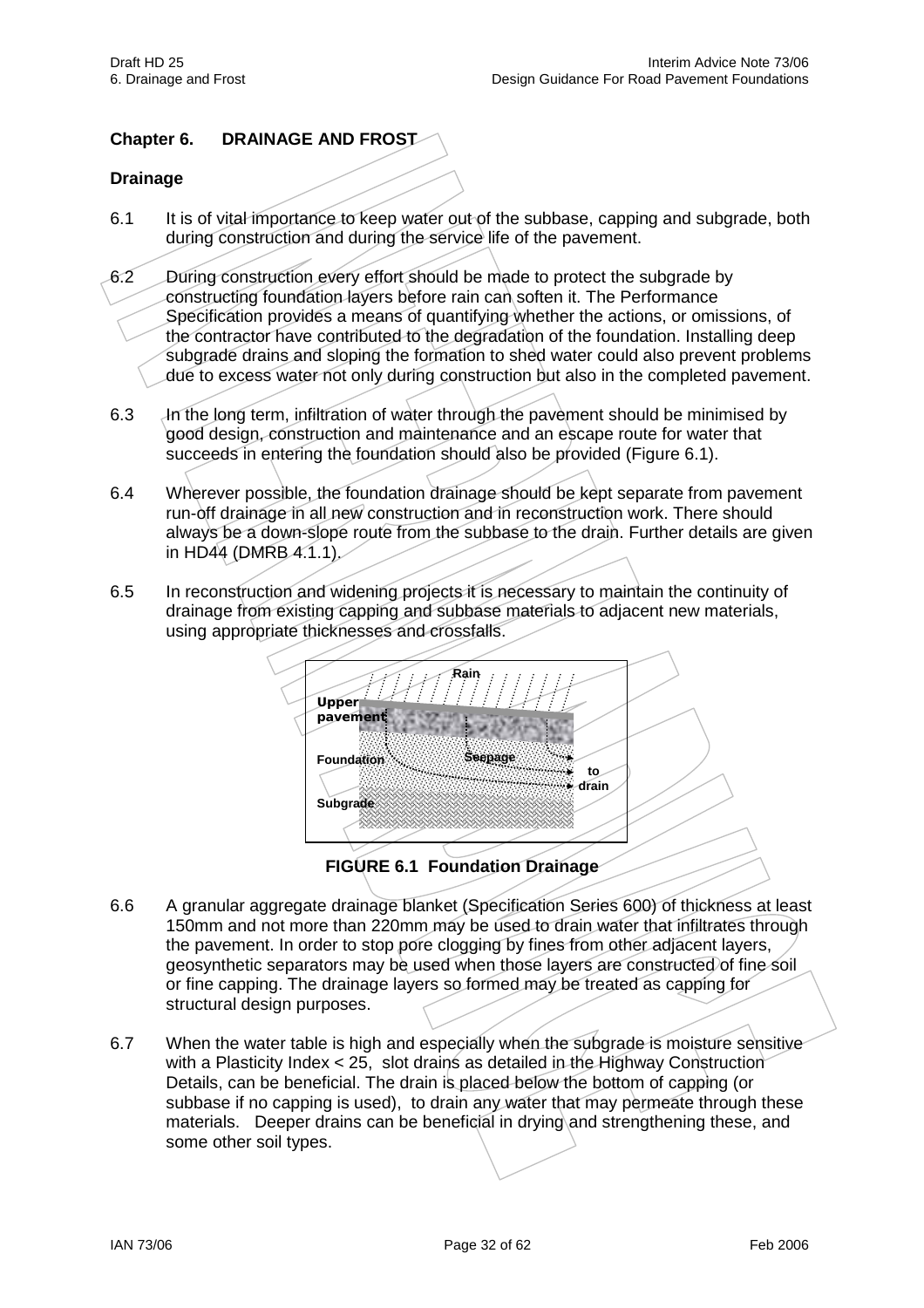- 6.8 It is useful to check the speed at which water can drain out of a granular subbase as a result of ingress due, perhaps, to a cracked or damaged pavement or a surcharging drain. A procedure for calculating this is given in Jones and Jones (1989a) along with a means of estimating ingress through cracks in the bound layers. On this basis it may be possible to specify a permeability value. Care should be taken to ensure that the value required does not conflict with any limitations imposed by a specified grading, see Jones and Jones (1989b).
- 6.9 If it is necessary to determine the permeability of the subbase or capping material, this must be done on the full grading, at the correct density under a low hydraulic head. A suitable permeameter and procedure is described in HA41 (DMRB 4.1.3).
- 6.10 Drainage of the subbase may be omitted only if the underlying materials (capping, subgrade) are more permeable than the subbase, and the water table never approaches the underside of foundation closer than 300mm.

# **Frost Protection**

- 6.11 For routine cases all material within 450mm of the road surface shall be non frostsusceptible as required by the Specification Series 700 and tested according to BS812: Part 124 (1989).
- 6.12 This requirement can be over-severe in some places (e.g. coastal areas) and may be reduced to 350mm if the Mean Annual Frost Index (MAFI) of the site is less than 50. Advice on the frost index for any particular area may be obtained from the Met Office and further information from TRL Report RR45 (1986).
- 6.13 The frost index, is defined as the product of the number of days of continuous freezing and the average amount of frost (in degrees Celsius) on those days.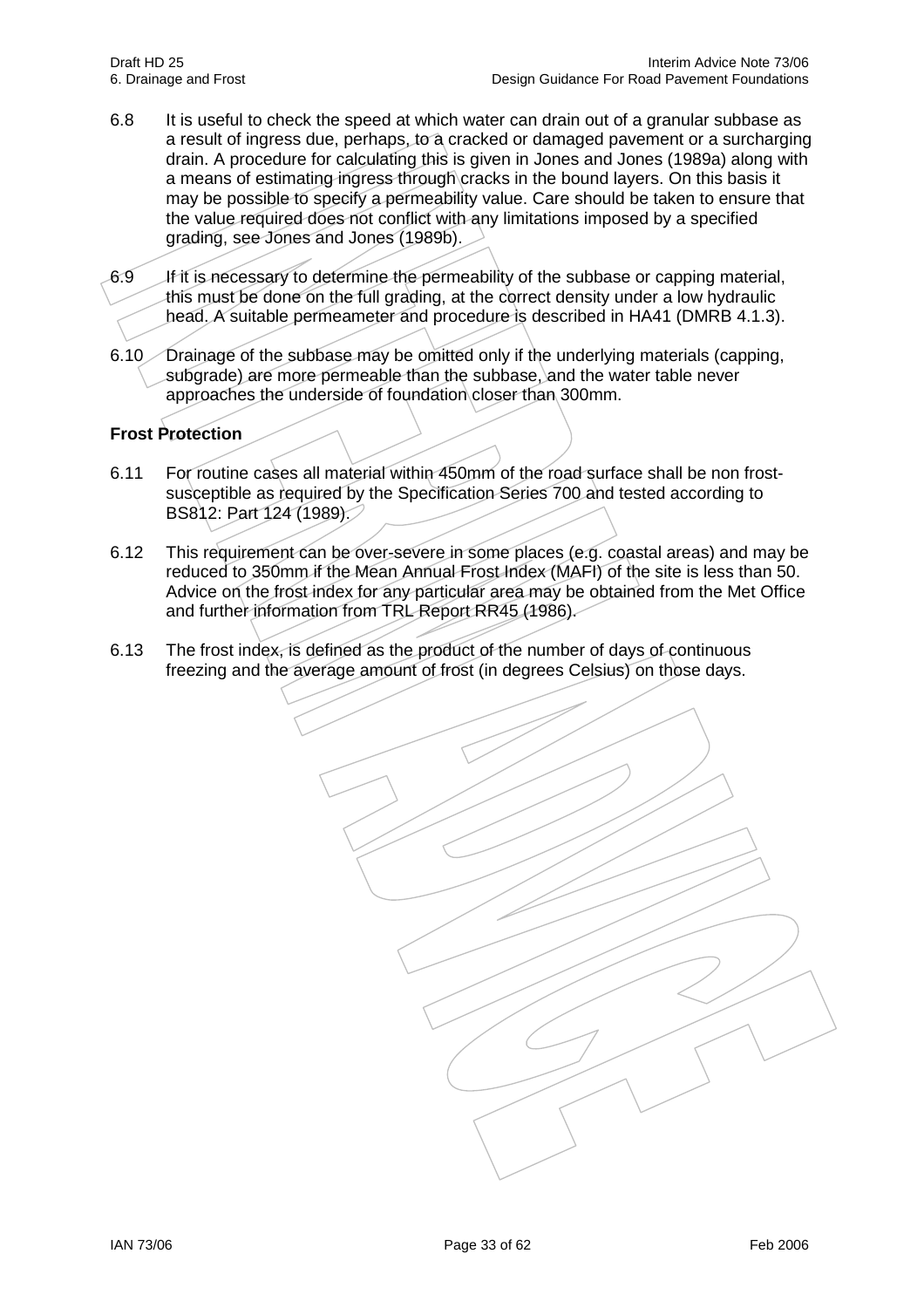# **Chapter 7 IN-SITU TESTING**

7.1 The two reasons for testing pavement foundation layers are to check compliance with the Specification during construction and in pavement assessment. Also see HD30 (DMRB 7.3.3). This chapter introduces the different test devices, including those specified in the Performance Specification (Draft Clauses 890 to 896). It is for general information and advice only and does not comprise part of the Overseeing Organisation's requirements although some tests are included in the Performance Specification.

# **Density Testing (Figure 7.1)**

7.2 The sand replacement test involves excavating and weighing material removed from a small hole and refilling the hole with a uniform sand. The volume of the hole is calculated from the mass of sand used. The water replacement test is similar except that a plastic liner filled with water is used to determine the volume. The equipment for either is transported by vehicle. The tests are time-consuming (up to 1 hour) and thus expensive, and operator sensitive. However, they do give a direct means of measuring density, which can then be compared with values obtained in the laboratory or in trials.



- 7.3 An alternative is nuclear density testing. A radiating source is applied to the material. The amount of radiation detected decreases in proportion to the bulk density of the material between source and receiver. To determine the moisture content another source sends out radiation intercepted by hydrogen atoms in the test material. The dry density is calculated from the bulk density and the moisture content. If the material being tested is carbonaceous, care is required in interpreting the moisture content and dry density obtained. Testing is extremely rapid (less than 5 minutes) and a reading may be repeated readily. The machine is portable. Calibration is required for each soil or aggregate that is to be tested.
- 7.4 It should be noted that two modes of nuclear density are possible. The quickest and easiest is 'backscatter' mode, which is influenced only by the density of the top 100-150mm of material and is most heavily influenced by material very near the surface. 'Transmission' mode provides a more representative density result. Other portable non-destructive test methods are now available.

# **California Bearing Ratio**

7.5 The California Bearing Ratio (CBR) test involves the insertion of a 50mm diameter plunger into the ground surface at a rate of 1mm per minute, whilst the load is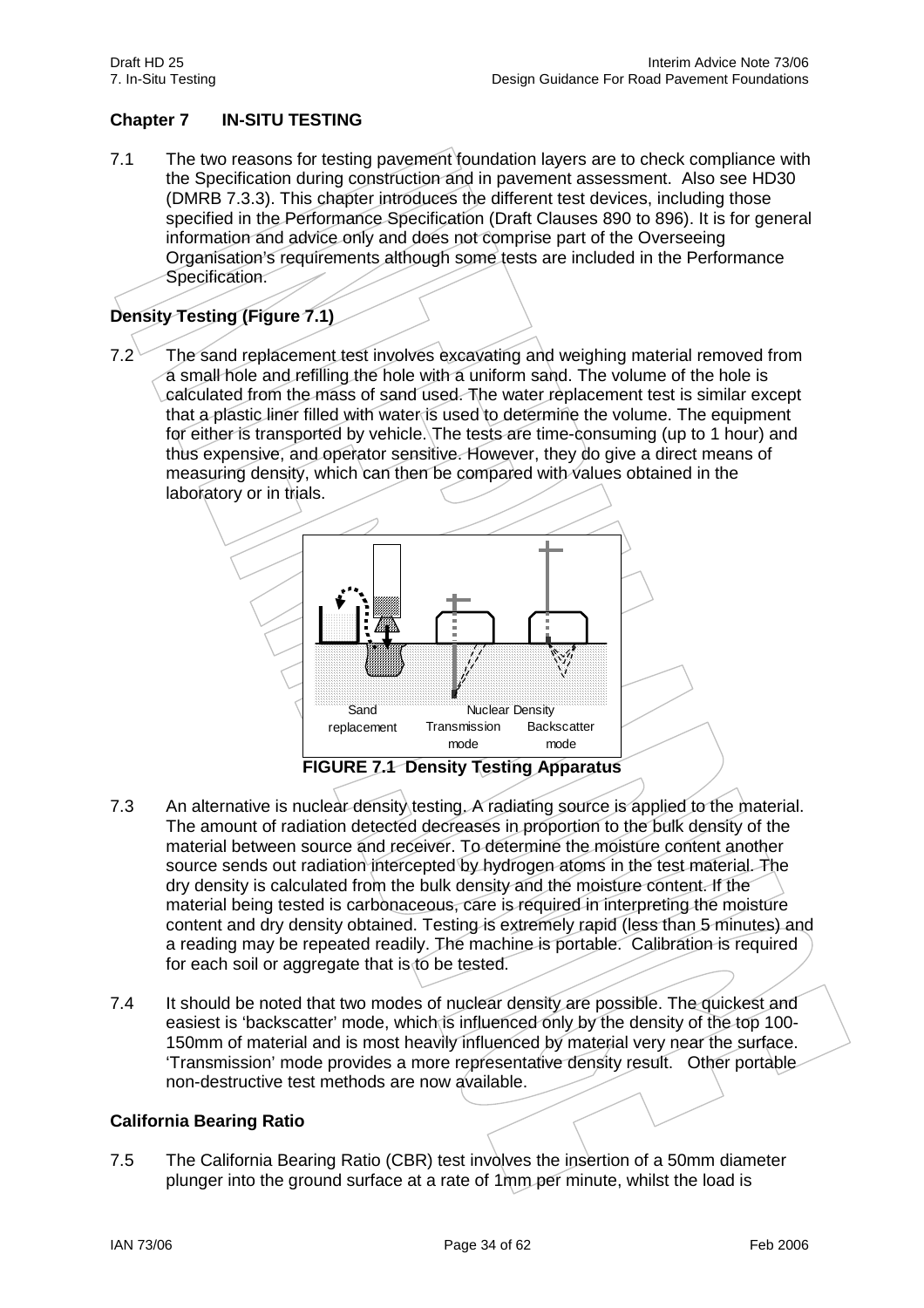recorded. Surcharge rings can be placed around the plunger to simulate an overburden. A laboratory version of the same test is available in which the sample tested is constrained within a 152.5mm diameter mould. The load at penetrations of 2.5 and 5mm is compared with the result for a standard aggregate and the ratio given as a percentage. The test is not suitable for coarse aggregates because the plunger and aggregate particles will be of similar size. The test measures neither Stiffness Modulus nor Shear Strength directly – giving a somewhat combined measure of both. It takes around half an hour on site and between 1 and 2 hours in the laboratory and there is a large body of experience of its use.

7.6 There are several variants on the CBR test; laboratory, field, with surcharge, saturated etc. In the context of this document the laboratory CBR with a surcharge to simulate the appropriate vertical overburden stress of the case being considered should be taken as the standard method used. The appropriate moisture content and wetting or drying condition is also important. Laboratory CBR results for granular soils are often higher than those in the field due to mould confinement effects. The test is penetration controlled and so does not model the stress level imposed by traffic. CBR is an empirical test and is best measured as initially intended although other test devices such as the cone penetrometer, the Dynamic Cone Penetrometer and the Plate Bearing Test can be used to determine approximate estimates of CBR.

# **Cone Penetrometers**

- 7.7 Various sizes of static field cone penetrometer for insertion into a test material exist for the rapid approximate assessment of CBR. In general they only cover a fairly low CBR range and are therefore applicable to soft and medium fine grained subgrades.
- 7.8 The Dynamic Cone Penetrometer (DCP Figure 7.2) is similar to other field cone penetrometers except that it is driven into the ground under the action of a weight dropped onto an anvil. It is therefore suited to stronger and coarser materials than other penetrometers. The rate of penetration into the ground can then be related approximately to CBR. The standard equipment and its interpretation are given in Appendix A.



**FIGURE 7.2 Plate Bearing Test and DCP** 

### **Plate Bearing Test (Figure 7.2)**

7.9 This test is described in detail in BS1377 (1990) and involves placing a circular plate on a foundation layer. Its use for testing is described in the Specification Series 600 (MCHW 1). For use on pavement foundation materials, there is no need for removal of surface material or for non-vibratory compaction.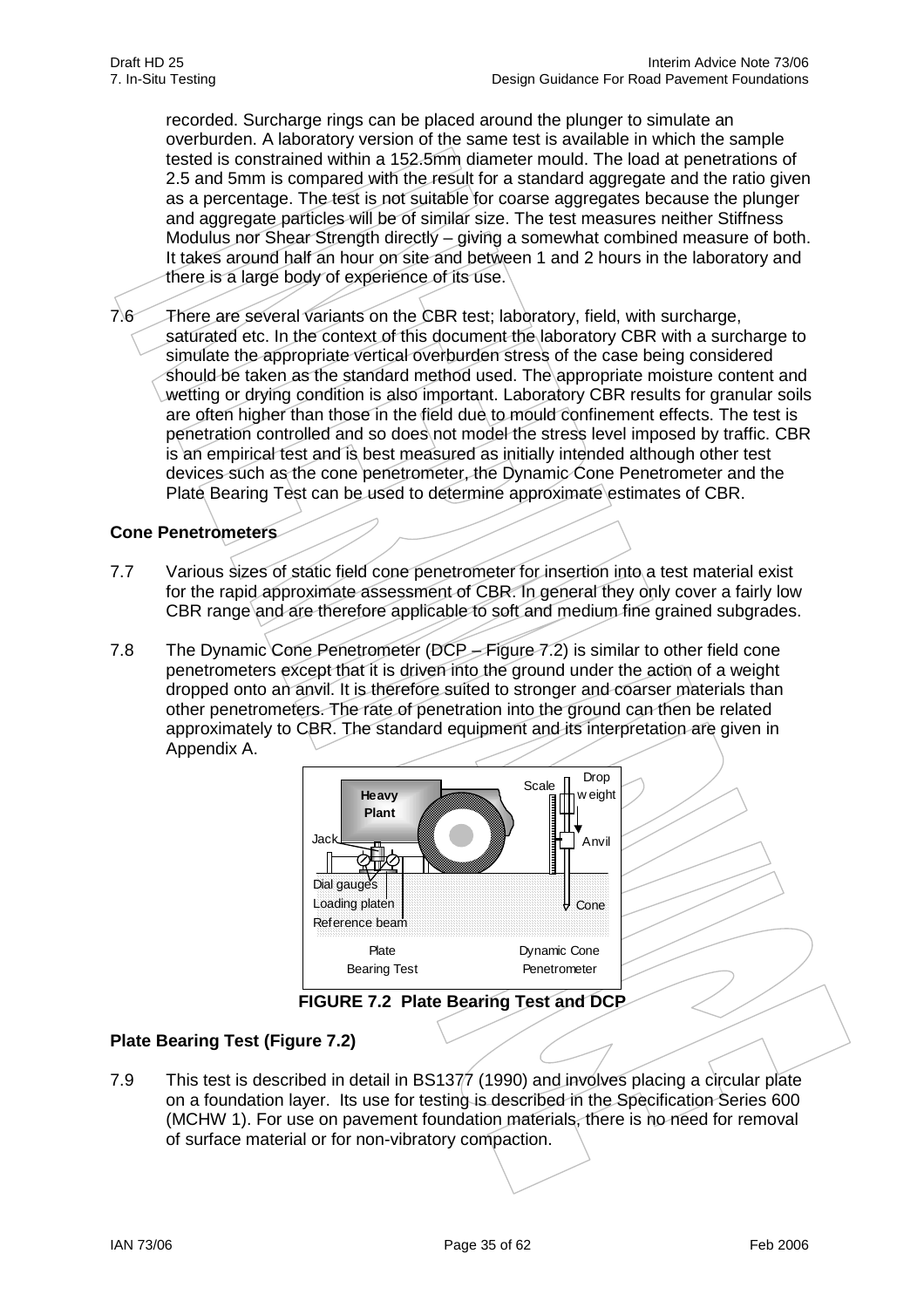7.10 An approximate empirical relationship with CBR can be made as follows:

$$
CBR = 6.1 \times 10^{-8} \times (k_{762})^{1.733} \text{ %}
$$

where  $k_{762}$  is the modulus of subgrade reaction, defined as the applied pressure under the loading platen divided by the displacement (normally 1.25mm) with a plate of 762mm (30 inch) diameter. Figure 7.3 allows conversion for other plate sizes.



**FIGURE 7.3 Conversion Factors for Smaller Plate Sizes**

7.11 The test is laborious to set up and carry out and requires a lorry or excavator to provide the reaction force. The speed of loading is slow giving poor simulation of traffic loading.

### **Dynamic Plate Tests**

7.12 These tests involve placing a circular plate on a foundation layer and dropping a weight onto a platen. Usually a damping mechanism is incorporated to control the loading time. The area of loading and applied stress may be readily controlled. Appendix B gives details of the standard test and its interpretation. The Falling Weight Deflectometer (FWD) measures the stress applied and the resulting deflection of the foundation at several radial positions up to several metres from the loading plate. Interpretation is generally in terms of the Stiffness Modulus of each foundation layer but is not straightforward and should be carried out by an experienced pavement engineer. If only the central deflection is used to determine a Surface Modulus for the foundation, then interpretation can be carried out as for other Dynamic Plate tests. Lightweight dynamic plate apparatus may not be suitable to test thicker stiffer foundations.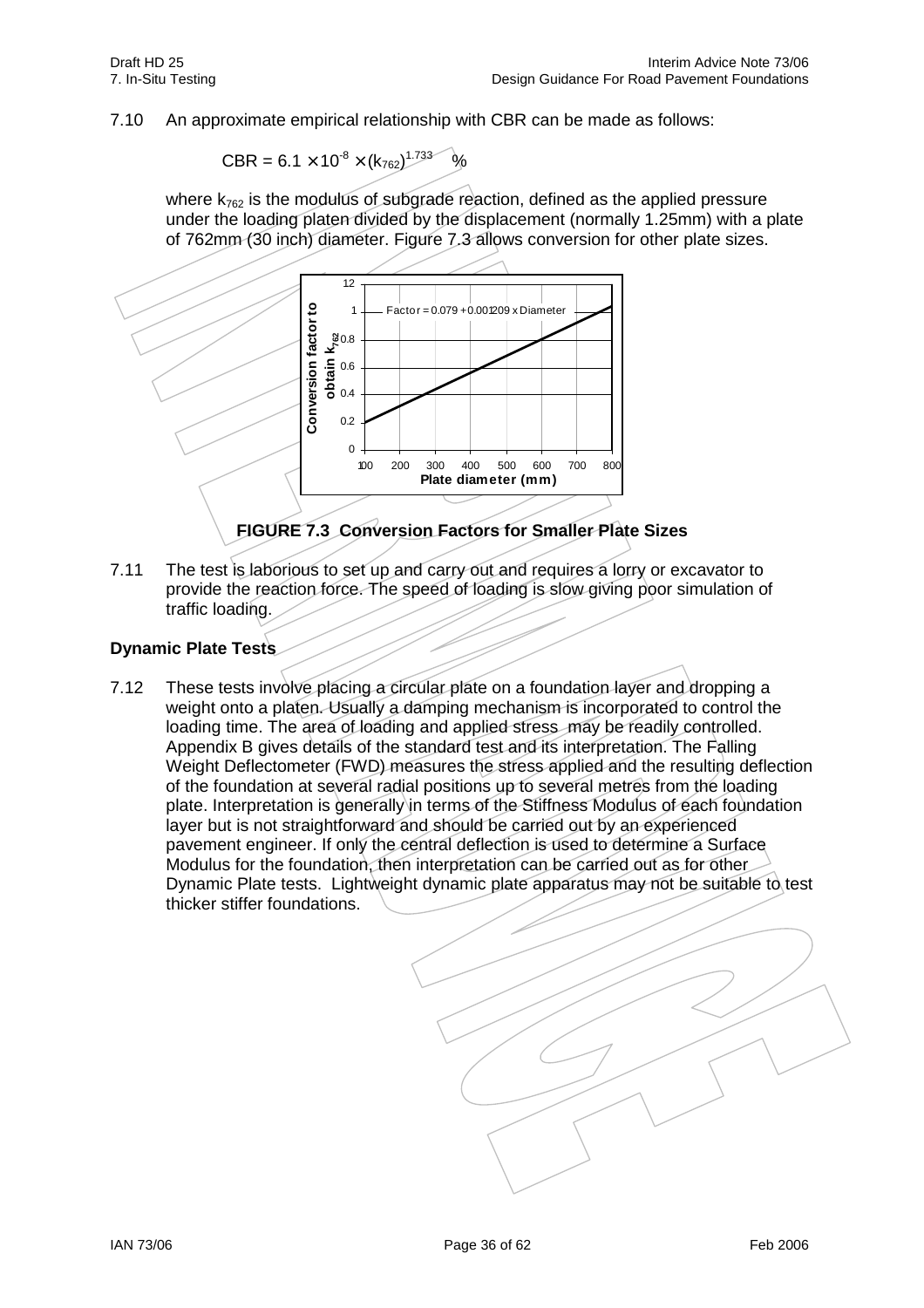## **Chapter 8 REFERENCES**

#### 1979

Black W.P.M and Lister-N.W: "The strength of clay fill subgrades, its prediction in relation to road performance". Report LR 889, TRRL

#### 1984

Powell W.D, Potter J.F, Mayhew H.C and Nunn M.E, "The Structural Design of Bituminous Roads". Report LR1132; TRRL

#### 1989

Jones, H.A and Jones, R.H, 1989(a). Horizontal permeability of compacted aggregates, Proc. 3rd Int'l Symp. Unbound Aggregates in Roads (UNBAR3), Univ. of Nottingham, pp 70-77.

Jones, R.H and Jones, H.A, 1989(b). Granular drainage layers in pavement foundations. Proc. 3rd Int'l Symp. Unbound Aggregates in Roads (UNBAR3), Univ. of Nottingham, pp 55-69.

#### 1997

Matheson G.D and Winter M.G, Use and application of the MCA with particular reference to glacial tills. TRL Report 273, Transport Research Laboratory, Crowthorne. 2000

Chaddock, B.C.J and Schoepe, B, 2000. The hydraulic and structural behaviour of unbound granular sub-base layers, Proc. 5th Int'l Symp. Unbound Aggregates in Road Construction (UNBAR5), Univ. of Nottingham, pp 297-305.

#### 2005

Edwards, J.P., Thom, N.H. Fleming, P.F. and Williams, J., 2005. "Accelerated Laboratory Based Mechanistic Testing of Unbound Materials within the Newly Developed NAT Springbox". Transportation Research Record. Issue Number 1913. Journal of the Transportation Research Board. ISBN 0309093864

#### 2006

.

Chaddock, B.C.J and Roberts, R. Road foundation design for major UK roads. Unpublished Report UPR/IE/028/06. Transport Research Laboratory, Crowthorne.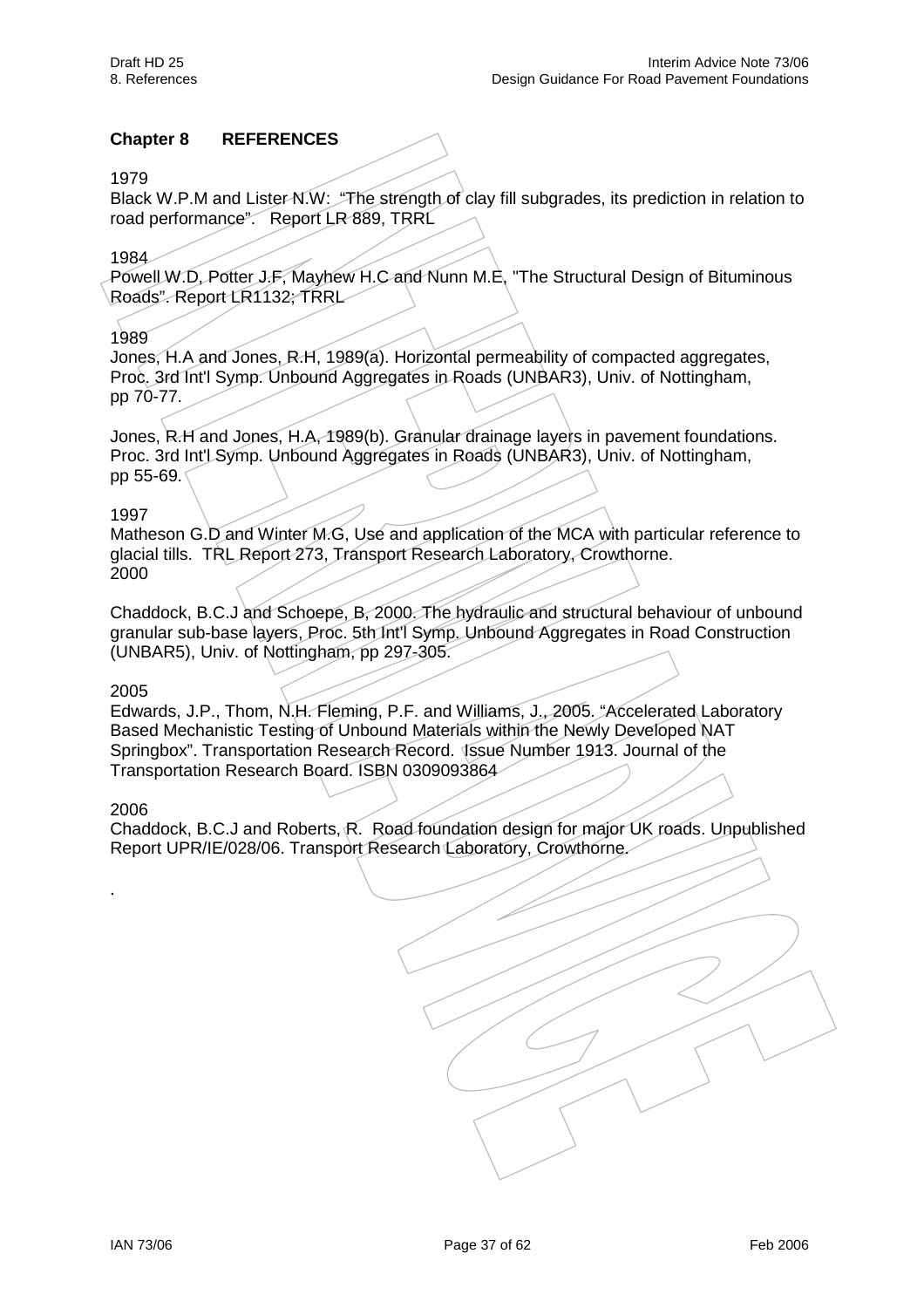# **ANNEX A: DYNAMIC CONE PENETROMETER**

#### **Equipment Specification**

A.1 Dynamic Cone Penetrometer testing of subgrade (or fill) materials must be carried out using a device incorporating an 8kg steel drop weight falling vertically through 575mm and making contact with a relatively light steel anvil. This anvil shall be rigidly attached, via steel rods (less than 20mm diameter), to a 20mm diameter  $60^{\circ}$  steel cone, which is thus driven vertically into the ground.



**FIGURE A.1 The Dynamic Cone Penetrometer** 

A.2 Exceptionally, other dynamic cone equipment may be used providing it has been calibrated against equipment meeting the requirements of Paragraph A.1, on the type of materials present.

### **Test Procedure**

A.3 For subgrade assessment the result for each test shall be expressed as the 50th percentile penetration rate in millimetres per blow between 50mm and 300mm of penetration from top of subgrade level. However, if the penetration rate falls to less than 2mm per blow, then the test should be aborted and a further test attempted nearby.

#### **Calculation of CBR**

A.4 Cone penetration rate expressed as mm/blow can be converted to a CBR value using the following relationship developed by the Transport Research Laboratory:

$$
Log_{10} (CBR) = 2.48 - 1.057 \times Log_{10} (mm/blow)
$$

#### **Usage**

A.5 The Dynamic Cone Penetrometer may also be used through many other materials, particularly in a composite foundation, to measure both their CBRs and layer thicknesses. However, this strength measure will not normally be specified for materials overlying the subgrade since results are highly dependent on particle size and can therefore, without calibration to specific materials, be misleading. The DCP can be a useful additional measure for assessment of Demonstration Areas, and is particularly valuable for evaluating the properties of an existing pavement foundation.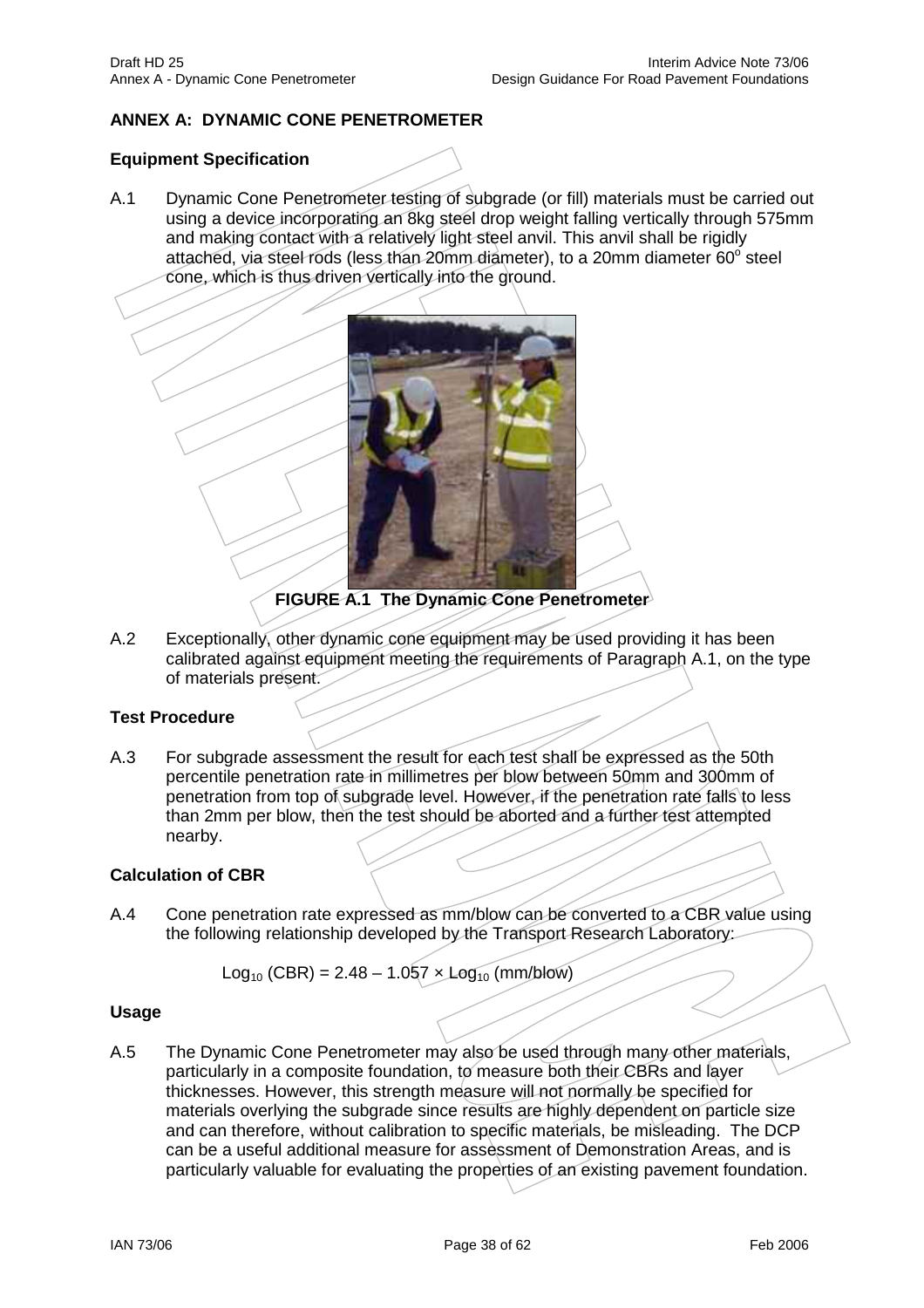# **ANNEX B: DYNAMIC PLATE TEST**

## **Equipment Specification**

- B.1 Surface Modulus testing shall be carried out using a Dynamic Plate Test device, which has been properly calibrated to the manufacturer's specification; this includes the Falling Weight Deflectometer (FWD) as well as lightweight devices. The FWD may be more appropriate for the higher Foundation Classes.
- B.2 The equipment shall be capable of delivering a load pulse of peak magnitude in the range 4-15kN of total duration 15-60msecs to a rigid circular plate of 300mm diameter. Both the applied load and the transient deflection, measured directly on the tested surface, shall be measured. The deflection measurement transducer shall be capable of measuring deflections up to 2000 microns.



B.3 If any equipment is proposed which does not fully comply with these requirements, it may be permitted at the discretion of the Overseeing Organisation, provided that it is carefully calibrated against other compliant equipment, for the specific types of material and layer thickness encountered on the site. This calibration would normally be carried out as part of the Demonstration Area testing.

#### **Testing Procedure**

- B.4 The peak stress applied during each test shall be within the range 50-200kPa. A peak stress of 100kPa should normally be targeted, unless the deflection measurement typically falls outside the range 100-1000 microns. For very stiff foundations, it may be necessary to increase the applied stress in order to achieve a realistically measurable deflection.
- B.5 At each test point, 3 initial seating drops shall be carried out, to bed the plate into the surface, except that this may be reduced to 1 seating drop in the case of tests on bound layers. Three further drops shall then be carried out. The results (measured load and deflection) from the last set of three drops shall be averaged to give the Surface Modulus applicable to that test point.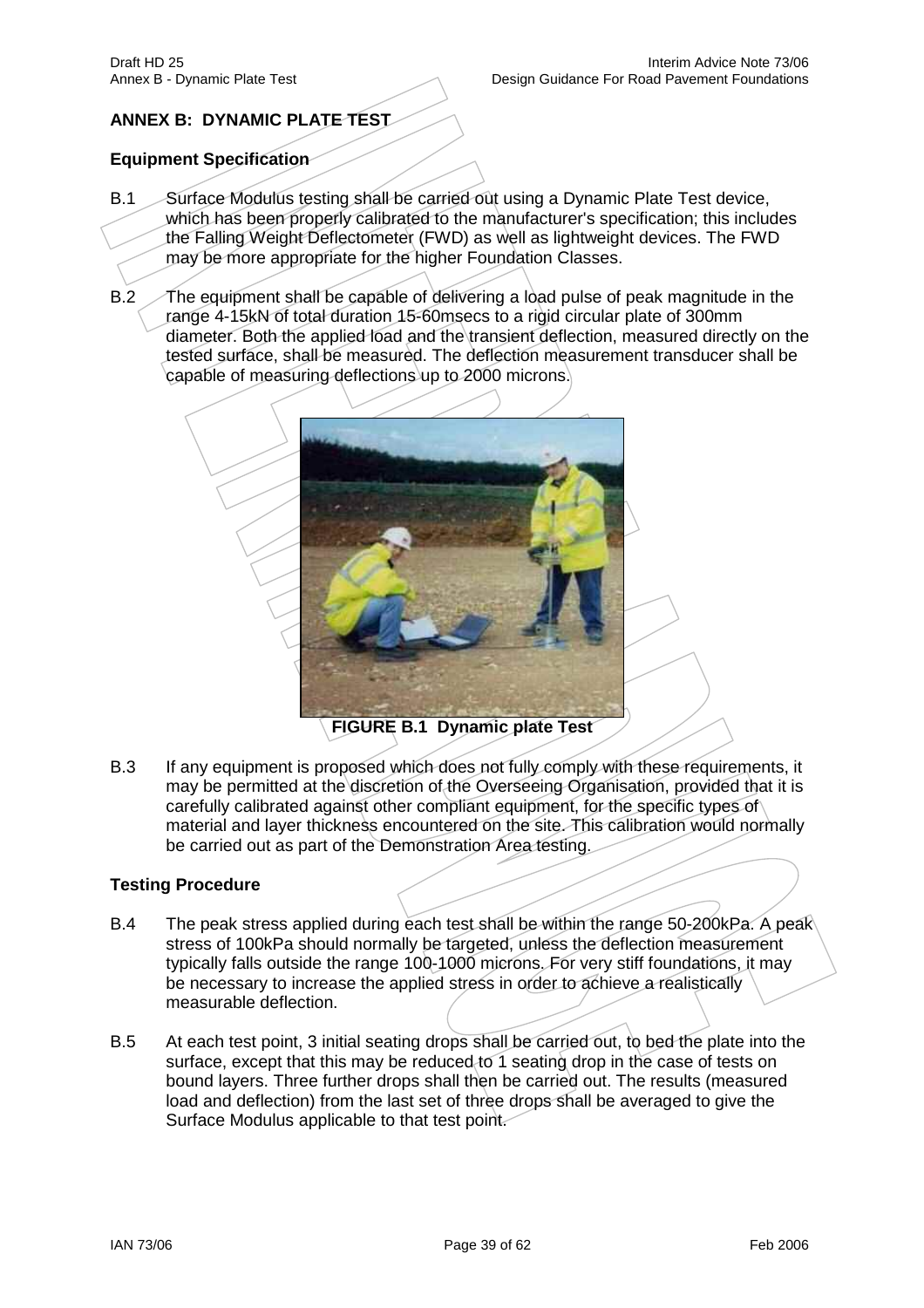# **Surface Modulus Computation**

B.6 The Surface Modulus shall be computed at each point tested, using the following formula:

$$
E = \frac{2 \times (1. y^{2}) \times R \times P}{D}
$$
\nwhere:  
\n
$$
E = \text{Surface Modulus (MPa)}
$$
\n
$$
P = \text{Poisson's Ratio (default = 0.35)}
$$
\n
$$
P = \text{Order of microns}
$$
\n
$$
D = \text{Deflection (microns)}
$$
\n
$$
D = \text{Deflection (microns)}
$$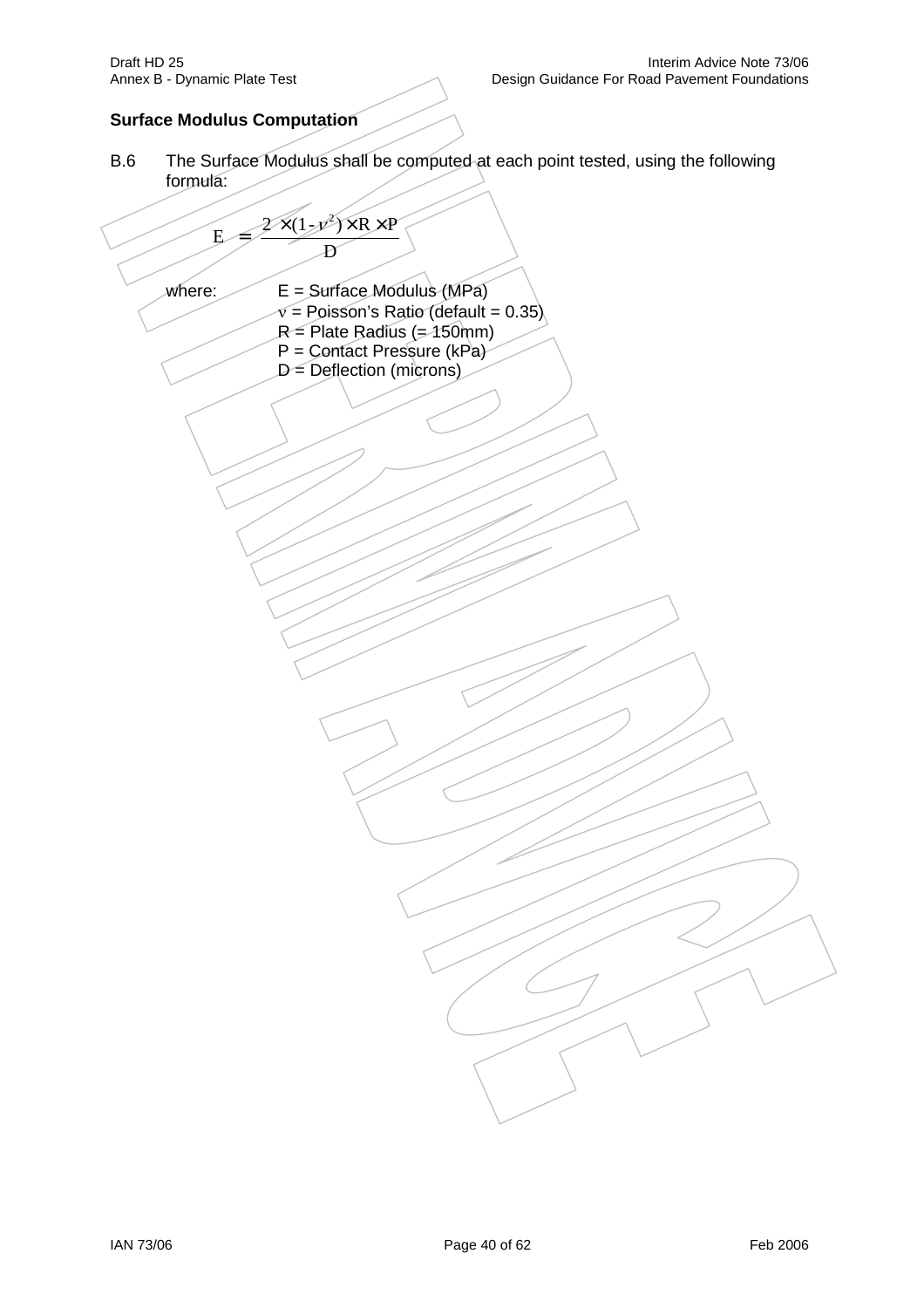# **ANNEX C: SPRINGBOX**

# **Equipment Specification**

- C.1 The Springbox equipment (Edwards et al, 2005a) is a suitable tool for testing unbound granular and weak hydraulically bound mixtures. It consists of a steel box containing a cubical sample of material, of edge dimension 170mm, to which a repeated load can be applied over the full upper surface. One pair of the box sides is fully restrained and the other is restrained through elastic springs, giving a wall stiffness of 10-20kN per mm.
- C.2 The equipment shall include a system by which a realistic level of compaction can be applied to the test material, by means of a vibrating hammer.
- C.3 The equipment shall also include a facility to introduce water to the sample or drain water from its underside.
- C.4 Loading takes the form of repeated vertical load applications of controlled magnitude at a frequency of at least 1Hz and no greater than 5Hz. Load capacity shall be equivalent to a vertical stress of at least 150kPa.
- C.5 Measurements of both vertical and horizontal (spring restrained) deflection shall be made, with at least 2 measurement transducers for each measure. In the case of vertical deflection measurement, the equipment shall allow the transducers to make direct contact with the specimen, via holes in the loading platen.

# **Test Procedure – Stiffness Modulus**

- C.6 At least 3 test specimens should be manufactured to derive a Stiffness Modulus of a particular pavement foundation material.
- C.7 Unless justification is provided for use of an alternative regime, specimens shall be soaked by applying water to the surface for at least 96 hours and then allowed to drain for a further 24 hours before testing. A shorter soaking period may reasonably be permitted when testing relatively permeable materials.
- C.8 Each test specimen shall be subjected to at least 100 load applications at the chosen stress level. Multiple stress level applications are permitted on a single sample, provided that the stress level increases throughout the testing sequence.
- C.9 It is recommended that a minimum seating stress of 10kPa and a vertical cyclic stress level of 35kPa is used for deriving a short-term Stiffness Modulus applicable to direct trafficking or testing in-situ; a cyclic stress level of 150kPa is considered suitable to simulate the long-term confined conditions applying beneath a completed pavement construction. Neither stress condition replicates the real situation perfectly and the recommendations made here are based on current experience (Edwards et al, 2005a).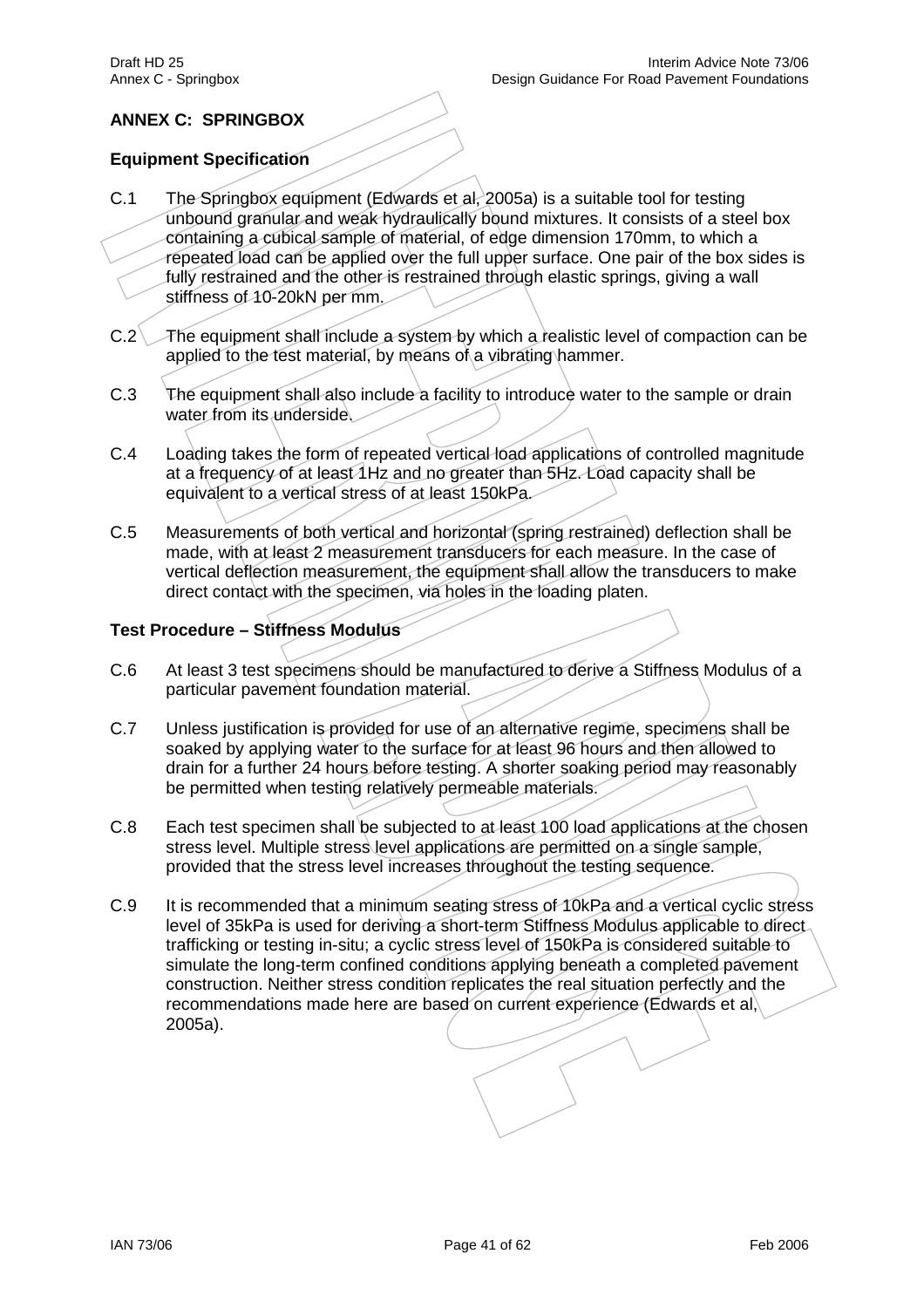

# **FIGURE C.1 Springbox**

C.10 The Stiffness Modulus shall be computed from deflection measurements averaged from the last 10 load pulses.

# **Stiffness Modulus Computation**

C.11 The following calculation, which assumes a coefficient of wall friction of 0.38, shall be used to determine Stiffness Modulus unless justification can be provided for the use of an alternative assumption.

Step 1  $\sqrt{v} = [-b + \sqrt{b^2 - 4ac}]/2a$ 

where:

 $v =$  Poisson's Ratio a = 0.928 $\sigma_1 \varepsilon_1$   $-$  1.452 $\sigma_1 \varepsilon_2$  + 0.312k $\varepsilon_1 \varepsilon_2$   $-$  0.928k $\varepsilon_2^{\,2}$ b = 0.738 $\sigma_1 \epsilon_1$  - 0.452 $\sigma_1 \epsilon_2$  – 0.688k $\epsilon_1 \epsilon_2$  – 1.308k $\epsilon_2^2$  $c = 0.19\sigma_1 \epsilon_1 + \sigma_1 \epsilon_2 - k \epsilon_1 \epsilon_2 - 0.38k \epsilon_2^2$  $\varepsilon_1$  = Vertical Strain (positive)  $\varepsilon_2$  = Horizontal Strain (negative)  $\sigma_1$  = Vertical Stress (kPa) k = Spring stiffness (kPa for 100% strain)

Step 2  $\sigma_3 = v (1.19 \sigma_1 + k. \varepsilon_2) / (1 - 0.19 \nu)$ 

where:  $\sigma_3$  = Horizontal Stress (restrained direction)

Step 3

$$
E = [\sigma_1 (1 - 0.19 v) - 1.19 \sigma_3 v - k \sqrt{2} \epsilon_2]/(1000 \epsilon_1)
$$

where:  $E = Stiffness Modulus (MPa)$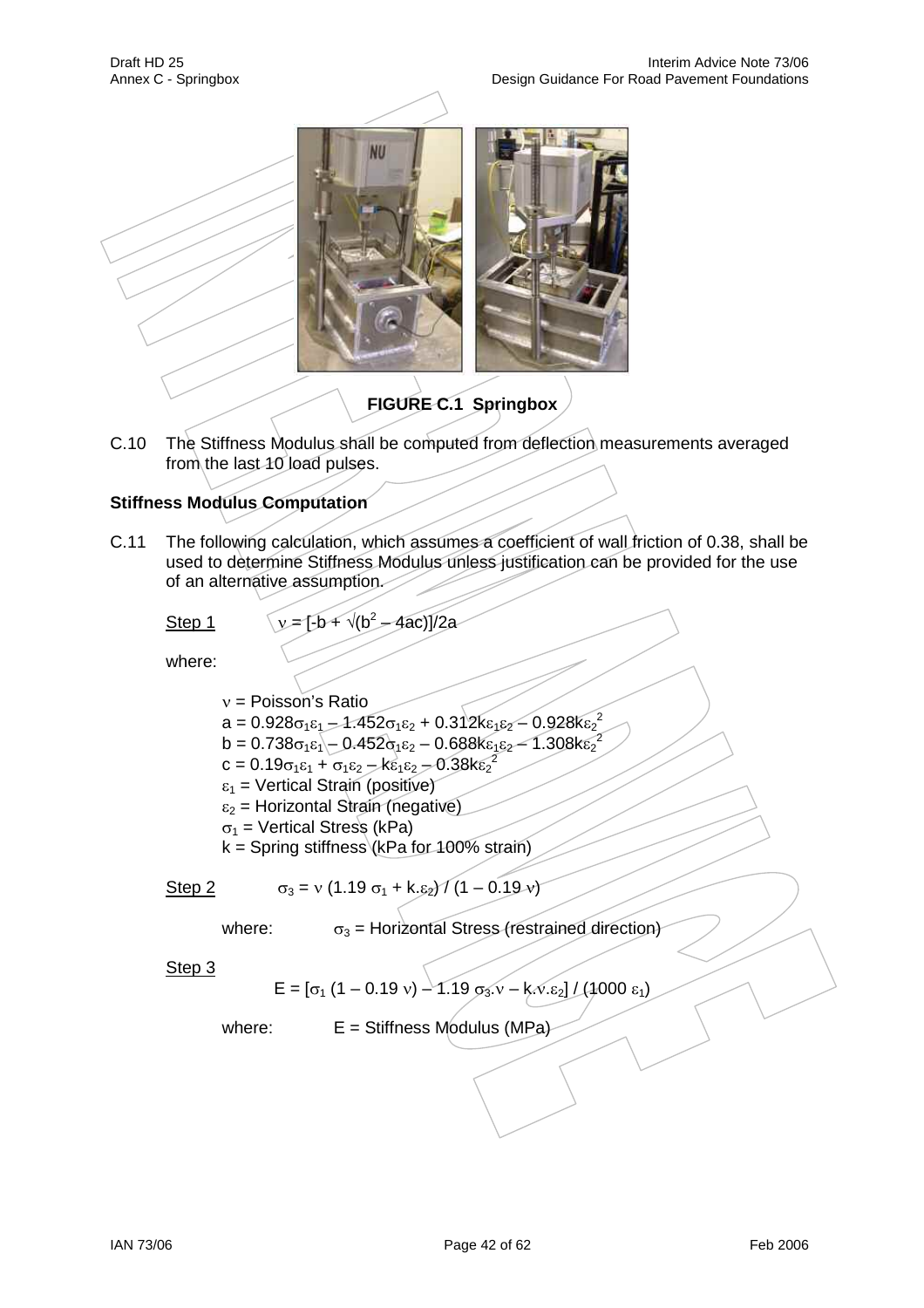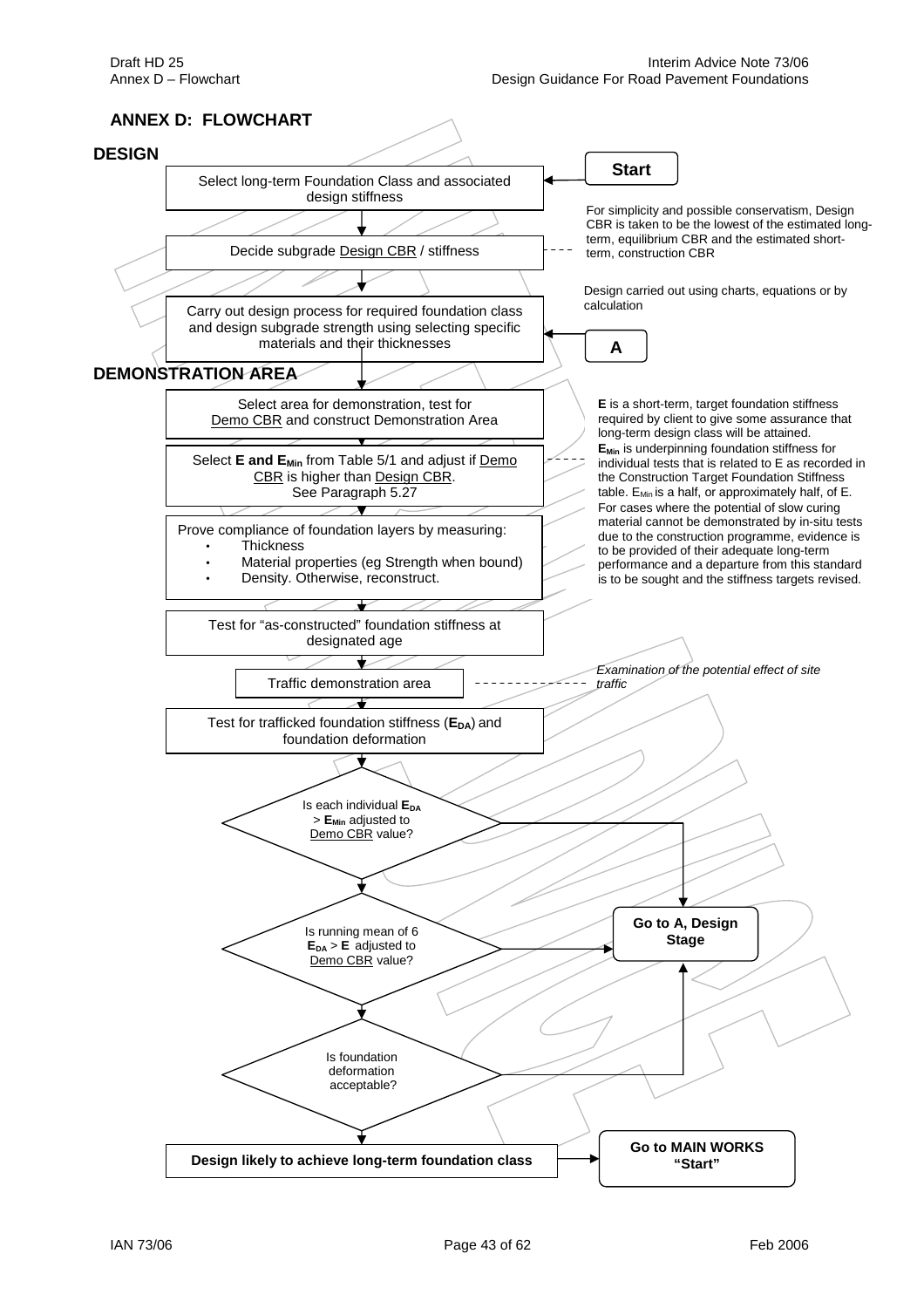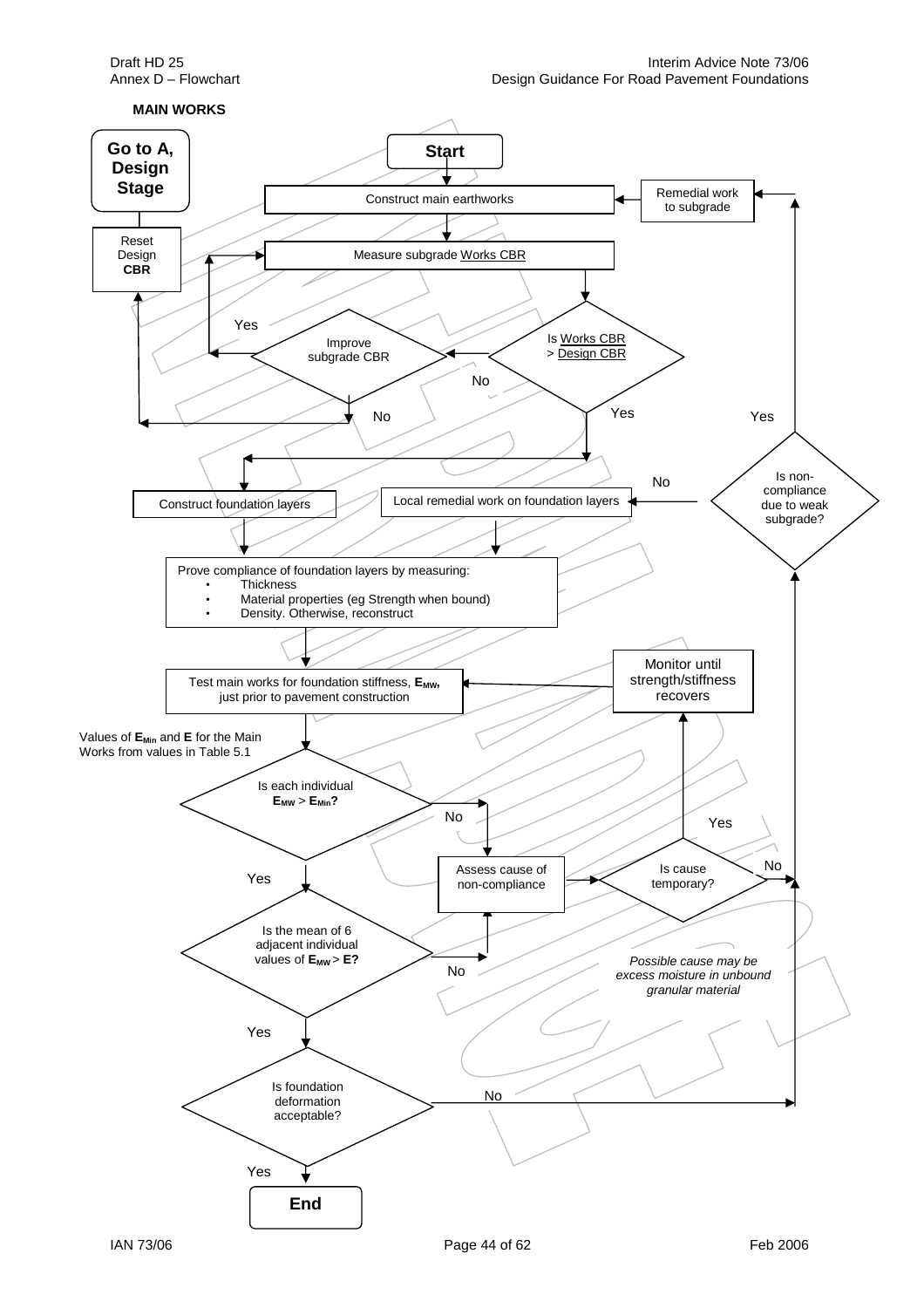# **Section 5. Draft Specification Clauses**

#### **890 Performance Related Specification for Foundations**

#### **General**

- 1 This Performance Related Specification for Foundations must be used for 'Performance Designs' in accordance with the draft HD25 (February 2006). It demands concentrated testing within a Demonstration Area (Clause 891), prior to regular testing within the Permanent Works (Clause 892). Testing includes CBR Strength Measurement (Clause 893), Density Measurement (Clause 894), Surface Stiffness Modulus Measurement (Clause 895), and Wheelpath Deformation Measurement (Clause 896).
- 2 The foundations within a site shall be divided into Areas (or groups of Areas), defined in Appendix 7/4 or the Contract Specific Drawings, that are constructed with similar materials and thicknesses on a characteristic subgrade (or compacted fill) Design CBR strength value.
- 3 It is the responsibility of the Designer to state in Appendix 7/1, for each characteristic subgrade, the estimated long-term equilibrium CBR strength and the short-term construction CBR strength. The subgrade CBR strength value assumed for the design is taken to be the lowest of these two values. Guidance is provided in HD25.
- 4 Each Foundation Area shall be assessed separately for compliance with this specification.
- 5 The foundation structure in each Foundation Area shall be classified in Appendix 7/1 as either a Foundation Class 1, 2, 3 or 4 (i.e. with a design surface stiffness moduli of 50MPa, 100MPa, 200MPa and 400MPa, respectively). The foundation structure in each Foundation Area, comprising material types, long-term design stiffnesses, and calculated minimum layer thicknesses, shall also be detailed in Appendix 7/1.
- 6 The various performance tests, the spacing between successive in situ measurements, and compliance requirements for the results of the CBR strength, density, surface stiffness modulus tests and deformation measurements, are detailed in Clauses 891 and 892 for each 'stage' of construction. A 'stage' is defined as any level at which compaction is carried out, as follows:
	- (i) Top of Subgrade
	- (ii) Top of Intermediate Foundation Layer(s)
	- (iii) Top of Foundation
- 7 The design procedure for identifying available foundation materials and their performance characteristics, and calculating a combination of minimum layer thicknesses in order to provide a particular long-term Foundation Class surface stiffness modulus ( $E_{FC}$ ), is detailed in HD25/06 (DMRB  $7/2.2.2$ )
- 8 Design foundation surface stiffness modulus (E) performance requirements for each Foundation Class and for particular material family types (i.e. unbound/bound, slow/fast curing, and low/high strength materials) when overlying subgrade at the Design CBR strength, are tabulated in HD25/06 (DMRB 7.2.2.2) for the following situations: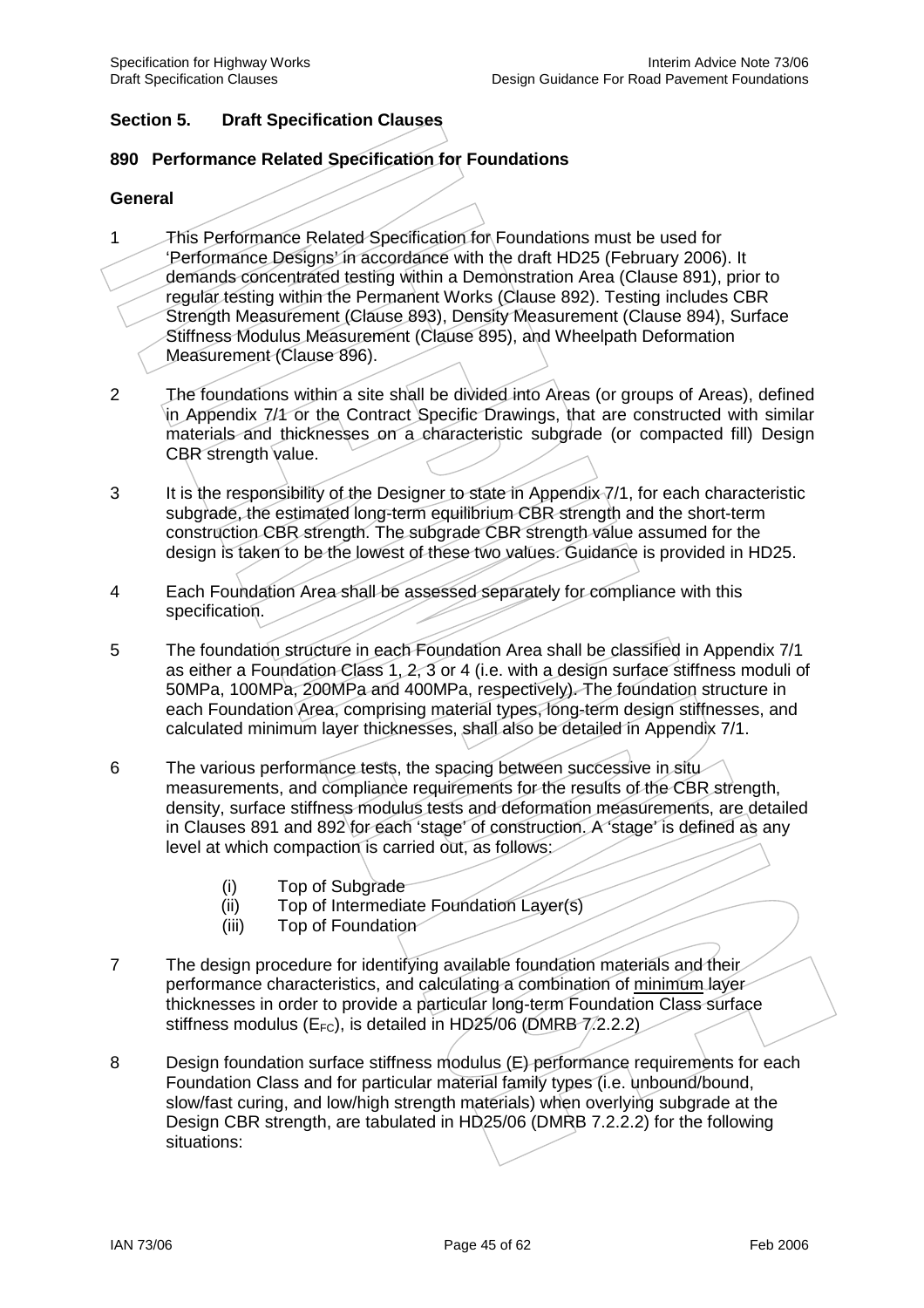- **Long-term Foundation Class (** $E_{FC}$ **)**
- Short-term foundation stiffness target  $(^{C}E)$  to be exceeded by the running mean of six consecutive measurements
- Short-term, minimum foundation stiffness target  $(^{C}E_{Min})$  to be exceeded by all individual measurements.

9 Short term subgrade CBR values to be considered as weak areas, requiring treatment prior to construction of the next 'stage', are defined by values less than the Design CBR.

#### **Materials**

- 10 The foundation shall comprise 'standard' materials that comply with the material specifications that are called up or given in Appendix 7/1. Material specifications for a Contractor's proposed alternative must be approved by the Overseeing Organisation.
- 11 All unbound foundation materials, whether complying with clauses in Series 600 or 800 of the Specification, or a permitted Contractor's alternative, shall comply with the general requirements given in Clause 801, sub-Clauses 2, 3, 7 and 8 and with Clause 802, sub-Clauses 1-4, except that thicknesses of up to 250mm may be used for layers other than the uppermost foundation layer.
- 12 All bound foundation materials to Clauses 821, 822, 823, 830, 831, 832, 834 and 840 of the Specification, or a permitted Contractor's alternative hydraulically bound mixture (HBM), shall also comply with the requirements of Clauses 810, 811, 812, 813, 814, 815, 816, 817, 818, 819, 820, 870 and 880.
- 13 Where a Contractor's proposed alternative is permitted, no such material that may result in a deleterious reaction with other pavement layers or subgrade, or may be unacceptable to the environment due to potential leachates, shall be used.
- 14 Where a Contractor's proposed alternatives are permitted for unbound granular materials, no such materials shall have a plastic index greater than 6% when tested according to BS1377: Part 2 on material passing the 425 micron sieve unless the fraction of such material is less than 10% of the whole.
- 15 The materials shall be laid to the compacted design thicknesses in Appendix 7/1 plus the associated tolerances given in the Contract Documents, except that additional thickness or increased material quality may be provided where the Contractor finds it to be necessary for the short-term construction condition, in order to comply with the performance requirements specified in Clauses 891 and 892, e.g. when using the foundation as a haul road.
- 16 Materials to Clauses 614, 615 and 643 shall comply with those clauses, except with respect to compaction method, for which this performance Clause 894 applies.
- 17 For Class 6S granular filter layer material the Contractor shall so organise work that only the traffic directly engaged in depositing, spreading and compacting the filter material shall be permitted access to the surface of this layer. The Contractor shall not permit the leading edge of the filter layer to extend more than 100 metres beyond the leading edge of the succeeding layer.
- 18 For Class 6F3 material Optimum Moisture Content shall be determined according to BS1377: Part 4 Method 3.7 (vibrating hammer test). Measurements of moisture content both for control purposes and for Optimum Moisture Content determination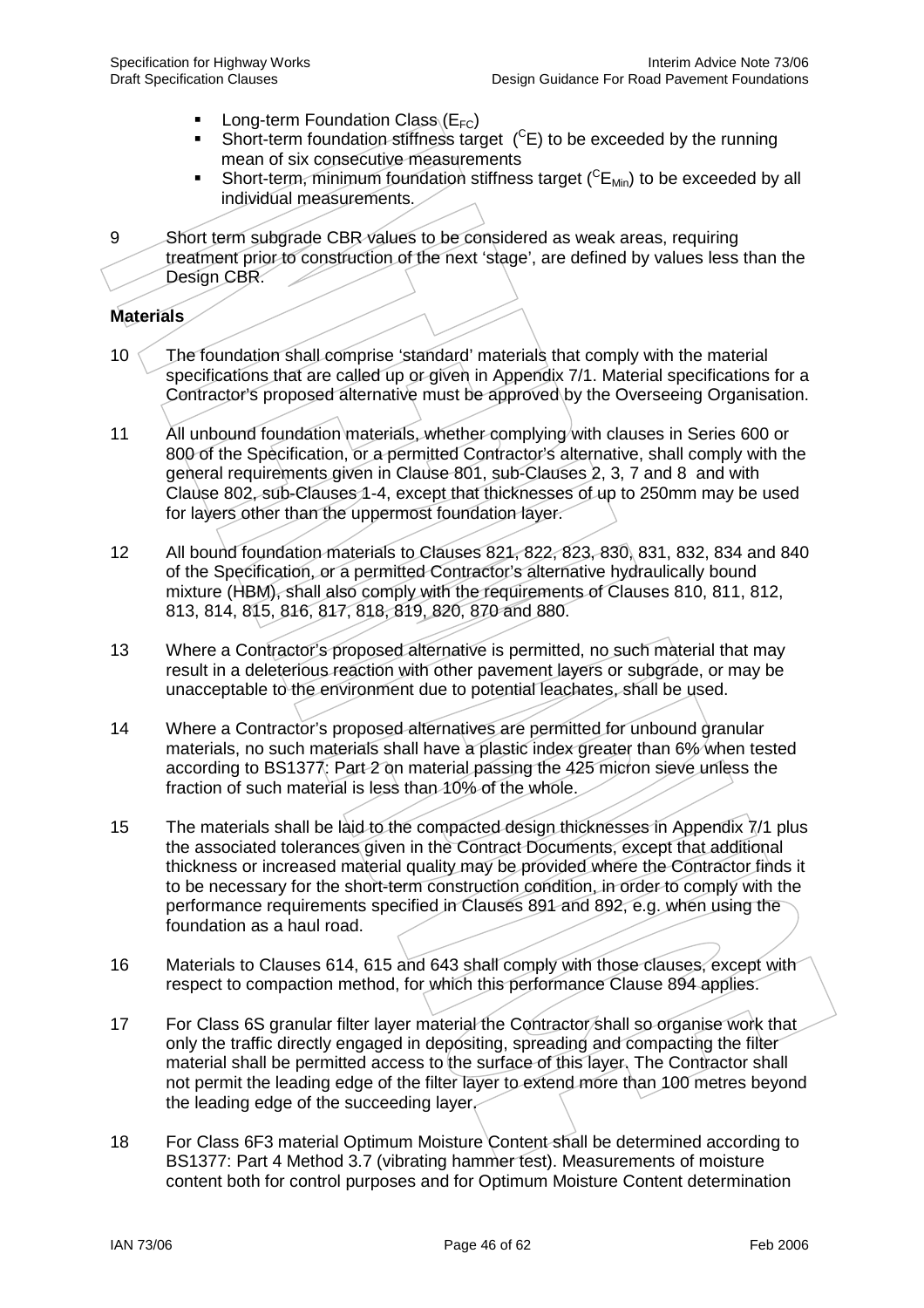shall be according to BS1377: Part-2 Method 3 (oven dry method) but using an oven on a reduced temperature setting of 45-50°C.

## **Placement and Compaction**

- 19 Unless stated otherwise in Appendix 7/1, and with the exception of the following 'Placement and Compaction' sub-Clauses, no restriction is placed on the method of compaction of unbound materials so long as the dry density requirements given in Clause 894 are satisfied.
- 20 Where utilised, Class 6F1, 6F2, 6F3, 6F4, 6F5, 6S, 9A, 9B, 9C, 9D, 9E or 9F materials, as defined in Series 600 of this Specification, shall be formed of one or more layers, each of compacted thickness complying with Clause 612. Class 9D or 9E stabilised materials shall not be placed or constructed above Class 6F granular material or Class 6S granular filter layer material.
- 21 The absolute minimum compacted layer thickness shall be the greater of the following: 2.5 times the maximum particle size or 150mm for bound layers, or 80mm for unbound layers.
- 22 If compacted layer thicknesses above 250mm (permitted for layers other than the uppermost foundation layer) or above 225mm (for the uppermost foundation layer) are proposed, then the Contractor shall also propose for acceptance by the Overseeing Organisation the method by which the density requirements of Clause 894 are to be achieved and demonstrated throughout the full layer thickness.
- 23 For cement and other hydraulically bound mixtures to Clauses 821, 822, 823, 830, 831, 832, 834 and 840, the compaction plant specified in Clause 814 must be used. In the case of materials to Clauses 614, 615 or 643, the plant specified in those clauses must be used .

#### **Subgrade Protection**

- 24 The Contractor shall limit the extent of any unprotected area of subgrade, which is to receive an overlying foundation layer, to that appropriate for the output of the plant in use and the rate of deposition of the overlying material so that trimmed subgrade is covered the same day.
- 25 No subgrade, which is to receive an overlying foundation layer, shall remain exposed to rain or other adverse weather that may cause degradation.

#### **891 Demonstration Area for Performance Specified Foundations**

#### **General**

- 1 This clause forms part of the Performance Related Specification for Foundations (Clause 890), and details a requirement for concentrated testing within a Demonstration Area, prior to regular testing within the Permanent Works (Clause 892). Testing includes CBR Strength Measurement (Clause 893), Density Measurement (Clause 894), Surface Stiffness Modulus Measurement (Clause 895), and Wheelpath Deformation Measurement (Clause 896).
- 2 Before commencing the construction of each 'stage' of the Permanent Works, the Contractor shall demonstrate the methods, equipment, materials and thicknesses proposed to be used for that stage within a Demonstration Area. One Demonstration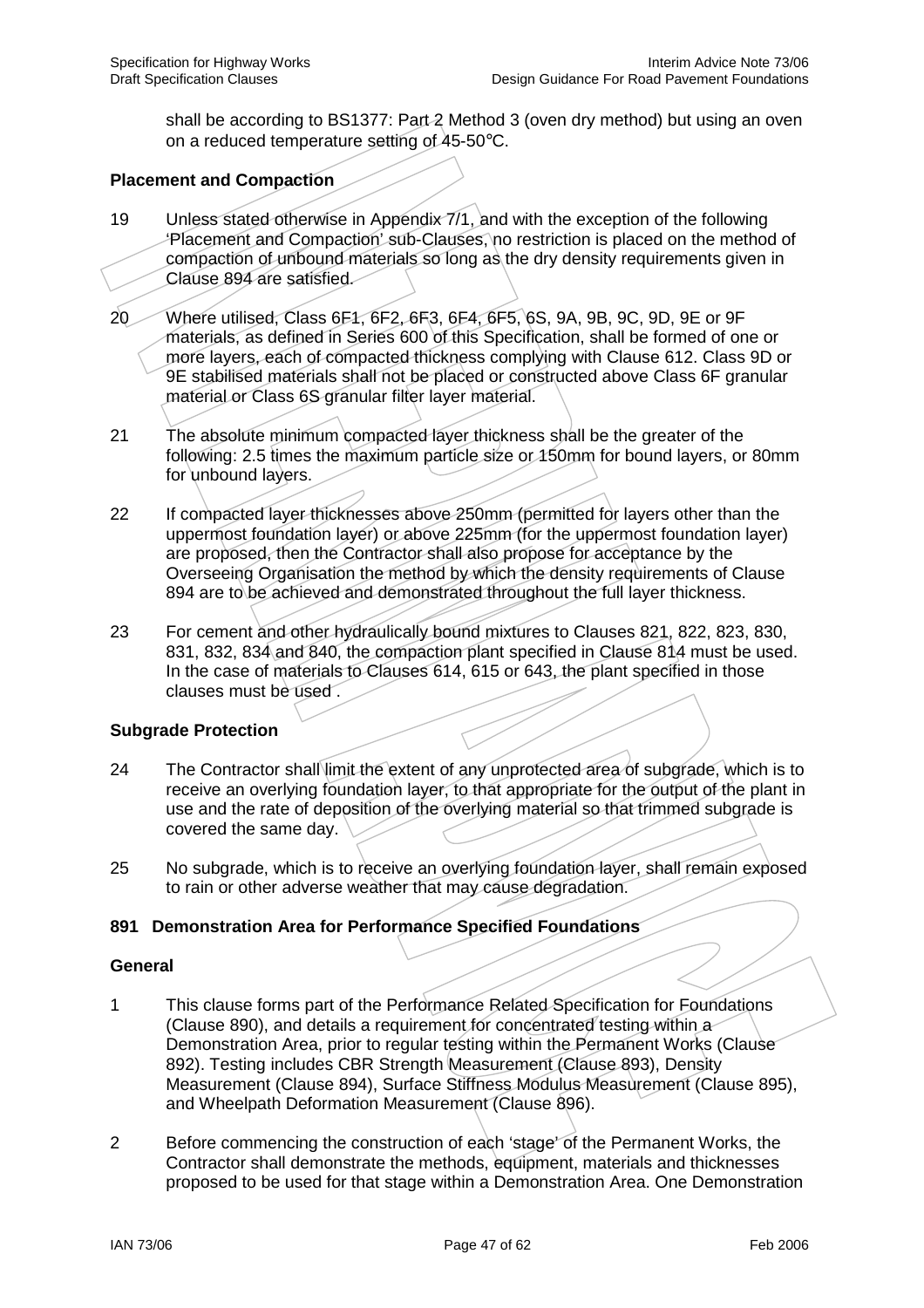Area is required for each Foundation Area (Ref. Clause 890) where the Works is greater than 2000  $m^2$  unless, for Foundation Classes 1 and 2 only, the Overseeing Organisation permits its exclusion. Each Demonstration Area shall be not less than 400m² and not less than 60m in length.

- 3 After completion of each 'stage' of the Demonstration Area, the Contractor shall carry out the performance tests detailed in this Clause, and provide the Overseeing Organisation with records of the tests and, where required, substantiate compliance with the stipulated criteria in Appendix 7/1.
- Records of the performance test results for each construction stage, including a record of the age of any stabilised materials and the weather conditions at the time of testing, shall be presented to the Overseeing Organisation in an electronic spreadsheet format, prior to construction of the same 'stage' of the Main Works, or the next 'stage' of the Demonstration Area.
- 5 The materials placed in the Demonstration Area may form part of the Permanent Works, provided that they meet the requirements of the Permanent Works.
- 6 Foundation layers bound with Portland cement (i.e. Class 9A, 9B, 9C, 9D, 9E or 9F materials) should normally be tested (and trafficked, where required) after a minimum curing period of 7 days; a shorter or longer period of time may be appropriate for other hydraulic bound mixtures (HBM). Any restrictions and/or requirements relating to the timing of tests must be provided in Appendix 7/1.
- 7 Where the Demonstration Area includes any hydraulically bound mixture (HBM), then 5 laboratory specimens shall be manufactured from locations uniformly distributed across each Demonstration Area and tested for compliance in accordance with the relevant 'standard' material specification clauses, or with the approved specification relating to the Contractor's alternative HBM.
- 8 The methods, materials and thicknesses used in the accepted Demonstration Area shall not be changed during the course of the Main Works construction without prior construction of a further Demonstration Area, where such Demonstration Areas are required.

# **Trafficking Trial**

- 9 The Contractor must undertake controlled trafficking at one or more 'stages' of construction within the Demonstration Area, unless the Overseeing Organisation permits its exclusion. For moisture susceptible foundations, a trafficking trial should preferably be carried out both at the natural in-situ moisture content and then in a wetted condition simulative of inclement weather conditions.
- 10 Trafficking should be performed using a heavy goods vehicle with axle configuration typical of those to be used on the site and loaded to the maximum weight envisaged. The number of passes should reflect the expected total amount of traffic in standard axles to be carried by that level of the foundation. Otherwise, a default number of passes is that equivalent to 1000 standard axles, as given in Clause 802. The deformation shall be measured in accordance with, and shall not exceed the limits stated in, Clause 896.
- 11 Foundation stiffness modulus tests at the top of the foundation, in the Demonstration Area only, must be carried out, for bound materials, both in advance of, and after, a trafficking trial. It is required that each individual short-term stiffness modulus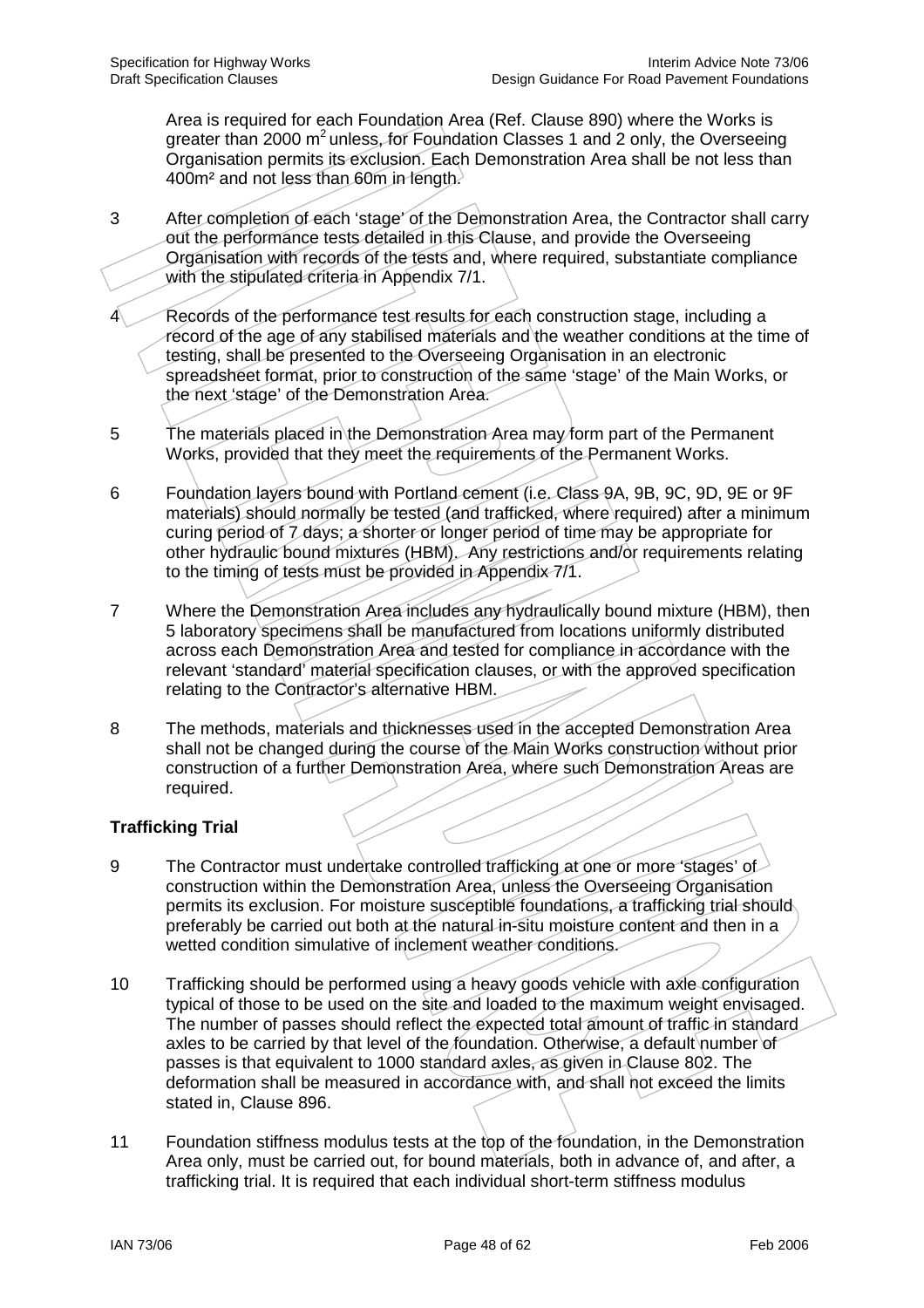measurements and their running mean of 6 consecutive measurements of the later series of tests shall exceed the appropriate targets in Clause 891 Sub-clause 22. Comparison of the later tests with the earlier tests provides guidance on the likely damage to bound foundation layers by construction traffic.

#### **Top of Subgrade Stage Performance Assessment**

- 12 The tests at Top of Subgrade (or fill) detailed in this Clause are to be performed even if the Demonstration Area is not to form part of the Permanent Works.
- 13 The short-term construction subgrade soil strength within the Demonstration Area (Demo CBR) shall be determined in accordance with Clause 893 at not less than 5 locations, distributed uniformly over the Demonstration Area. The locations are to be identified to an accuracy of 0.5m.
- 14 The Top of Subgrade (or compacted fill) within the Demonstration Area shall be proved by not less than 5 in situ density measurements in accordance with the requirements of Clause 894, coinciding with the CBR test locations.
- 15 If Class 9A, 9B, 9D, 9E or 9F in situ stabilisation of existing soil material is to be used as the layer immediately overlying the subgrade, then CBR shall be checked at the appropriate depth, e.g. most practically by means of a Dynamic Cone Penetrometer, following the requirements of Clause 893.
- 16 Demo CBR test results less than the Design CBR, considered as weak areas, shall either be improved, or another Demonstration Area selected, or the Design CBR reset and an appropriate alternative foundation designed, constructed and proved.

### **Top of Intermediate Foundation Layer(s) Performance Assessment**

- 17 An intermediate foundation layer includes all layers between the subgrade and the top of the foundation, at which compaction is carried out.
- 18 Measurements of the short-term surface stiffness modulus must be carried out as detailed in Clause 895. A minimum of 25 stiffness tests are then to be performed, distributed uniformly over the Demonstration Area, except that five of these tests should be located above the Top of Subgrade CBR strength and density tests.
- 19 The Top of Intermediate Foundation Layer(s) within the Demonstration Area shall be proved by not less than 5 in-situ density measurements, in accordance with the requirements of Clause 894. These 5 tests should be located above the five Top of Subgrade CBR strength and density test locations.
- 20 Where a Trafficking Trial is to be performed on top of an intermediate foundation layer, the required surface stiffness modulus testing, on bound materials only, must be carried out both in advance of and following the Trafficking Trial. Details of the Trafficking Trial are provided earlier in this Clause. A stiffness reduction might indicate that significant traffic-induced damage might occur in the main works when subjected to an equivalent amount of site traffic.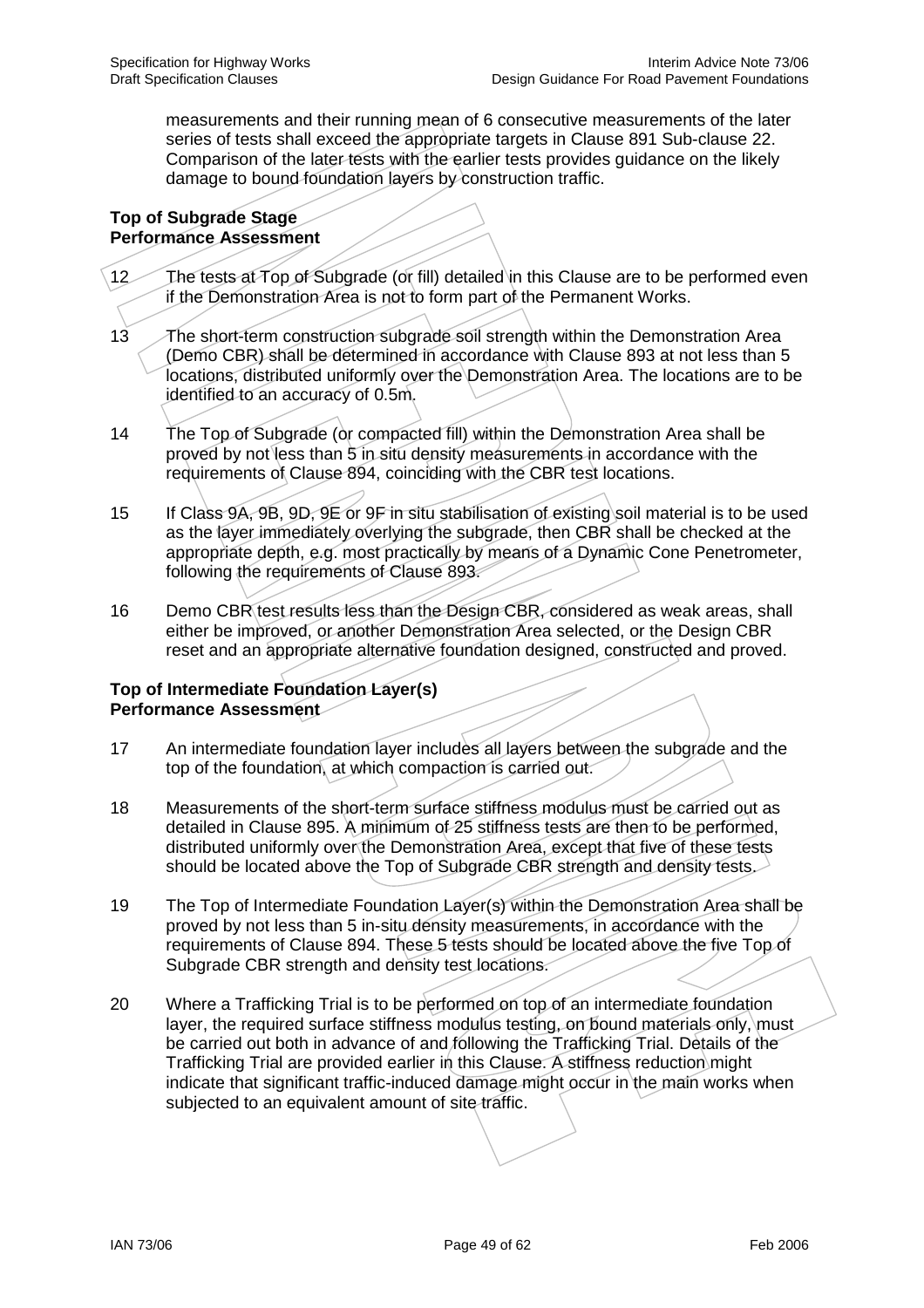#### **Top of Foundation Stage Performance Assessment**

- 21 The surface stiffness modulus and density test location requirements at Top of Intermediate Foundation Layer(s) also apply to this Top of Foundation 'stage'. Additional requirements at Top of Foundation, for each Demonstration Area, are detailed in the remaining sub-Clauses of this Clause.
- 22 The short-term surface stiffness modulus performance requirements (E and  $E_{Min}$ ) for the Demonstration Area must be identified in Appendix 7/1, adjusted in accordance with the procedure in the draft HD25(February 2006) to the median value of the five subgrade Demo CBR values from the Demonstration Area.
- 23 In order to comply with the surface stiffness modulus performance requirements of the Permanent Works:
	- Each individual Demonstration Area short-term stiffness modulus value must be greater than or equal to E<sub>Min</sub> adjusted as Paragraph 22; and,
	- The running mean of six consecutive values must be greater than or equal to E adjusted as Paragraph 22.
- 24 Failure to comply with the surface stiffness modulus performance requirements would necessitate adjustment to the foundation design (i.e. increased layer thickness and/or increased material quality).

# **892 Permanent Works for Performance Specified Foundations**

#### **General**

- 1 This clause forms part of the Performance Related Specification for Foundations (Clause 890), and follows concentrated testing within a Demonstration Area (Clause 891), where required. Testing includes CBR Strength Measurement (Clause 893), Density Measurement (Clause 894), Surface Stiffness Modulus Measurement (Clause 895), and Wheelpath Deformation Measurement (Clause 896).
- 2 Records of performance test results for each construction stage, including a record of the age of any stabilised materials and the weather conditions at the time of testing, shall be presented to the Overseeing Organisation in an electronic spreadsheet format, prior to construction of the next 'stage' of the Permanent Works.
- 3 Foundation layers bound with Portland cement (i.e. Class 9A, 9B, 9C, 9D, 9E or 9F materials) should normally be tested (and trafficked, where necessary) after a minimum curing period of 7 days; a shorter or longer period of time may be appropriate for other hydraulic bound mixtures (HBM). Any restrictions and/or requirements relating to the timing of tests must be provided in Appendix 7/1.

#### **Top of Subgrade Stage Performance Assessment**

4 The short-term subgrade soil strength shall be determined in accordance with Clause 893. These tests shall be carried out at 60m intervals along each length of 'construction', except that at least 10 tests shall be carried out for each characteristic subgrade. 'Construction' might be single or multiple lane width. The locations are to be identified to an accuracy of 0.5m.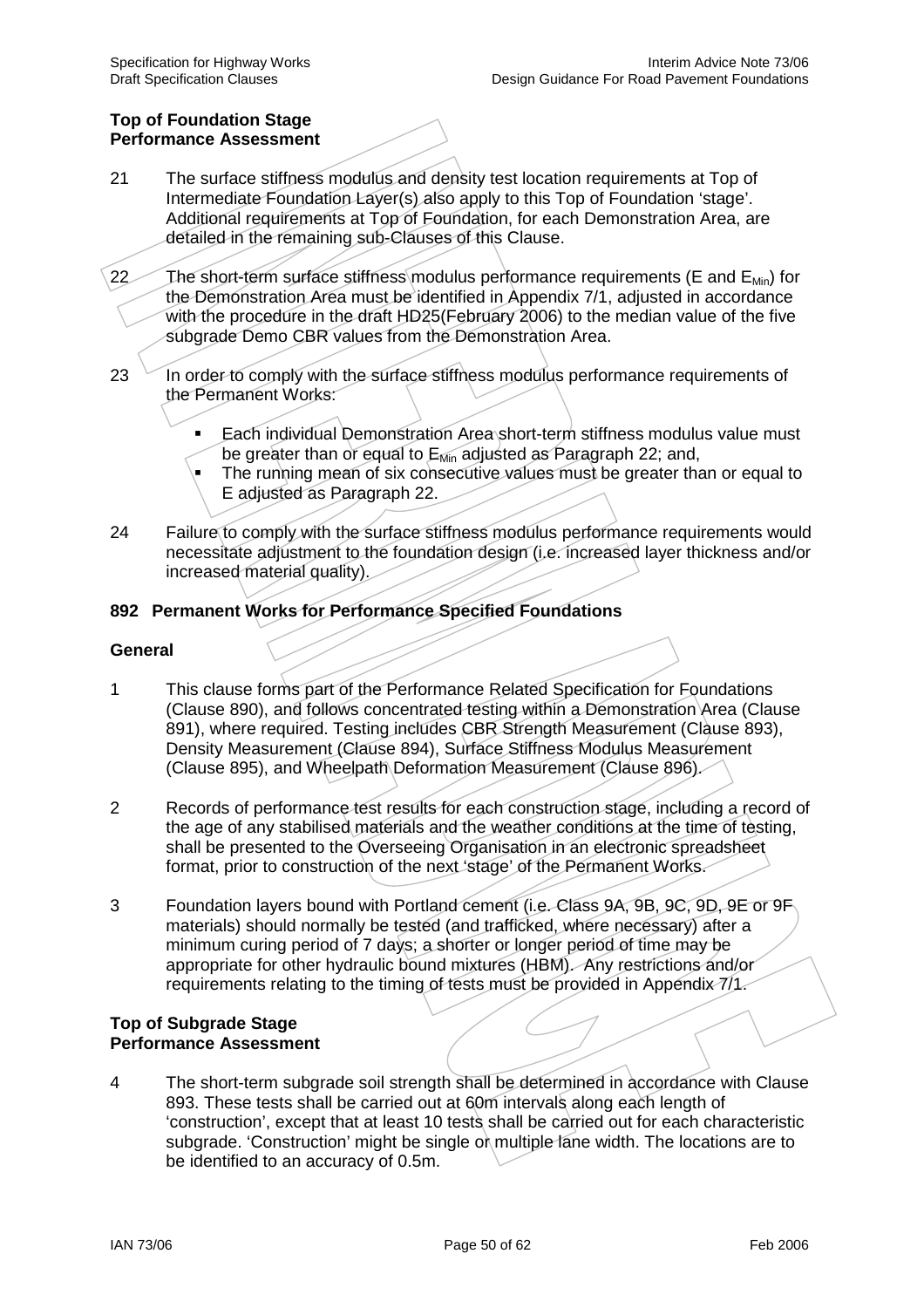- 5 Additional CBR tests shall be carried out as required by the Overseeing Organisation in any specific areas where either potential concern exists, or where evidence of poor subgrade condition, or soil weaker than expected, is observed.
- 6 Areas where subgrade CBR test results are less than the Design CBR, are to be considered as weak areas, and shall either be improved, or the Design CBR reset and an appropriate alternative foundation designed, constructed and proved prior to construction of the next 'stage'.

## **Top of Intermediate Foundation Layer(s) Performance Assessment**

- $7 \leq$  An intermediate foundation layer includes all layers between the subgrade and the top of the foundation, at which compaction is carried out.
- 8 It is advised only, at Top of Intermediate Foundation Layer(s), that surface stiffness modulus tests be performed in accordance with Clause 895 prior to construction of overlying pavement layers, at 20 metre intervals along each lane (including locations which coincide with the subgrade CBR and density tests), with tests in adjacent lanes being staggered by 10m.
- 9 Density tests, as detailed in Clause 894 are to be performed at a spacing of every 200 metres along each lane of the road when Clause 802 (the method specification for laying and compacting unbound materials) has been followed; otherwise the spacing of these tests shall be every 60m, coinciding with surface stiffness modulus tests where such tests are performed. Tests performed in adjacent lanes must be staggered by 30m. The results shall comply with the requirements of Clause 894.
- 10 Unless otherwise stated in Appendix 7/1, the surface of each intermediate 'stage' of foundation construction shall have the same longitudinal gradient and crossfall as that specified at top of foundation.

### **Top of Foundation Stage Performance Assessment**

- 11 The Top of Foundation surface stiffness modulus  $(E_{PW})$  shall be tested in accordance with Clause 894 immediately prior to construction of overlying pavement layers (otherwise at an earlier time provided that subsequent deterioration due to trafficking and/or environmental effects does not occur), at 20 metre intervals along each lane (including locations which coincide with the subgrade CBR and density tests), with tests in adjacent lanes being staggered by 10m.
- 12 The short-term surface stiffness modulus performance requirements ( $E_{Min}$  and E) for the Permanent Works must be identified in Appendix 7/1 based on the subgrade Design CBR strength.
- 13 In order to comply with the surface stiffness modulus performance requirements of the Permanent Works:
	- Each individual Permanent Works short-term stiffness modulus value must be greater than or equal to  $E_{Min}$ ; and,
	- The running mean of six consecutive values must be greater than or equal to E.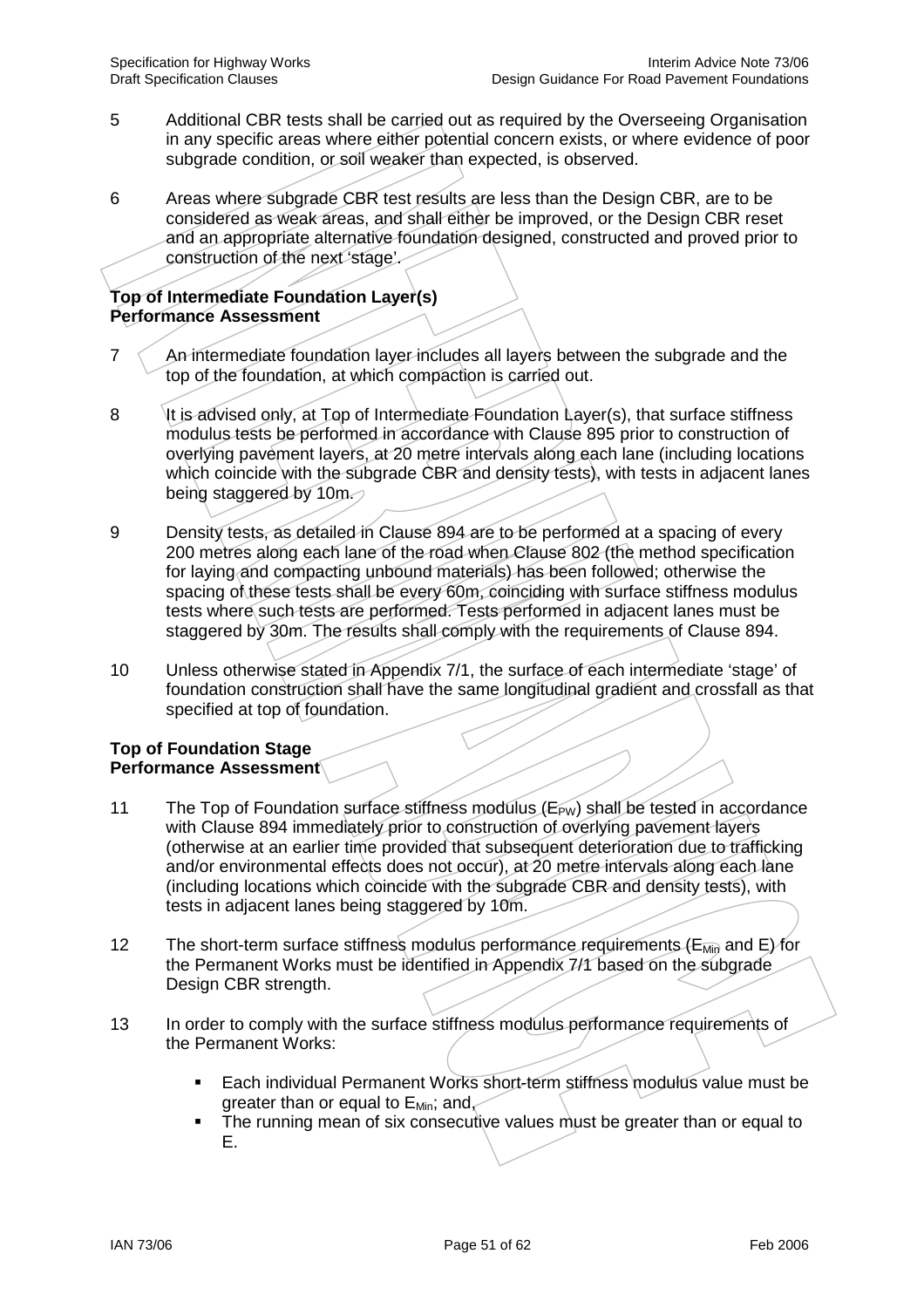14 A foundation that fails to comply with the performance requirements of this Clause when the recorded moisture content is in excess of that in the Demonstration Area, may be re-tested for compliance when the foundation moisture content has reduced.

15 Density tests, as detailed in Clause 894 are to be performed at a spacing of every 200 metres along each lane of the road when Clause 802 (the method specification for laying and compacting unbound materials) has been followed; otherwise the spacing of these tests shall be every 60m, coinciding with surface stiffness modulus tests. Tests performed in adjacent lanes must be staggered by 30m. The results shall comply with the requirements of Clause 894.

## **893 CBR Strength Measurement**

### **General**

1 CBR strength measurements should normally take the form of in-situ tests carried out in the upper 50-300mm of subgrade in accordance with BS1377: Part 9. However, static plate loading, cone penetrometer or shear vane tests are all possible alternatives, where accepted correlations with CBR exist for the materials present.

# **Dynamic Cone Penetrometer (DCP)**

- 2 Where permitted (i.e. where accepted correlations with CBR strength exist for the materials present), Dynamic Cone Penetrometer testing of subgrade (or fill) materials shall be carried out using a device incorporating an 8kg steel drop weight falling vertically through 575mm and making contact with a relatively light steel anvil. This anvil shall be rigidly attached, via steel rods (less than 20mm diameter), to a 20mm diameter  $60^\circ$  steel cone, which is thus driven vertically into the ground.
- 3 Exceptionally, other dynamic cone equipment may be permitted providing it has been calibrated against equipment meeting the requirements of this Clause, on the type of materials present.
- 4 Soil strength expressed as mm/blow shall be converted to a CBR value using the following relationship:

 $Log_{10}$  (CBR) = 2.48 – 1.057 \* Log<sub>10</sub> (mm/blow)

where CBR is given as a percentage value and the penetration rate of the cone is given in units of mm/blow.

5 The result for each test shall be expressed as a  $50<sup>th</sup>$  percentile penetration rate in millimetres per blow between 50mm and 300mm of penetration from top of subgrade level. However, if the penetration rate falls to less than 2mm per blow, then the test should be aborted with one further test attempted nearby.

### **894 Density Measurement**

1 Each 'stage' of the foundation construction shall be tested for in situ density by a nuclear density gauge, calibrated for the material being tested, in accordance with BS1377: Part 9 for unbound materials or Clause 870 for cement and other hydraulically bound mixtures, or by such other in situ density test as may be approved by the Overseeing Organisation. The results shall comply with the requirements of this Clause.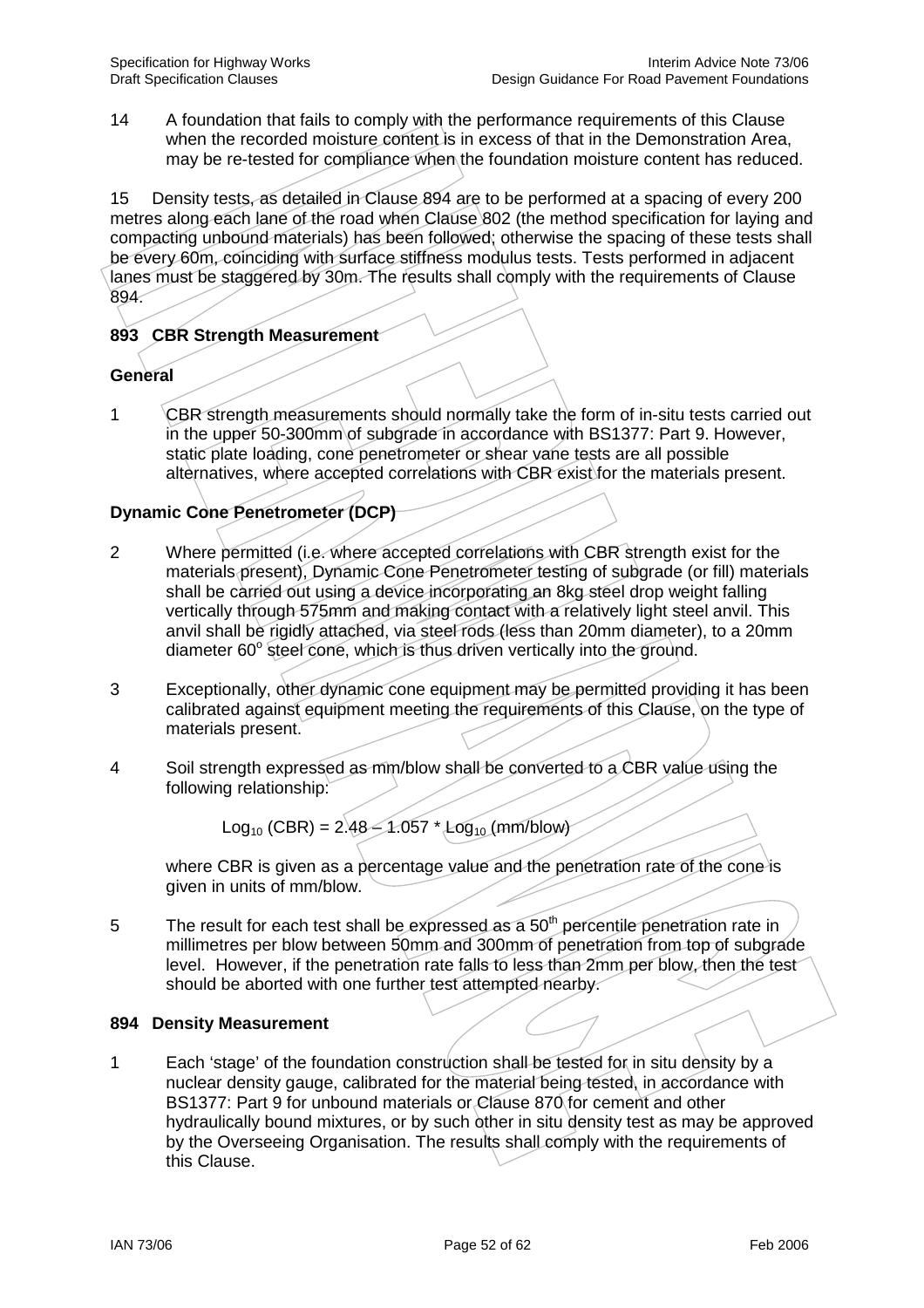- 2 The unbound material used in each compacted foundation layer shall achieve a minimum in-situ dry density, when tested in accordance with BS1377: Part 9, or such other test as the Overseeing Organisation may permit, of 95% of the maximum dry density, as determined from the method in BS EN 13286-4. Cement and other hydraulically bound mixtures shall attain a minimum in-situ wet density, when tested in accordance with Clause 870, of 95% of the average wet density of at least five cubes manufactured to BS EN 13286-51.
- 3 Maximum dry density (for unbound materials) or maximum wet density (for cement and other hydraulically bound mixtures) shall be determined for every 1000 tonnes of material unless otherwise stated in Appendix 7/1 or agreed by the Overseeing Organisation.

# **895 Stiffness Modulus Measurement**

- 1 Stiffness modulus testing shall be carried out using a Dynamic Plate Test device, which has been properly calibrated to the manufacturer's specification. The equipment shall be capable of delivering a load pulse of peak magnitude 4-15kN*,* of total duration 15-60 msecs, to a rigid circular plate of 300mm diameter. Both the applied load and the transient deflection, measured directly on the tested surface, shall be measured. The deflection measurement transducer shall be capable of measuring deflections in the range 10-2000 microns.
- 2 The peak stress applied during each test shall be selected to produce as high a deflection as possible within the measurement range of the deflection sensor.
- 3 At each test point, 1-3 initial 'seating' drops shall be carried out to bed the plate into the surface. Three further drops shall then be carried out. The results from the last set of three drops shall be averaged to give the stiffness modulus applicable to that test point.
- 4 The stiffness modulus shall be computed at each point tested, using the following formula:

$$
E = \frac{k \times (1 - \nu^2) \times R \times P}{D}
$$

where :

| $=$ | Foundation Surface Stiffness Modulus (in MN/m <sup>2</sup> or MPa). |
|-----|---------------------------------------------------------------------|
| $=$ | Plate Rigidity Factor $=2$                                          |
| $=$ | Poisson's Ratio (v, by default, = $0.35$ )                          |
| $=$ | Load Plate Radius (R, by default, $= 150$ mm)                       |

- $P =$  Contact Pressure (in kPa)
- $D =$  Deflection under the centre of the plate (in microns)

### **896 Wheelpath Deformation Measurement**

- 1 The Contractor shall ensure that any ruts that develop under construction traffic, measured in accordance with this Clause, nowhere exceed the following limits unless he can demonstrate to the Overseeing Organisation that the long-term performance of the pavement will not be impaired:
	- All stabilised/bound surfaces  $\rightarrow$  10mm
	- $\lt$  250mm granular 30mm
	- $\sim$  250mm granular 40mm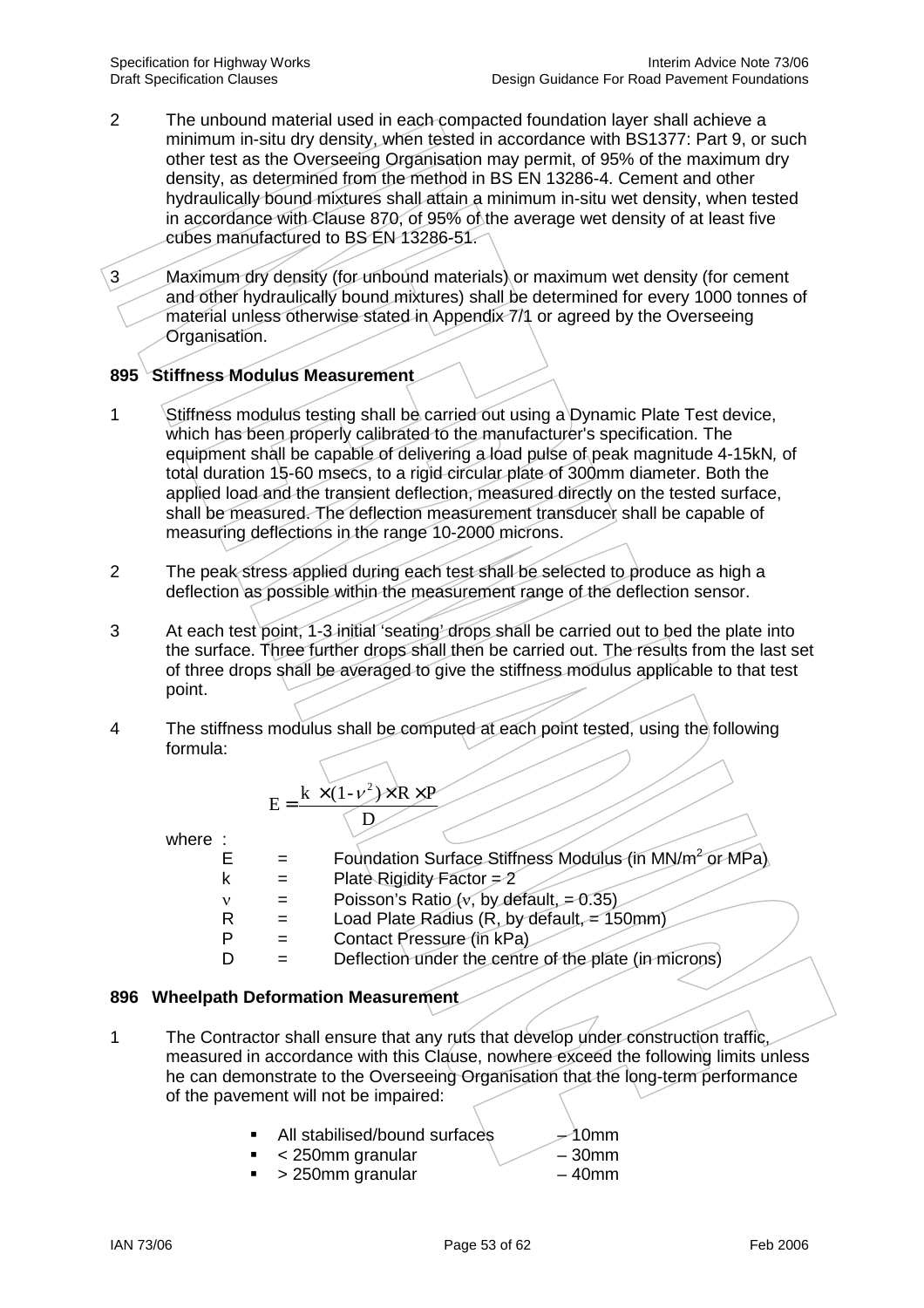- 2 The cumulative rut, summing the deformations from each trafficked foundation layer prior to any re-profiling at any given location, shall nowhere exceed 50mm.
- 3 Wheelpath Deformation measurement shall be carried out using a straight edge with a length of at least 2m. The straight edge shall be placed transverse to the rut and raised clear from the rut by two identical blocks. The blocks shall be placed on undisturbed material outside of the wheel path. The amount of deformation shall be the difference between the deepest vertical measurement from the straight edge to the surface of the foundation  $(A)$  and the height of the blocks (B).

**Deformation = A – B.** 

**B A**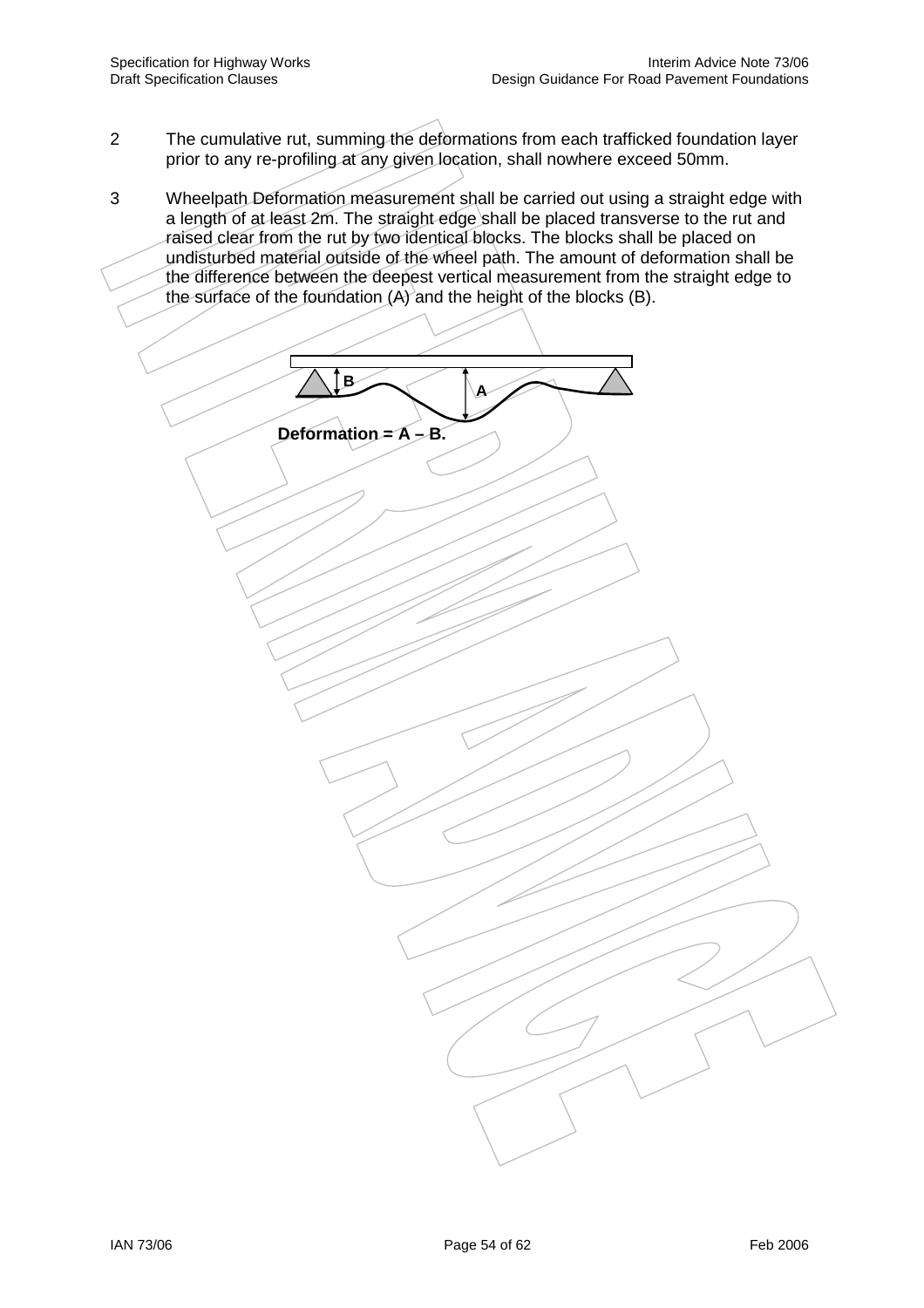Notes for Guidance on the Specification for Highway Works<br>Design Guidance For Road Pavement Foundations Interim Advice Note 73/06

## **Section 6. Draft Notes for Guidance**

### **NG 890 Performance Related Specification for Foundations**

#### **General**

- 1 This performance specification is supported by laboratory (predominantly strength and durability) testing, as detailed in the specification clauses appropriate to the particular foundation material type(s) to be used.
- 2 Due to the natural variability of subgrades, the final choice of characteristic foundation types may have to be refined during construction, even though the Designer will have provided estimated lengths of such areas on the Contract-specific Drawings. The Overseeing Organisation retains the authority to request additional sub-division and/or Demonstration Areas if it believes that the Contractor's choice is too restrictive.
- 3 The foundation structure may include those material types known as capping and/or subbase (or layers performing the same function of providing a platform on which to build the pavement).
- 4 The short-term, i.e. during construction, subgrade CBR strength would typically be expected to differ from the long-term, i.e. under the completed pavement, equilibrium strength. Similarly, measurements of foundation stiffness during pavement construction are likely to differ from the long-term surface stiffness modulus assumed for design. Values of **E** and **E**<sub>Min</sub>, will increase with an increase in the subgrade strength, and vice-versa. Values of **E** and **EMin**, adjusted in accordance with the procedure in draft HD25 (February 2006) for the likely range of short-term CBR values (applicable to the Demonstration Area, and not the Permanent Works performance tests) are to be detailed in Appendix 7/1.
- 5. Weak areas are locations where the short-term subgrade strength is so low that these areas are unlikely to strengthen to the Design CBR upon which the foundation design is based. The area will either need improvement or the value of the Design CBR redefined.
- 6 The measurement of foundation surface stiffness modulus (following testing, where required, at the earlier 'stages'; that is subgrade CBR strength measurement, to determine weak areas; Layer thickness; Material properties including density and, when bound, strength) serves several processes:
	- To identify subgrade weak areas not found during the earlier subgrade CBR strength testing, or caused by the Contractor's bad practice (e.g. by not adequately protecting the site from excess water, or draining the site of excess water).
	- To identify inadequate upper foundation layers.
	- To limit degradation of the foundation by construction traffic. Potential degradation must be quantified in a Trafficking Trial to Clause 891(unless a 'Departure from Standard' is granted by the Overseeing Organisation) by measurement of foundation surface stiffness modulus both before and after trafficking, prior to construction of the next 'stage' of the Permanent Works.
- 7 This performance specification provides a process of ensuring (as far is reasonably practical to do so in the short-term, i.e. during construction) the adequacy of the foundation to perform the role for which it has been designed during its in-service life.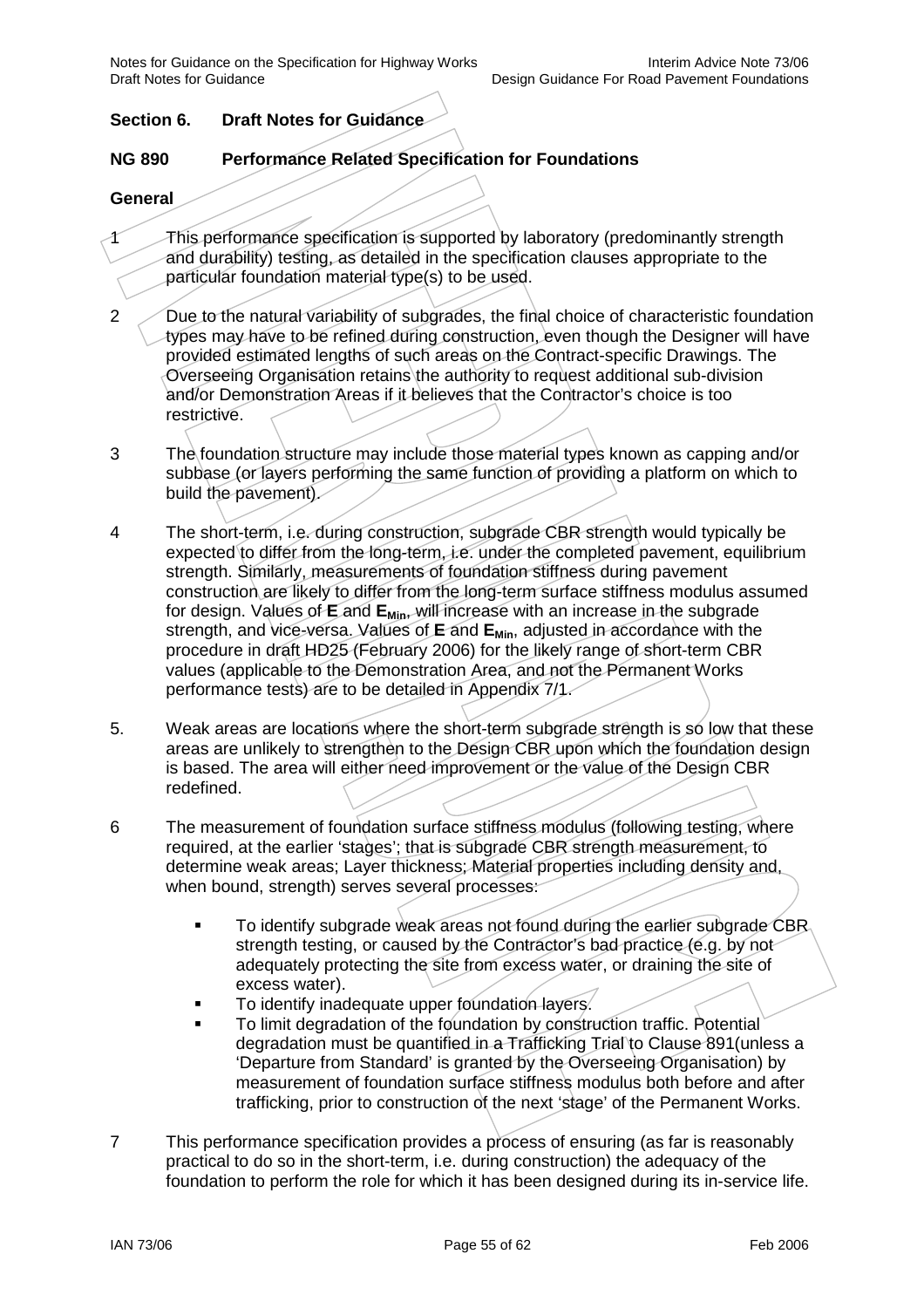It also provides a framework within which the Contractor may use skill and judgement to refine a particular Foundation Class Design based on experience of the available materials.

### **Materials**

- 8 The restriction on foundation materials which may result in a deleterious reaction includes unburnt colliery spoil. However, it may also apply to certain industrial byproducts, which the Contractor may propose. Expert advice should be included, where appropriate, with the 'Departure from Standard'.
- 9 Demonstration Areas (Clause 891) afford an opportunity for gaining experience of the materials to be used as well as adjusting construction procedures and/or design thicknesses. They also permit dynamic plate (i.e. surface stiffness modulus) testing to be carried out and the results checked against the expectations only for the Top of Intermediate Foundation layer 'stages'; and the contractual design requirements for the Top of Foundation level) determined from the design guidance in HD25/06 (DMRB 7.2.2.2).
- 10 For all materials, but specifically for the Contractor's proposed alternative materials, laboratory testing forms an important step in characterising the mechanical properties prior to developing foundation designs. Advice is provided in HD25/06, and the following should be noted:
	- The Triaxial test (BS EN 13286-7) provides stiffness modulus and shear strength data for unbound materials, but may not be suitable for materials having large particle size. For cement and other hydraulically bound mixtures, BS EN 13286-43 describes two techniques for stiffness modulus measurement, whereas Parts 40, 41 and 42 describe different strength measurements.
	- Alternatively, the 170×170×170mm 'Springbox' which fits inside a NAT loading frame is suggested as a suitable tool for the measurement of mechanical properties of unbound granular and weak hydraulically bound mixtures. With relatively slight modification, the equipment is also suitable for obtaining Static Stiffness slightly stronger (i.e. specimens that do not require confinement) hydraulically bound mixtures. Output is in terms of a stiffness modulus, which can be used directly in pavement design for unbound granular materials and also provides information on the stiffness of hydraulically bound mixtures at various ages and with/without load induced distress. This apparatus also provides a relative measure of permanent deformation resistance (rutting resistance) of unbound/weakly bound mixtures. The Springbox allows the material to be tested in a realistic moisture state; soaking followed by a 24 hour drainage period is generally considered appropriate.
	- Characterisation of granular materials can be made using the 300×300×150mm Shear Box (see Transport & Road Research Laboratory Report RR64) where, if the 'peak shear stress ratio (PSSR)' is greater than 2.8, then the material is very likely to be suitable for direct trafficking by road vehicles. If it is between 1.9 and 2.8 there is some risk of rut development, and for PSSR less than 1.9 rutting is likely, although such materials may still be suitable in the long-term so long as they are protected during the construction process.
	- A further practical alternative for in situ testing is the Dynamic Cone Penetrometer (DCP), see Clause 893, where experience suggests that materials with a penetration rate of less than 17mm per blow (>15% CBR)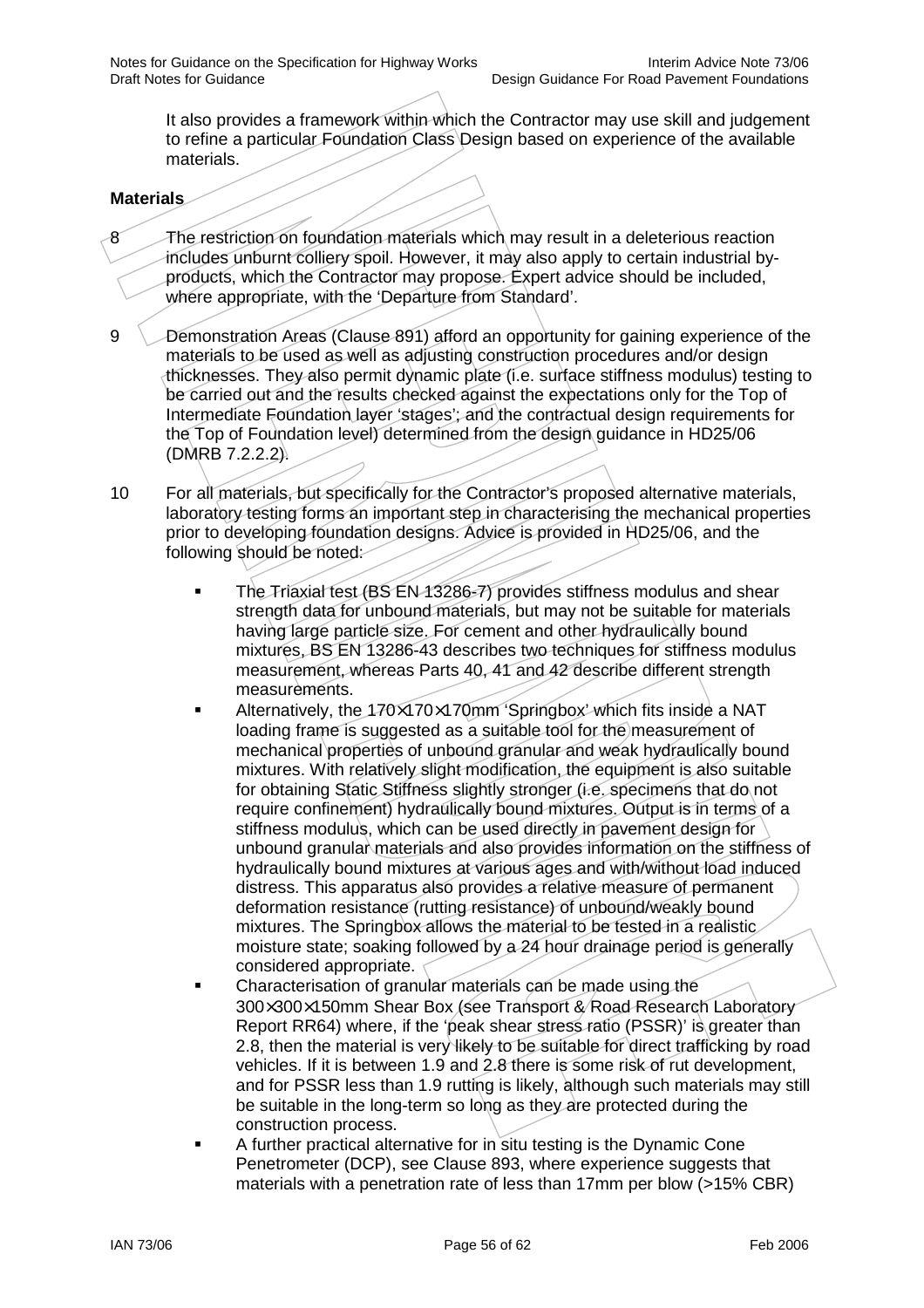are likely to be suitable for direct trafficking (unless they are unsuited to such testing due to the presence of large particles) and for Class 1 foundations. The uppermost layer of a Class 2 foundation would usually achieve a DCP penetration rate of less than 9mm per blow (>30% CBR).

- 11 Crushed rock or sand filter layers of 50mm minimum thickness, made using Class 6S granular filter layer material, can be used to prevent the ingress of cohesive particles from the top of the subgrade into an open graded foundation layer. A filter layer is not generally required if Class 6F granular material is used.
- 12 The introduction of BS EN 13285 requires separate classes for Class 6F granular material from sources other than the excavated parts of the same Site. Class 6F4 is a fine graded unbound mixture complying with BS EN 13285. It is similar to Class 6F1, but derived from the excavated parts of the Site. Class 6F5 is a coarse graded unbound mixture complying with BS EN 13285. It is similar to Class 6F2, but derived from the excavated parts of the Site. BS EN 13285 unbound mixtures are made using aggregates complying with BS EN 13242.

# **Placement and Compaction**

13 Pavement foundation construction, as permitted or required in Appendix 7/1, might typically commence by means of one of the following procedures:

(i) Where the lowermost pavement foundation layer consists of imported material, excavate (in cuttings) or complete the placement of fill (on embankments) or remove any protection layer and trim the surface to form the subgrade. Immediately compact with one pass of a smooth-wheeled roller having a mass per m width of roll not less than 2,100kg or a vibratory roller having a mass per m width of roll not less than 700kg or a vibrating plate compactor having a mass per m² of not less than 1,400kg, except that only smooth wheeled rollers shall be used on Class 3 chalk material. Test short-term subgrade strength at the frequency detailed in Clause 891 (Demonstration Area) and Clause 892 (Permanent Works), and immediately deposit, and where appropriate stabilise, and compact the lowermost pavement foundation layer.

(ii) Where in-situ stabilisation of an existing soil or of an already-constructed embankment is to be used, test short-term subgrade CBR strength at the frequency detailed in Clause 891 (Demonstration Area) and Clause 892 (Permanent Works), and construct the lowermost foundation layer by stabilising the intact material.

# **NG 891 Demonstration Area for Performance Specified Foundations**

1 For slow curing HBMs, an extended curing period may be specified in Appendix 7/1 before testing and augmented by laboratory evidence showing that the expected 360 day performance will be met. A shorter period of time between laying and testing may be appropriate for particularly slow curing HBM to ensure the stability of the mixture in the absence of bond in the short-term and confirm that the material is suitable for construction of the next 'stage'.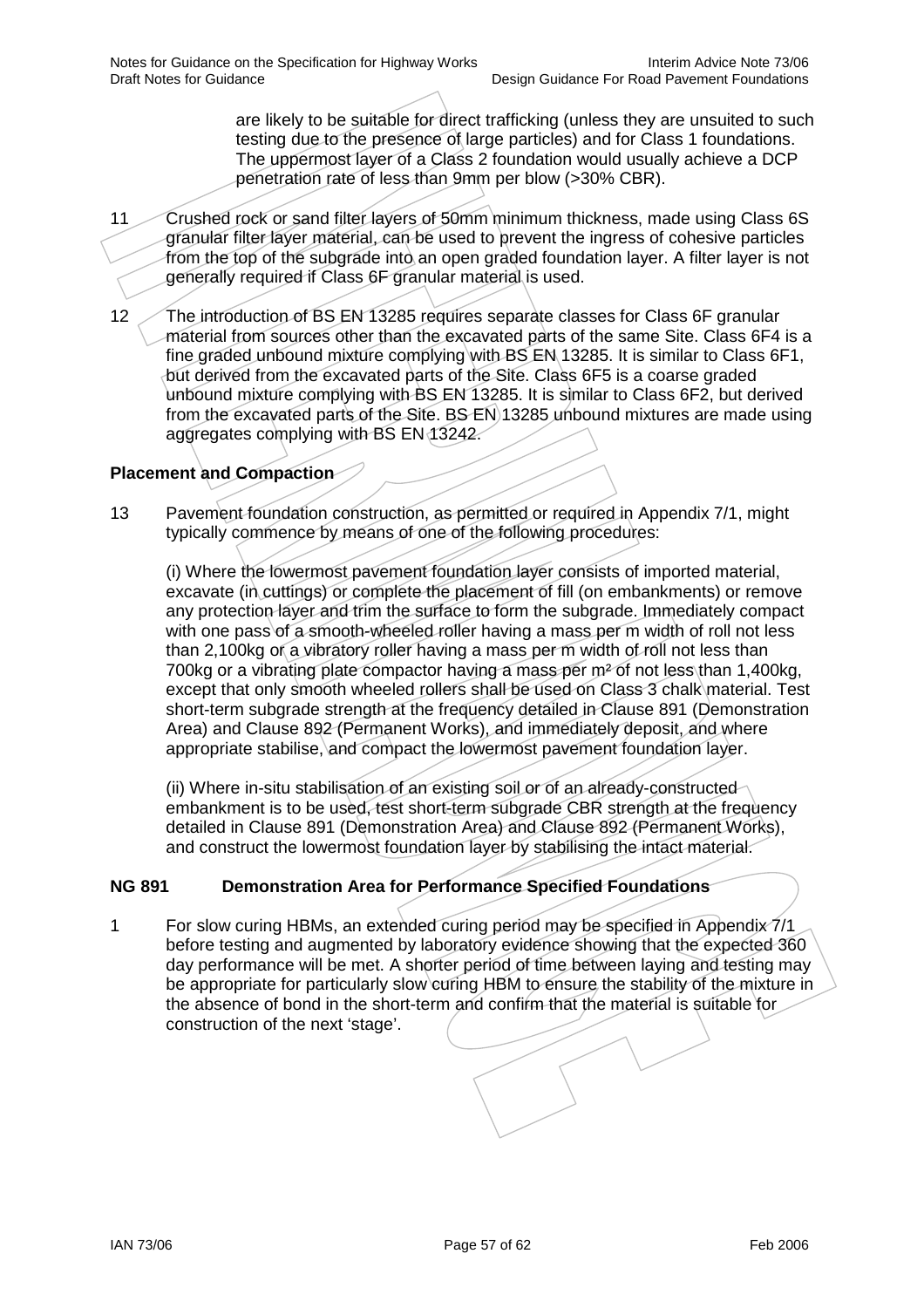Notes for Guidance on the Specification for Highway Works<br>Design Guidance For Road Pavement Foundations Interim Advice Note 73/06

# **Trafficking Trial**

- 4 It should be noted that a Trafficking Trial cannot guarantee deformation resistance in the Permanent Works and it extends the time and resources applied to approving a foundation. A trafficking trial may not be necessary if:
	- Evidence is available to show that the proposed foundation (materials, construction procedures and layer thicknesses) has performed well at other sites under the same moisture and trafficking conditions.
	- Deformation resistance has already been proven at a lower level within the foundation.
	- The type of foundation construction is of a type that is unlikely to be susceptible to deformation, as might typically be expected at the Top of Foundation for a Foundation Class 3 or 4.
	- There is no intention to traffic the foundation.
	- The Site is too small to justify such a trial.
- 3 Wetting of the Demonstration Area and re-trafficking is intended to assess likely performance in wet weather. It is suggested that sufficient volume of water to cover the trial area to a depth of 10mm is spread as uniformly as possible and that a period of 1 hour is then allowed prior to re-trafficking.
- 4 If the measured deformation is in excess of the requirements of Clause 896, then either the foundation should be improved and subsequently proved by another Trafficking Trial, or the planned works should be adjusted to reduce the construction traffic. If the foundation is to be trafficked by special, very heavy vehicles (e.g. to transport bridge segments), additional consideration should be given to proving the performance of the foundation under these vehicle loads. Whether a Trafficking Trial is performed or not, it will still be the responsibility of the Contractor to ensure that the foundation meets the requirements specified for the Permanent Works in Clause 896.
- 5 The purpose of trafficking a Demonstration Area is to understand the behaviour of the foundation layers under construction traffic and to ensure that the subgrade is not overstressed. Based on a successful trial it may be concluded that the level concerned is able to withstand trafficking without any special precautions. However, often with marginal materials, special precautions in the form of a limit on traffic movements, a protection layer, or restricted movements in wet weather are necessary. The trial may help to make decisions about such restrictions.
- 6 Particular attention should be paid to Class 6F3 material. This material may sometimes appear satisfactory in the short term but deform significantly later. A static test, for example a 12T axle parked for 24 hours, is likely to reveal if a deformation problem exists.

#### **Top of Subgrade Stage Performance Assessment**

7 The finding of soil weaker than that expected in the design process should trigger an investigation, to ensure their localised nature, and that such low CBR values are not generally likely to be encountered within the foundation Area represented by that particular Demonstration Area.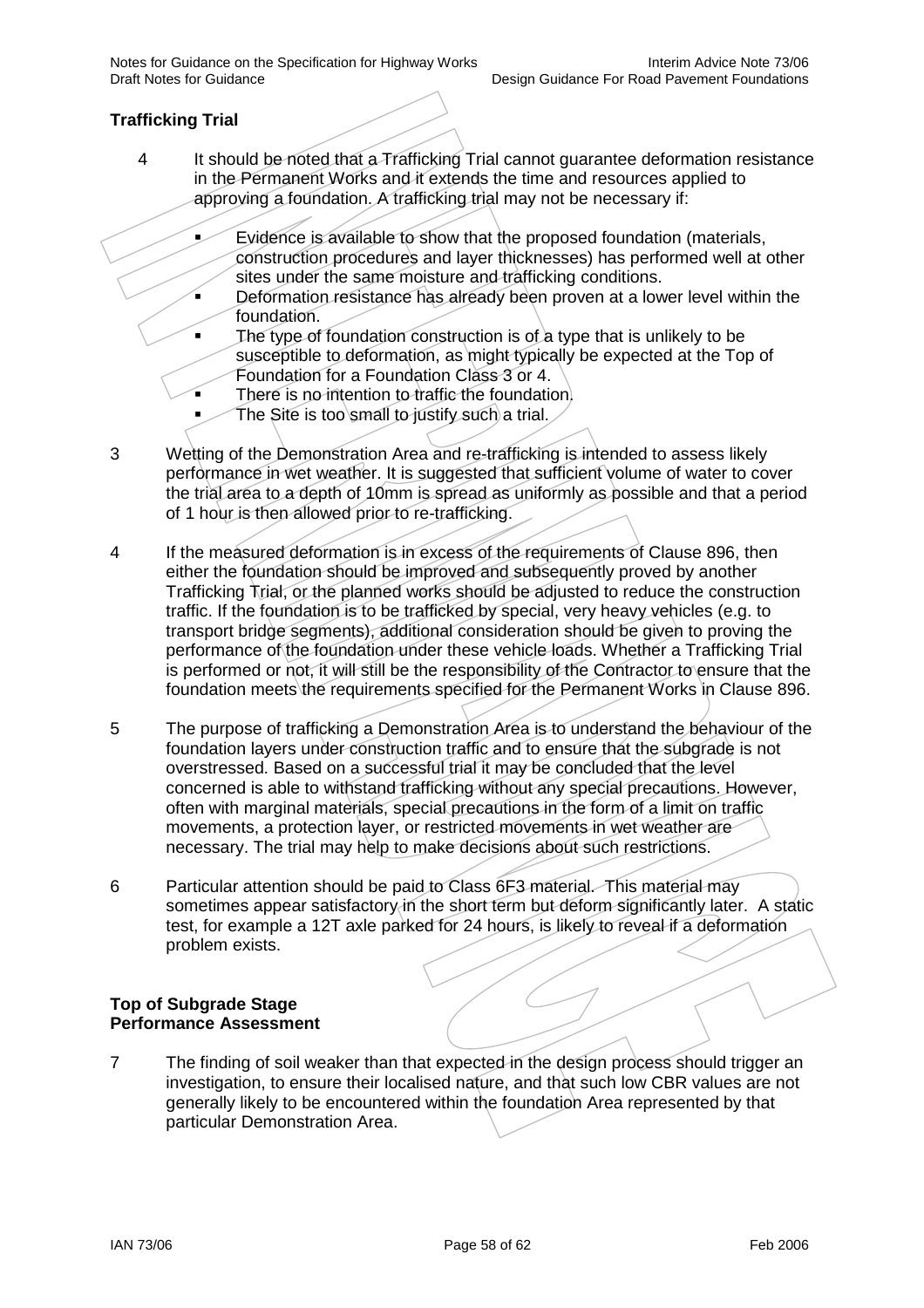## **Top of Intermediate Foundation Layer(s) Performance Assessment**

- 8 It is a requirement that at the top of each intermediate stage in the foundation construction of the Demonstration Area only, surface stiffness modulus testing is carried out in order to give confidence that the performance requirement at Top of Foundation stage is achievable. The expected stiffness modulus should be deduced from the pavement foundation design information given in HD25/06 (DMRB 7.2.2.2). Additional tests should be carried out in any specific areas where evidence of poorer than expected condition is found, in order to determine the extent of the area more exactly. Such areas will not in themselves fail to meet the requirements of the Contract but they present a danger that the Foundation Class surface stiffness modulus requirements at the Top of Foundation will not be met.
- 9 In some circumstances the Contractor may choose to wet the Demonstration Area so that it reflects the most pessimistic moisture condition anticipated on the site while the foundation is exposed. Measurements obtained on the wetted foundation may provide a warning of potential problems in adverse weather. Results should be reported to the Overseeing Organisation in order to assist in optimising future pavement designs.

### **Top of Foundation Stage Performance Assessment**

- 10 When investigating a failure to comply with the surface stiffness modulus performance requirements, the results of surface stiffness tests performed at the Top of Intermediate Foundation layer(s) should also be considered.
- 11 In some circumstances the Contractor may choose to wet the Demonstration Area so that it reflects the most pessimistic moisture condition anticipated on the site while the foundation is exposed. Measurements obtained on the wetted foundation may provide a warning of potential problems in adverse weather. Results should be reported to the Overseeing Organisation in order to assist in optimising future pavement designs.

### **NG 892 Permanent Works for Performance Specified Foundations**

### **General**

1 For slow curing HBMs, an extended curing period may be specified in Appendix 7/1 before testing and augmented by laboratory evidence showing that the expected 360 day performance will be met. A shorter period of time between laying and testing may be appropriate for particularly slow curing HBM to ensure the stability of the mixture in the absence of bond in the short-term and confirm that the material is suitable for construction of the next 'stage'.

### **Top of Subgrade Stage Performance Assessment**

2 It is of the utmost importance that areas weaker than the Design CBR strength are identified and suitably treated. Particularly soft areas may often be identified visually, for example by observing ground movement under plant loading or even under foot. Additional testing can then be carried out to confirm the depth (e.g. using the Dynamic Cone Penetrometer) and lateral extent (e.g. using Dynamic Plate surface stiffness modulus tests) of the weak area. The Contractor is permitted to use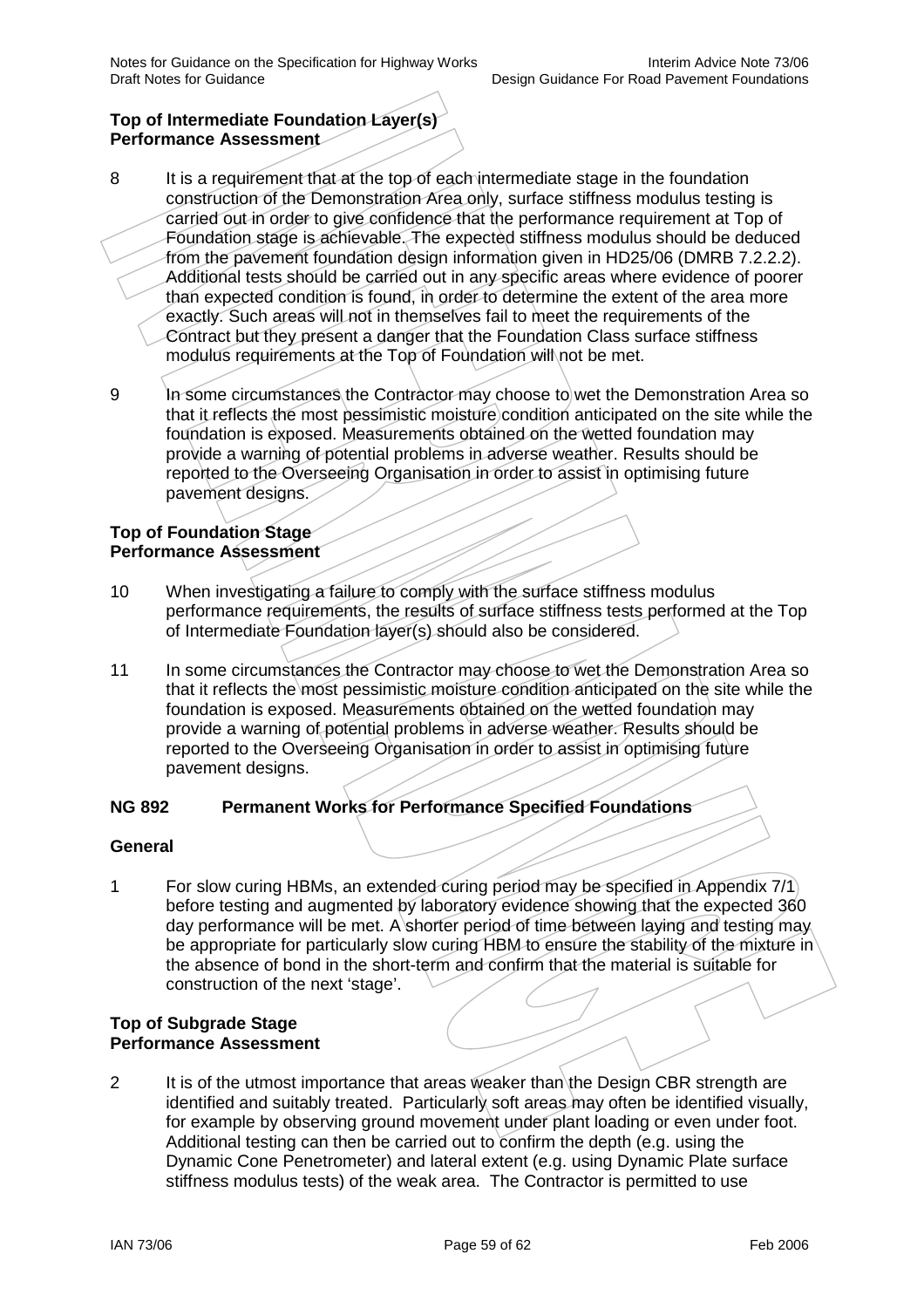whatever technique(s) is deemed suitable for treatment of weak areas, as long as the minimum subgrade Design CBR strength requirement is met. Additional excavation and replacement with material of adequate quality is likely to be the most costeffective for relatively small areas, although various compaction techniques or stabilisation are also alternatives. Consideration should always be given to the problems that arise when drainage paths are not provided (e.g. a pocket of permeable material surrounded by impermeable material that could act as a reservoir for water, eventually causing gradual softening of the surrounding material).

- **3** Remedial measures are also required to any area of subgrade whose CBR strength falls below the Design CBR due to disturbance caused by inappropriate actions on the part of the Contractor, though such areas fall outside the definition of 'soft spots' for potential additional expense contractual payment purposes.
- 4 For each Foundation Area, the prepared surface of the subgrade should, shortly before placement of overlying construction materials, attain the Design CBR strength. Otherwise, there is an increased risk that the Top of Foundation Stage surface stiffness modulus requirements will not be achieved.
- 5 In selecting embankment material to form the pavement subgrade, the Contractor has to bear in mind the material's likely in-situ properties after placement, particularly in the short term. In the absence of prior successful use of the same material, it may be possible to test the material to be placed and compacted at source for CBR strength although due attention must be paid to the possibility of softening due to wetting up and/or remoulding during and after placement.

## **Top of Intermediate Foundation Layer(s) Performance Assessment**

6 Surface stiffness modulus test results should be compared with those values obtained from the Demonstration Area in order to give confidence that the performance requirement at Top of Foundation Stage is achievable.

### **Top of Foundation Stage Performance Assessment**

- 7 The minimum age of the bound material at which the foundation stiffness modulus should be measured is typically 7 days for fast curing Portland cement bound materials but older for slower curing HBMs dependent on strength development. Ideally, prior to the specified age, the foundation will not be trafficked.
- 8 It is useful to plot the running mean of six consecutive surface stiffness modulus results against the site chainage as the trend in foundation stiffness may give notice of a possible future non-compliance.
- 9 It is only permissible for the Contractor to change material specifications and layer thicknesses in order to increase (and not decrease) the foundation quality, as judged by foundation stiffness, in the Permanent Works relative to that approved in a Demonstration Area.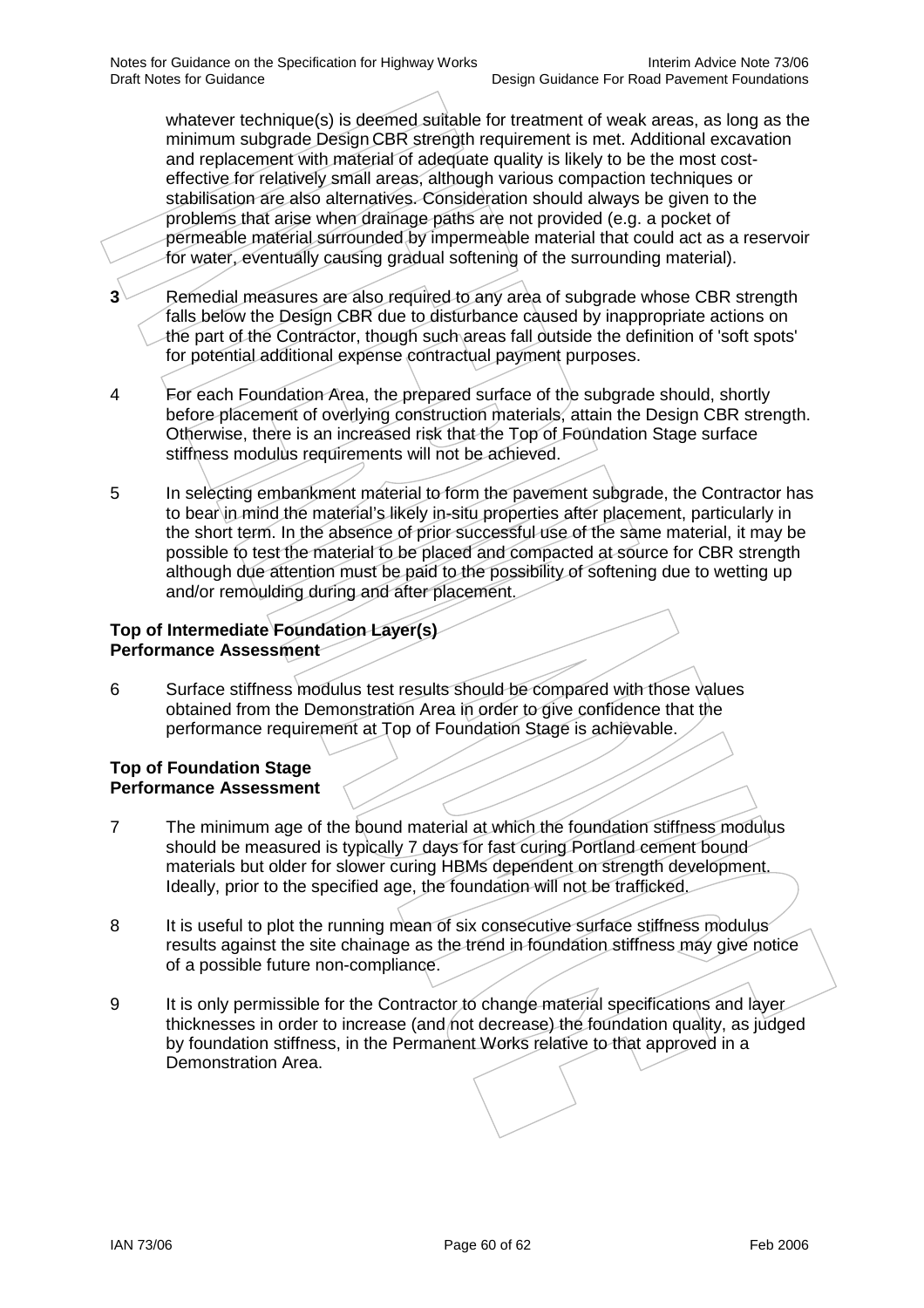Notes for Guidance on the Specification for Highway Works<br>Design Guidance For Road Pavement Foundations Interim Advice Note 73/06

## **NG 893 CBR Strength Measurement**

#### **General**

- 1 It should be noted that, for coarse-grained materials, there might be an appreciable difference between CBR values obtained in-situ and in the laboratory, with the in-situ values being lower due to the effects of confinement in the laboratory test mould (although this should not be confused with low values resulting from exposure to rainfall or a high water table). This difference should be taken into consideration when specifying in-situ requirements in Appendix 7/1.
- 2 On sites where access to the subgrade is likely to be restricted, for example on maintenance contracts, consideration should be given to use of a rapid technique such as the Dynamic Cone Penetrometer.

# **Dynamic Cone Penetrometer (DCP)**

- 3 The type of cone penetrometer specified is that originally adopted by the Transport Research Laboratory. If any alternative is to be used, then it should be carefully calibrated against equipment complying with the Specification for the specific types of material encountered.
- 4 The calculation of the average penetration rate should not be unduly influenced by the cone striking isolated stones in a generally, fine grained cohesive material.
- 5 The Dynamic Cone Penetrometer may also be used through many materials, particularly in a composite foundation, to measure both their CBR and layer thicknesses, although this strength measure will not normally be specified in the Contract for materials overlying the subgrade since results are highly dependent on particle size and can therefore, without calibration to specific materials, be misleading. These values can, however, act as a useful additional measure for assessment of Demonstration Areas.

#### **NG 894 Density Measurement**

- 1 The density requirement is intended not only to improve material durability, but also to ensure that no secondary compaction occurs in the long term. For example, some materials may, in good weather, form a stiff platform and be able to carry traffic even though the density is low. However, if moisture content increases, long-term consolidation of the layer can occur.
- 2 In interpreting density results, due account should be taken of the variation in maximum dry or wet density with composition of the material; the grading envelope for foundation materials can be very wide. Where possible, information on the variation of density with gradation for the materials proposed should be used.
- 3 For coarse materials it may not be possible to assess density using the nuclear density meter. Alternative standard, but time consuming, methods based on excavating a measured mass of material and determining the volume of the hole created are permitted by the Specification (subject to Overseeing Organisation approval) and may need to be adopted.